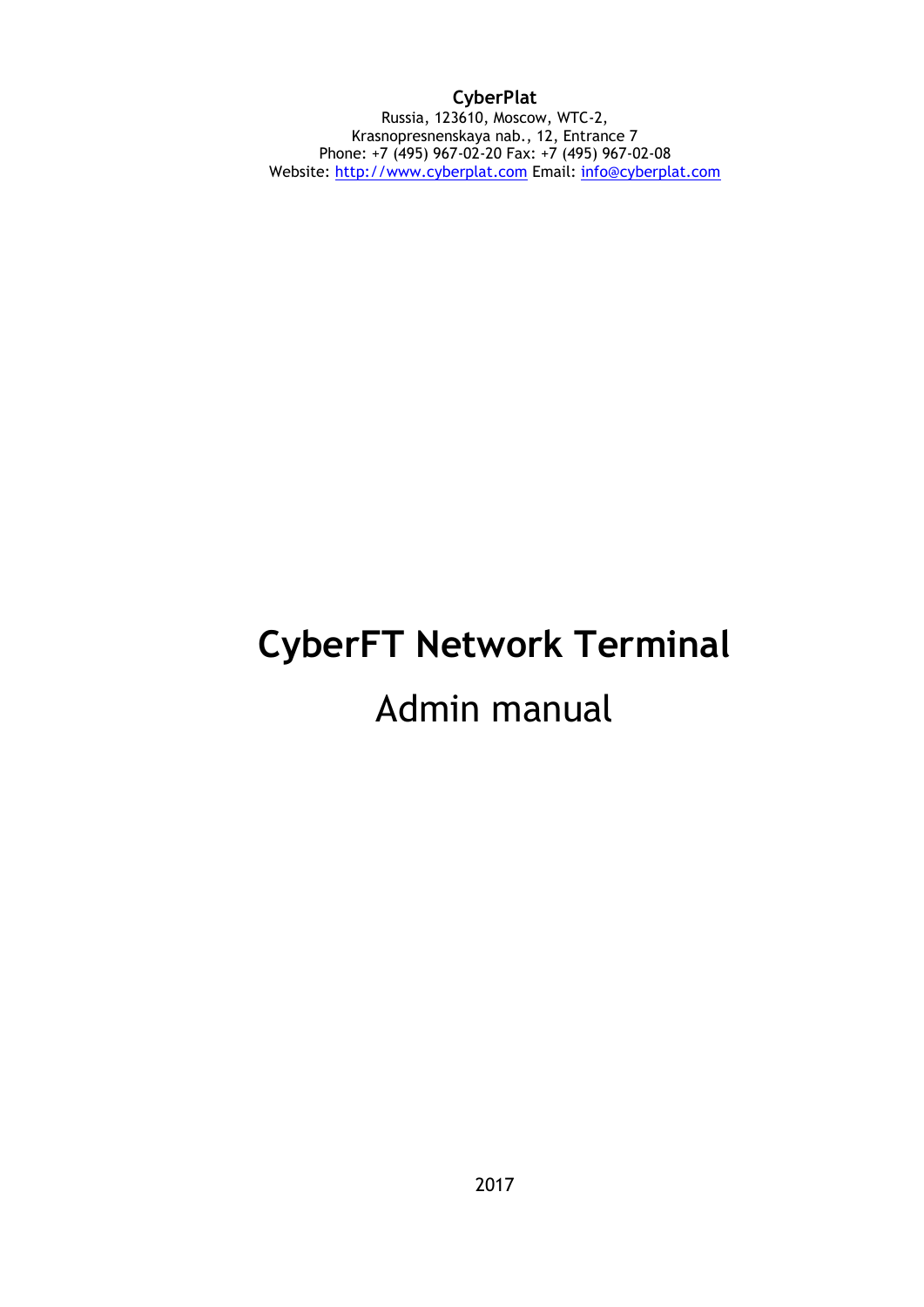### **Note**

This document is an admin manual for "CyberFT Network Terminal" hardware and software solution developed by CyberPlat LLC.

| Document versions |  |  |
|-------------------|--|--|
|-------------------|--|--|

| <b>Software</b><br>version | Date         | <b>Changes</b>                                                                                                                                                                                                                                                                                                                                                       | Performed<br>by |
|----------------------------|--------------|----------------------------------------------------------------------------------------------------------------------------------------------------------------------------------------------------------------------------------------------------------------------------------------------------------------------------------------------------------------------|-----------------|
| 2.2.1                      | Jan 5, 2015  | Started document version count.                                                                                                                                                                                                                                                                                                                                      | Kosarev         |
| 2.2.1.7                    | Feb 10, 2015 | Added a security section. Highlighted the<br>"Configuring keys prior to work" section.<br>Outlined<br>settings<br>export<br>and<br>the<br>"Participants" menu.                                                                                                                                                                                                       | Kosarev         |
| 2.3.1                      | Mar 26, 2015 | Added and updated sections in line with the<br>new functions.                                                                                                                                                                                                                                                                                                        | Kosarev         |
| 2.4.0                      | Apr 22, 2015 | Added and updated sections in line with the<br>new functions.                                                                                                                                                                                                                                                                                                        | Kosarev         |
| 2.5.2                      | Jun 5, 2015  | Document updated in line with the new<br>functions: Remote Banking Services, FileAct.                                                                                                                                                                                                                                                                                | Kosarev         |
| 3.0.1                      | Aug 1, 2015  | Document updated in line with the new<br>functions and switch to the new software<br>version.                                                                                                                                                                                                                                                                        | Kosarev         |
| 3.1.2                      | Dec 24, 2015 | Document revised for the new software<br>version.                                                                                                                                                                                                                                                                                                                    | Aseyeva         |
| 3.1.4                      | Feb 10, 2016 | Updated sections: 3.2.3 Internet<br>access<br>requirements, 15.1 Creating a user,<br>17.1<br>Controller. Added sections: 6.7 Editing keys,<br>10.7 SWIFT codes catalogue, and 15.7<br>Verifying user function.                                                                                                                                                       | Aseyeva         |
| 3.1.5                      | Sep 21, 2016 | Document revised in line with the new<br>interface. Added sections: 12.2 Creating a<br>payment order register, 12.3 Working with a<br>payment order register, 13.2.1 General<br>settings, 13.2.4 Document code types<br>catalogue, 15.3 User commands, 17.5 XML<br>export settings, 17.8 CryptoPro keys, 17.13<br>Terminals, 18 Register of CyberFT<br>participants. | Aseyeva         |
| 3.1.6                      | Feb 20, 2017 | Catalogue<br>of<br>Added<br>sections:<br>11.5<br>organizations, 11.6 Catalogue of recipients,<br>11.8 Banking services section settings, 16.1                                                                                                                                                                                                                        | Aseyeva         |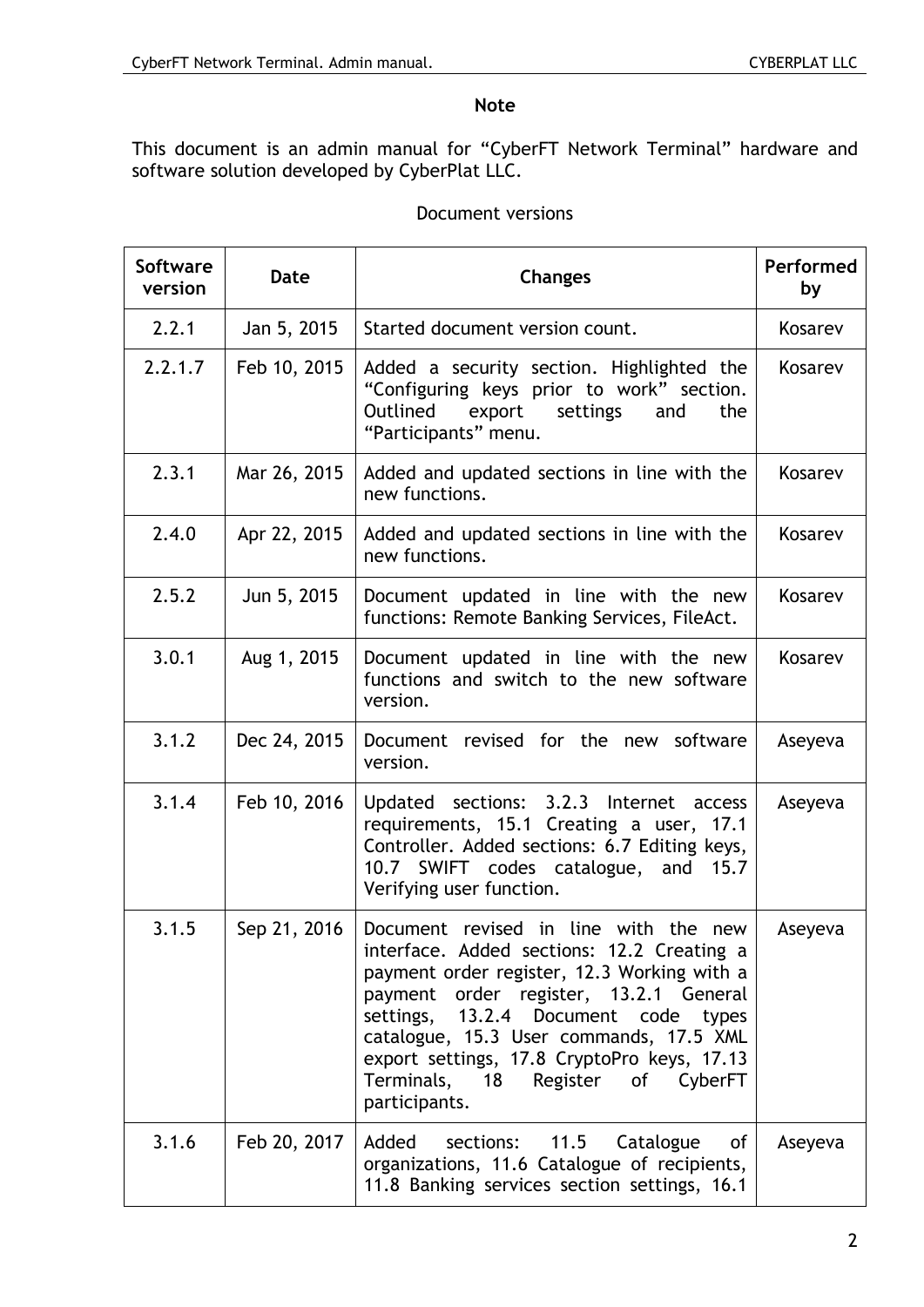|         |              | General settings. Revised sections: 11<br>Banking services. Updated sections: 9.3.2<br>Export of incoming documents, 12.2.1<br>General settings, 12.2.3 CryptoPro settings,<br>13 Working with FileAct documents, 14.1<br>Creating a user, 16.9 CryptoPro keys, 16.12<br>Event notification preferences, 18 Event log. |         |
|---------|--------------|------------------------------------------------------------------------------------------------------------------------------------------------------------------------------------------------------------------------------------------------------------------------------------------------------------------------|---------|
| 3.3.1.8 | Mar 14, 2017 | Supplemented sections: 14.1 Creating a user<br>(specified signing level structure) 14.2<br>Viewing and editing user data.                                                                                                                                                                                              | Aseyeva |
| 3.3.2   | May 2, 2017  | Added section 8 Home page and interface<br>services.                                                                                                                                                                                                                                                                   | Aseyeva |
| 3.3.2   | May 15, 2017 | Added section 4.2 Setting up document<br>signing service.                                                                                                                                                                                                                                                              | Aseyeva |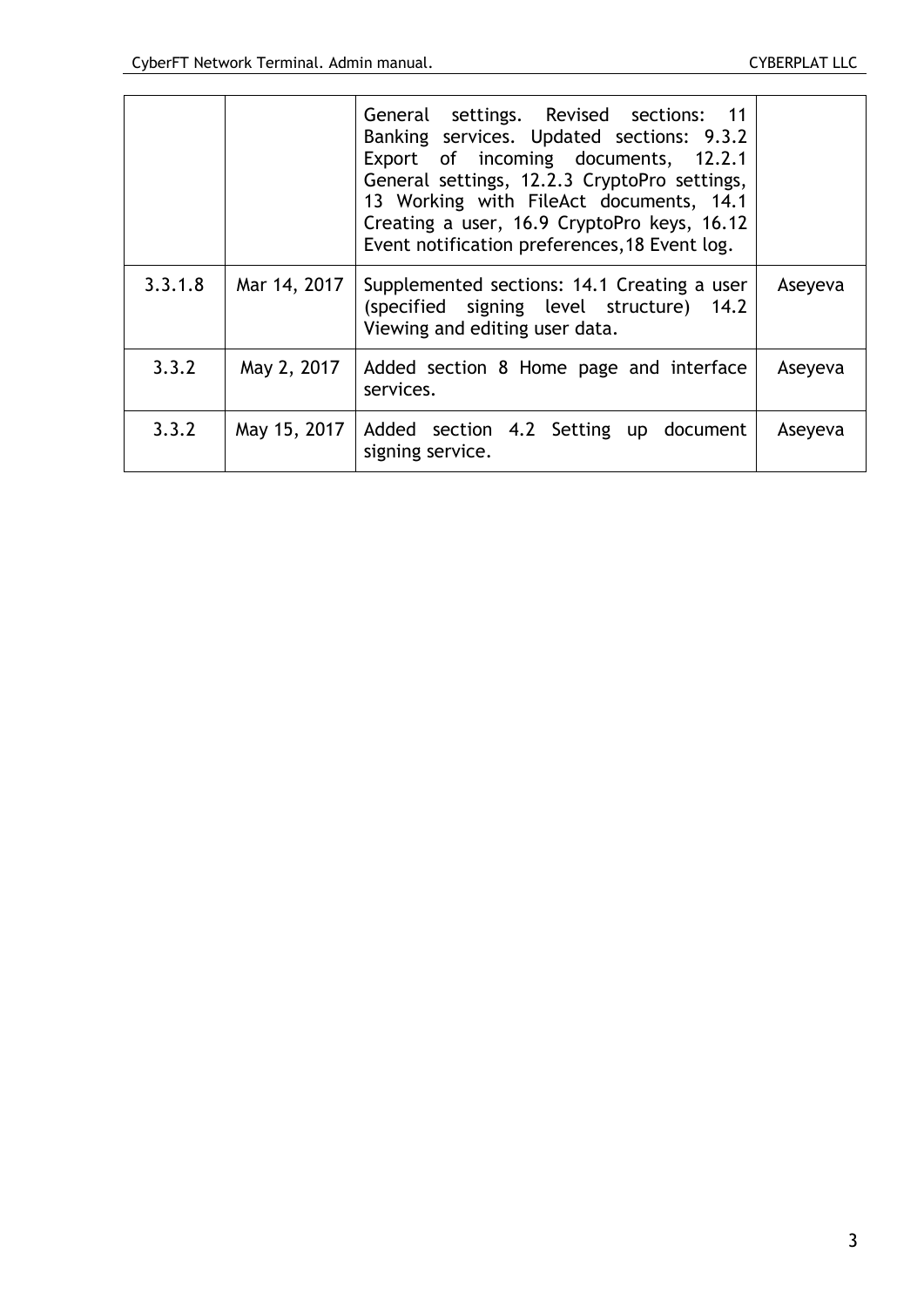# **Table of contents**

| 1 <sub>1</sub>                                                           |  |
|--------------------------------------------------------------------------|--|
| 1.1.                                                                     |  |
| 1.2.                                                                     |  |
|                                                                          |  |
| 2.1.                                                                     |  |
| 2.2.                                                                     |  |
| 2.3.                                                                     |  |
|                                                                          |  |
|                                                                          |  |
| Requirements to the types of the Terminal software  10<br>3.2.           |  |
|                                                                          |  |
| 3.2.2.                                                                   |  |
| 3.2.3.                                                                   |  |
| 4.                                                                       |  |
| 4.1.                                                                     |  |
| 4.2.                                                                     |  |
|                                                                          |  |
| 5.1.                                                                     |  |
| 5.2.                                                                     |  |
|                                                                          |  |
| 6.1.                                                                     |  |
| 6.2.                                                                     |  |
| 6.3.                                                                     |  |
| Registering public key certificate for CyberFT Processing 16<br>6.4.     |  |
| Certificate exchange between associated Participants  16<br>6.5.         |  |
| Starting exchange between Terminal and CyberFT Network  17<br>6.6.       |  |
| 6.7.                                                                     |  |
| 6.8.                                                                     |  |
|                                                                          |  |
| 7.1.                                                                     |  |
| Example of identifying the outgoing document signature owner  19<br>7.2. |  |
| 8.<br>8.1.                                                               |  |
|                                                                          |  |
| Interface services: documentation, search, and settings 20<br>8.2.       |  |
| 9.                                                                       |  |
| 9.1.                                                                     |  |
| 9.2.                                                                     |  |
| 9.3.<br>9.3.1.                                                           |  |
| 9.3.2.                                                                   |  |
| 9.3.3.                                                                   |  |
| 9.3.4.                                                                   |  |
| 9.3.5.                                                                   |  |
| 9.3.6.                                                                   |  |
| 9.4.                                                                     |  |
| 10.                                                                      |  |
| 11.                                                                      |  |
| 11.1.                                                                    |  |
| 11.2.                                                                    |  |
|                                                                          |  |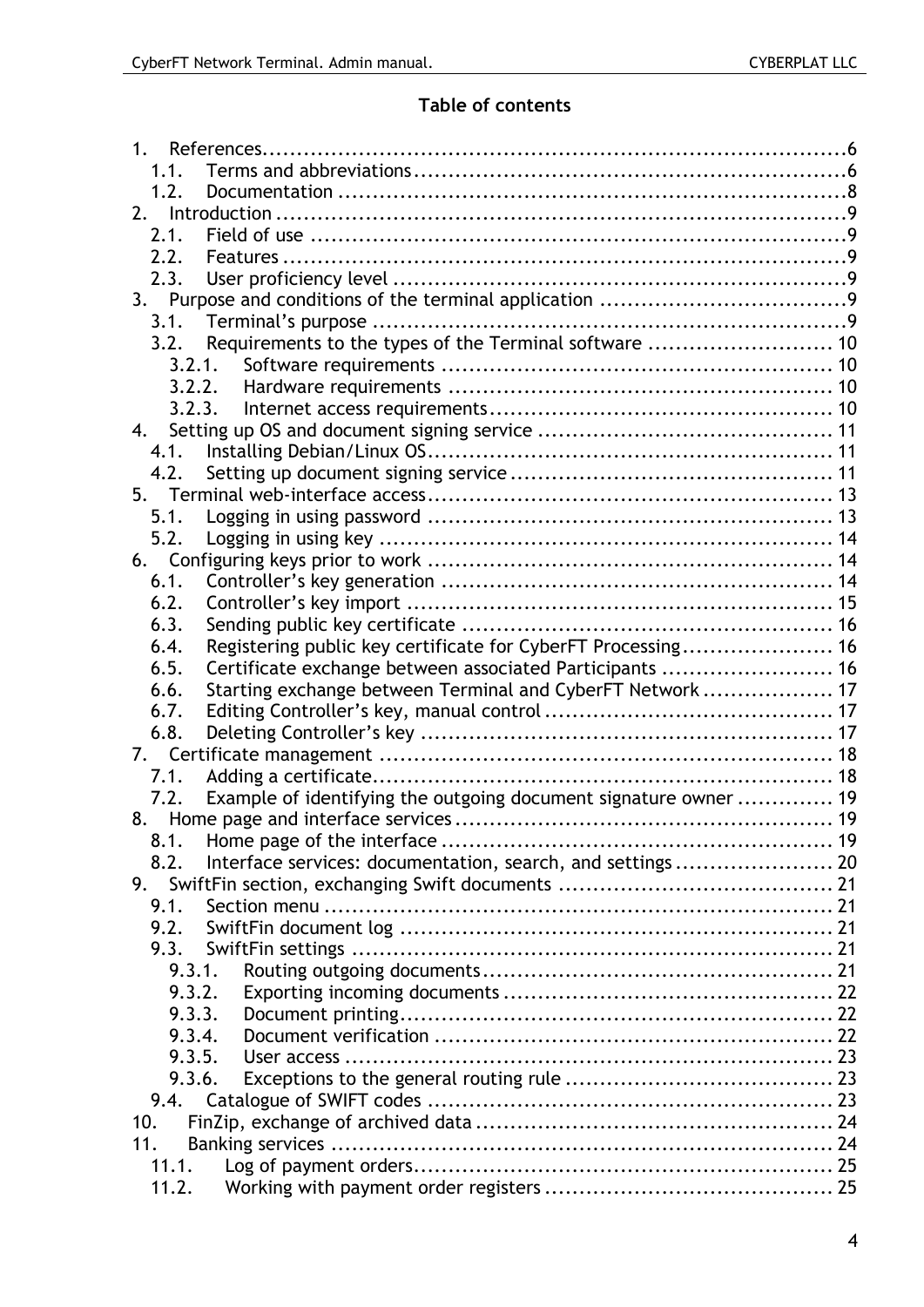| 11.3.   |                                                   |  |
|---------|---------------------------------------------------|--|
| 11.4.   |                                                   |  |
| 11.5.   |                                                   |  |
| 11.6.   |                                                   |  |
| 11.7.   |                                                   |  |
| 11.8.   |                                                   |  |
| 12.     |                                                   |  |
| 12.1.   |                                                   |  |
| 12.2.   |                                                   |  |
| 12.2.1. |                                                   |  |
| 12.2.2. |                                                   |  |
| 12.2.3. |                                                   |  |
| 12.2.4. |                                                   |  |
| 13.     |                                                   |  |
| 13.1.   |                                                   |  |
| 13.2.   |                                                   |  |
| 14.     |                                                   |  |
| 14.1.   |                                                   |  |
| 14.2.   |                                                   |  |
| 14.3.   |                                                   |  |
| 14.4.   |                                                   |  |
| 14.5.   |                                                   |  |
| 14.6.   |                                                   |  |
| 14.7.   |                                                   |  |
| 14.7.1. | User activation by the terminal administrator  37 |  |
| 14.7.2. |                                                   |  |
| 14.8.   |                                                   |  |
| 15.     |                                                   |  |
| 16.     |                                                   |  |
| 16.1.   |                                                   |  |
| 16.2.   |                                                   |  |
| 16.3.   |                                                   |  |
| 16.4.   |                                                   |  |
| 16.5.   |                                                   |  |
| 16.6.   |                                                   |  |
| 16.7.   |                                                   |  |
| 16.8.   |                                                   |  |
| 16.9.   |                                                   |  |
| 16.10.  |                                                   |  |
| 16.11.  |                                                   |  |
| 16.12.  |                                                   |  |
| 16.13.  |                                                   |  |
| 17.     |                                                   |  |
| 18.     |                                                   |  |
|         |                                                   |  |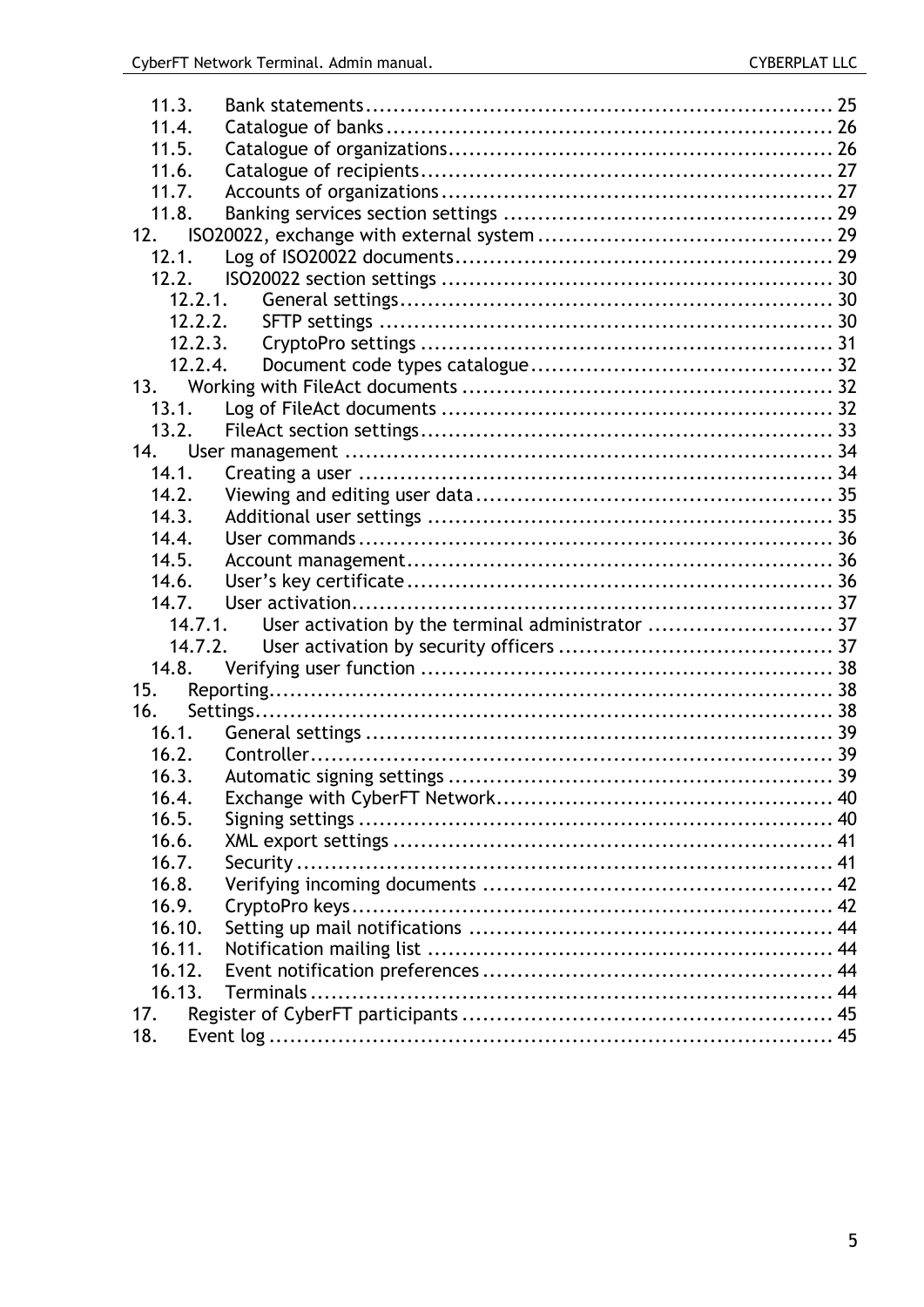# 1. References

# *1.1. Terms and abbreviations*

**Administration** is a legal entity, a privileged Participant of CyberFT Network in charge of the Single Network catalogue. The administration has its own CyberFT Network address.

**BICFT (Business Identification Code CyberFT)** is a Participant's code or an address in the CyberFT Network. If a Participant already has a BIC code (SWIFT address) then he shall keep using that BIC; if he doesn't have a code, then such a Participant is attributed a BICFT code.

**CA** stands for Certification Authority.

**Certificate** is a self-signed certificate of the Participant's bank issued through a private key; or a certificate issued by a Certification Authority.

**Chief Administrator** is a Keys Owner vested with the role of the Chief Administrator in conformity with the "Rules of electronic document flow in CyberFT Network".

**Connection of the Participant to the CyberFT Network** means series of technical, organizational and legal steps performed by Provider to let the Participant exchange Electronic Documents with other Participants of the CyberFT Network. Prior to Connecting the Participant shall undergo registration in the CyberFT Network.

**Controller** is an automatic signatory.

**Cryptographic Information Protection Facilities (CIPF)** are an aggregate of software and hardware means ensuring application of Digital signature and encryption when setting up an Electronic Document Flow. CIPF can be utilized as both separate software modules and built-in tools of applicable software.

**Cryptographic Keys** is a joint name for both Public and Private Keys.

**CyberFT Network** is an electronic document flow system that represents an aggregate of software and hardware means designed for exchanging legally-valid Electronic Documents and ensuring informational and technological interaction between Participants.

**CyberFT Network Segment** is a situation where provider with their own Processing and pool of Participants forms a segment in the CyberFT Network.

**CyberFT Processing** is a software and hardware solution implementing legally valid electronic document flow in the CyberFT Network. Processing forms a separate CyberFT Network segment with its own Participants. Each Processing in the CyberFT Network has its own address depending on the Provider's address, e.g. CYBERUM@XXX.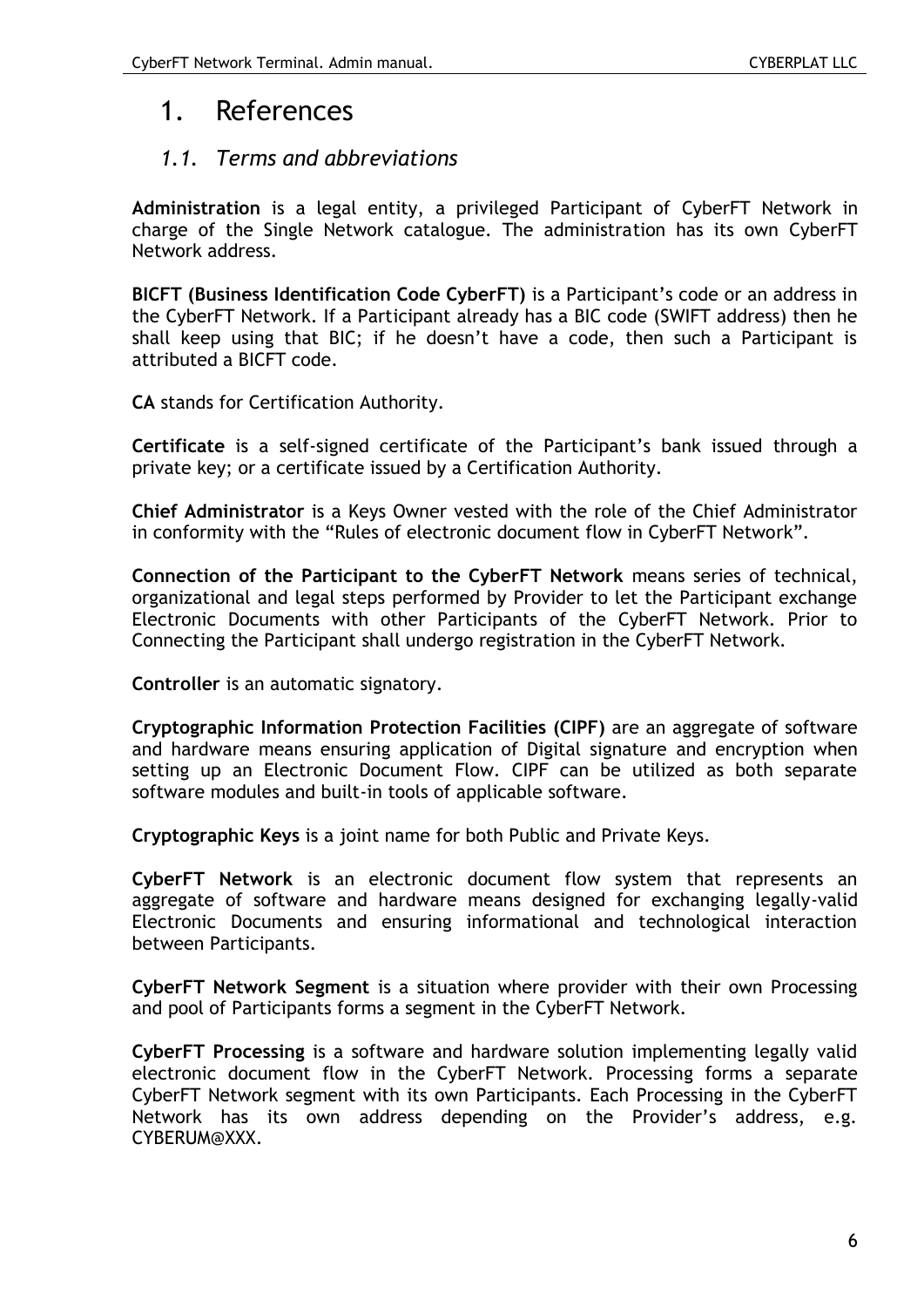**CyberFT Provider** is a Legal Entity, privileged CyberFT Participant managing the Processing. Each Provider as a Participant has his own address in the CyberFT Network, e.g. CYBERUM@XXX.

**CyberFT Terminal** is a software and hardware solution installed at the site of the Participant that serves the purpose of connecting the Participant to the CyberFT Network.

**Delivery Notification** is an XML CyberFT auxiliary ED Type used for notifying the sender about the delivery.

**Digital Signature (DS)** is electronic information attached to other electronic information (signed information) or otherwise tied to such information and is user for identifying the signatory of such information. DS used in the CyberFT Network is an enhanced non-certified digital signature as defined in the Federal Law dated April 6, 2011 No. 63-FZ "On Digital Signature".

**Document Flow System** is a sub-system of the CyberFT Network responsible for the flow of a certain Type of Electronic Documents.

**Electronic Document (ED)** is an electronic document.

**Electronic Document Delivery Time** is time indicated in an electronic document before which this document must be delivered to the Recipient. If the electronic document is not delivered before that time it shall be deemed undelivered and all further attempts of its delivery shall be terminated.

**Electronic Document Flow (EDF)** is an electronic document flow.

**Electronic Document Group** is Electronic Document types put together, e.g. MT1 group\*\*, MT2 group\*\*.

**Electronic Document Type (ED Type)** is an acceptable format of electronic documents in the CyberFT Network, e.g. MT\*\*\*, ISO20022.

**Establishing Connection with the Network Participant** means establishing the Mutual Trust Mode between Participants (RMA – Relationship Management Application). Without Establishing Connection only certain document types are allowed to be sent to the other Participant.

**Key Compromise** is announcement by the person owning a Private Key of circumstances where unauthorized use of that key is possible.

**Keys Owner** is a private individual who acts as an authorized representative of a Participant or Provider for sending electronic documents on behalf of the Participant through the CyberFT Network and who has created Cryptographic keys. Administration assigns to the Keys Owner a corresponding Public key certificate in the CyberFT Network, which allows the Keys Owner create digital signatures in electronic documents and access Electronic Document Flow in the CyberFT Network.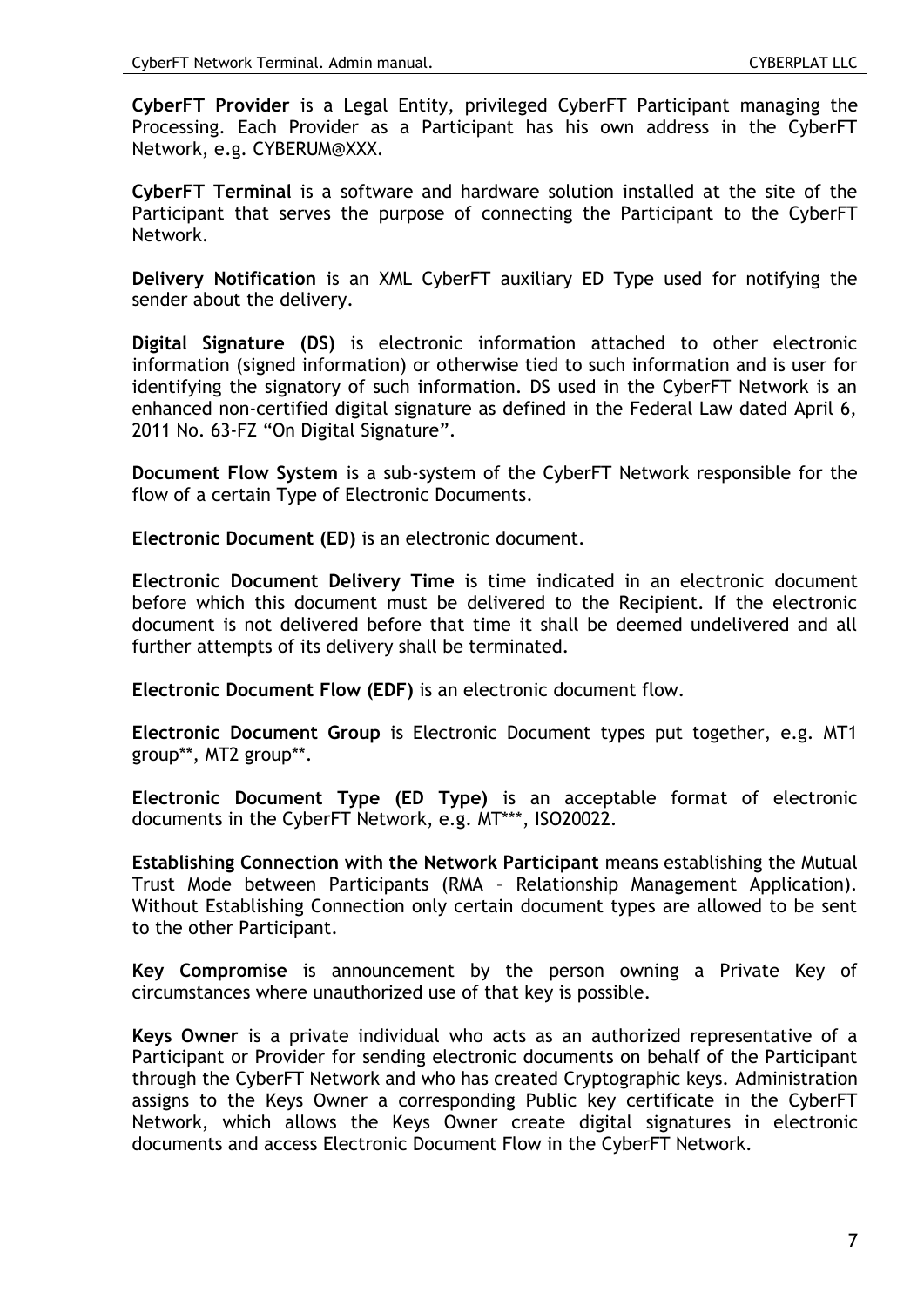**Mutual Trust Mode** is a mode of interaction for Participants whereby Participants have exchanged their public key certificates and acknowledge each other's Digital signature.

**OS** stands for an Operating System installed on a computer.

**Participant** is a legal entity (which includes a financial institution) or a private entrepreneur that is registered in the CyberFT Network and participates in the electronic document flow.

**Participant Registration in the CyberFT Network** means designation by Administration of a Unique ID to the Participant in the CyberFT Network.

**Private Key** is a unique sequence of symbols intended for creation of Digital signature and for decrypting data using Cryptographic information protection facilities and known only by the Keys Owner.

**Public Key** is a unique sequence of symbols corresponding to the Private Key that is in public domain and intended for verifying digital signature and encrypting information using Cryptographic information protection facilities.

**RBS** stands for Remote Banking Services.

**Rules** are rules of the electronic document flow within the CyberFT Network set out in the Agreement on informational and technical servicing.

**Signatory** is an Employee of the Participant who is authorized to sign documents on behalf of the Participant. The Participant may activate a double signature mode for certain types of Electronic Documents, in which case the role of the Signatory is divided into two sub-roles:

- $\bullet$  1<sup>st</sup> signature is a Signatory entitled to the 1<sup>st</sup> signature
- $\bullet$  2<sup>nd</sup> signature is a Signatory entitled to the 2<sup>nd</sup> signature

**Unified CyberFT Network Catalogue** is a Catalogue of Participants (Providers and other Participants) under control of CyberFT Network Administration.

**Unique Participant ID** is a unique sequence of symbols that definitively defines the CyberFT Network Participant. Unique ID is used as a Participant's address when exchanging Electronic Documents in the CyberFT Network.

**User** is an employee of the Participant who has access to the CyberFT Terminal.

**XML CyberFT** is an electronic document format or an XML envelope format that is accepted and supported in the CyberFT Network. XML CyberFT can be a stand-alone document or can contain other Types of EDs.

### <span id="page-7-0"></span>*1.2. Documentation*

A set of CyberFT Network Terminal documents is as follows:

1. CyberFT Network Terminal. Admin manual. CYBERPLAT LLC, 2017.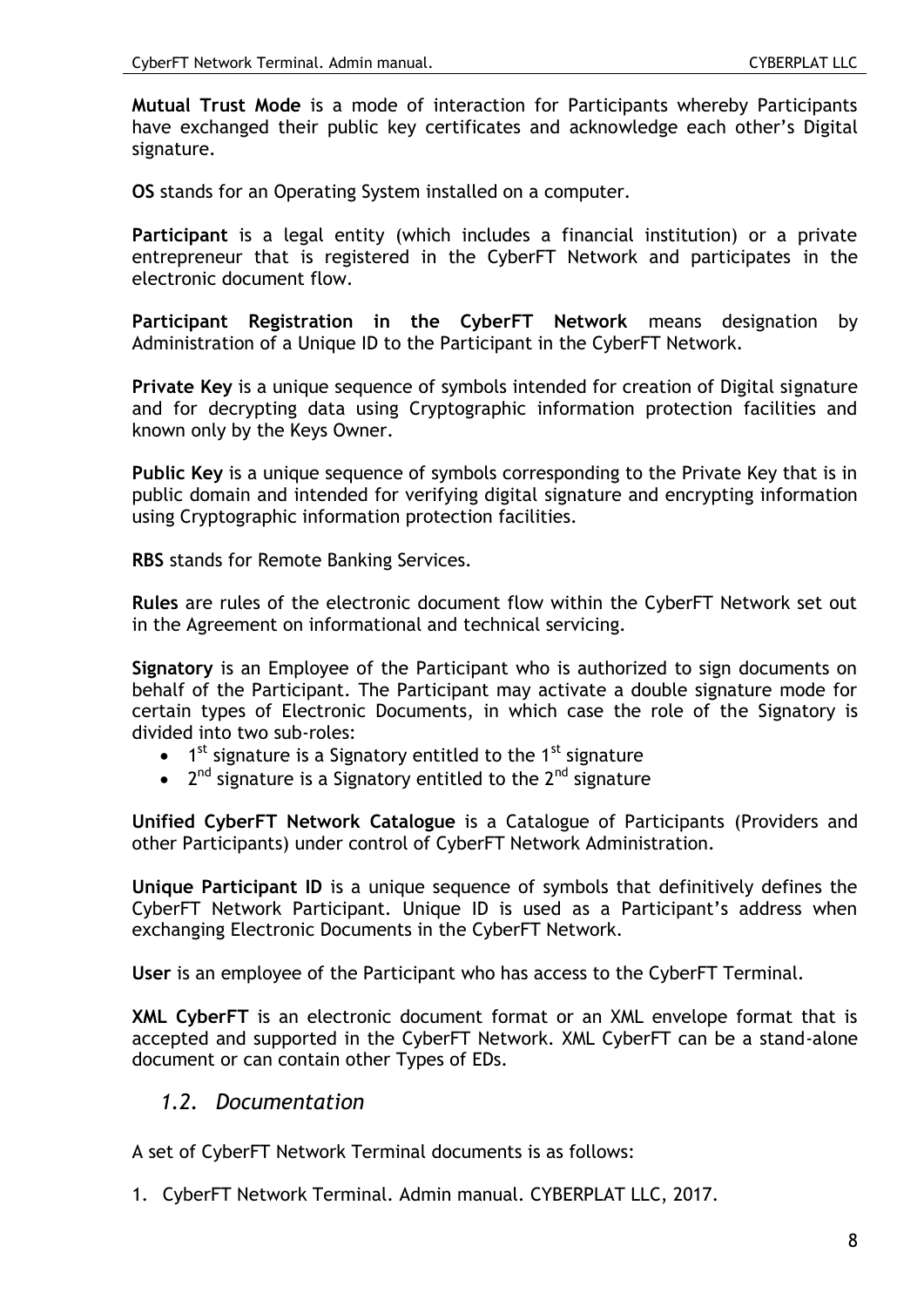- 2. CyberFT Network Terminal. User manual. CYBERPLAT LLC, 2017.
- 3. CyberFT Network Terminal. Installation manual. CYBERPLAT LLC, 2015.

# 2. Introduction

# *2.1. Field of use*

CyberFT was designed to ensure legally-valid exchange of financial messages and electronic documents between the system's Participants. Any organization participating in the exchange of electronic documents can join the system. In order to become a Participant it is necessary to register in the CyberFT system.

Each Network Participant has their ID (network address). Participant's BIC (SWIFT address), if any, is used as their address, or else a Participant is attributed a BICFT.

# *2.2. Features*

The system ensures legally-valid exchange of electronic documents between Participants.

Terminal's main features are:

- Registration of documents in the system:
- Signing documents by the Participant's DS;
- Delivery of outgoing documents to the Processing;
- Download of incoming documents from the Processing;
- Verifying DS in incoming documents.

Processing's main features are:

- Ensuring documents are in line with the MT, ISO, CBR formats;
- Verifying DS in the documents;
- Documents routing;
- Tracking document statuses.

# *2.3. User proficiency level*

Terminal's administrator needs to have basic Linux administration knowledge.

Terminal's users should have basic PC skills.

# 3. Purpose and conditions of the terminal application

# *3.1. Terminal's purpose*

CyberFT Network's Terminal is server software installed on the end of the CyberFT Participant and intended for signing, sending and receiving electronic documents during the exchange with other Participants. Terminal is shipped as a docker container/docker image and is managed through a web interface. CyberFT Network Terminal Installation manual is laid out in the [document](#page-7-0) [3].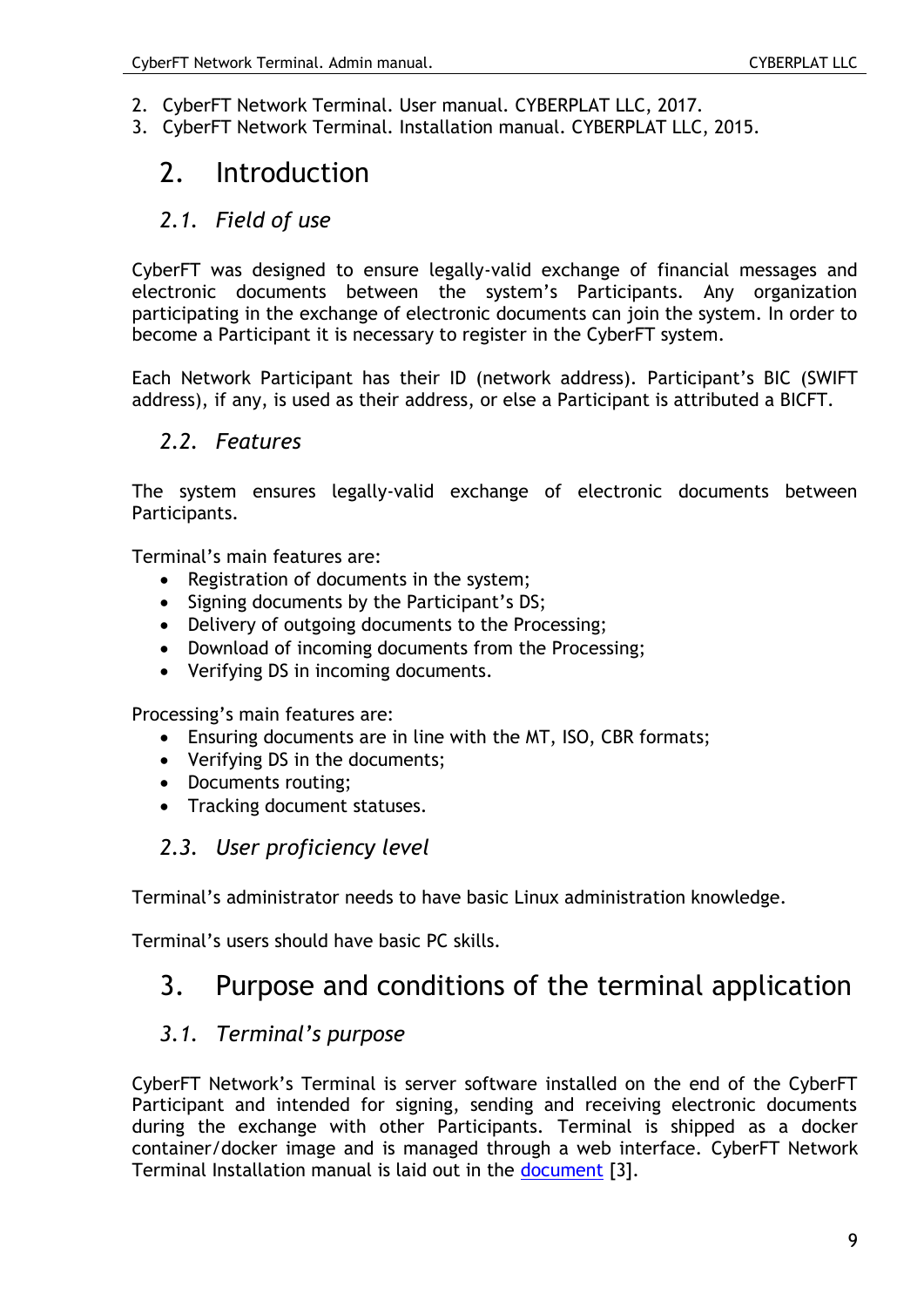Terminal's file system is a directory tree containing, among other things, folders for outgoing and incoming documents – **Import** and **Export**. (Terminal's file system is described in the [document](#page-7-0) [3]).

From time to time Terminal scans the **Import** folder to detect new files. In case there are new files, Terminal transfers those for the signing with a Participant's private key.

Once signed, the documents are transferred to the CyberFT Processing via the transport protocol. Interaction between Terminal and Processing is carried out through the Internet with a cryptographic protocol TLSv1.

Should there be such an option, Terminal additionally transfers incoming documents to the **Export** folder (for Automated Banking System, hereinafter - ABS) and/or sends them to the printer (for manual handling).

Aside from the documents, receipts about current status of sent documents are also sent (**statusreport**). They are also signed by the sending party. Document delivery status info is available at the Terminal Log. Besides, receipts can be programmed to be automatically exported to the corresponding folder (for ABS).

The bulk of the document processing – receipt, control and delivery of electronic documents – is carried out in the Processing.

# *3.2. Requirements to the types of the Terminal software*

### 3.2.1. Software requirements

Computer intended for Terminal installation should meet the following software requirements:

- Debian GNU/Linux 7.8 (wheezy), Release: 7.8;
- Ext4 file system.

### 3.2.2. Hardware requirements

Computer intended for Terminal installation should meet the following hardware requirements:

- Processor architecture x86-64;
- 2GB RAM or more:
- Multi-core central processor Intel Core 2 Duo 3.0 Ghz or higher;
- No less than 20GB of hard drive space.

### 3.2.3. Internet access requirements

Computer intended for Terminal installation should have internet access as well as access to Debian repository and access to the Docker project:

- <https://get.docker.com/> ;
- Repositories used by Debian OS (HTTP, FTP).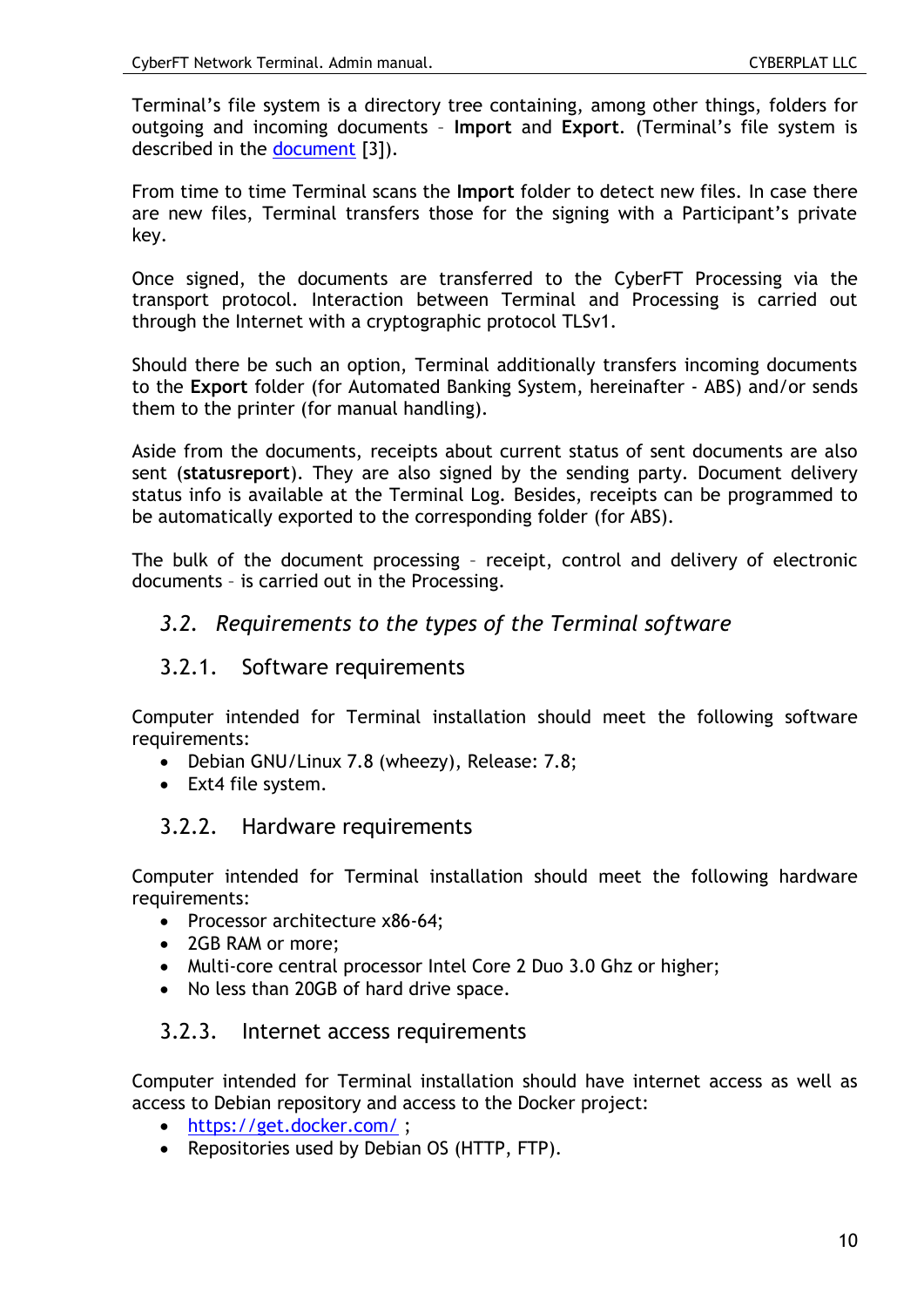Also, the computer with installed Terminal shall have access to the Processing at tcp://service.cyberft.ru:

- For test use tcp://service.cyberft.ru:50090,
- For commercial use tcp://service.cyberft.ru:50091.

# 4. Setting up OS and document signing service

# *4.1. Installing Debian/Linux OS*

Recommendations for installing Debian GNU/Linux 7.8 (wheezy), Release: 7.8.

Recommended for use OS image consistently compatible with CyberFT is available at [http://download.cyberft.ru/OS/.](http://download.cyberft.ru/OS/)

If you plan on downloading OS independently from the official repository, use the following parameters during installation:

- When selecting image choose amd64;
- In the installation dialog it is recommended to choose option "64 bit install";
- In the update download mirror selection dialog choose country "Russian Federation" and mirror "[ftp.ru.debian.org](ftp://ftp.ru.debian.org/)";
- In the software installation selection dialog you should uncheck all options except for the SSH server and standard set of system utilities.

# *4.2. Setting up document signing service*

*CyberFTSignService* software is a local service operating as a service on the signatory's computer. The service acts as a link between CyberFT Terminal and Windows cryptography services.

CyberFTSignService is available at [http://download.cyberft.ru/CyberSignService/.](http://download.cyberft.ru/CyberSignService/)

To install the software on your computer save locally the most recent archive, unzip it and run the installer **as administrator**.

During installation the service will be automatically added to the Windows automatic start.

It is expected that private key and certificate files had been previously received through generating with the **GenKey** software [\(http://www.cyberplat.ru/download/genkey.pdf\)](http://www.cyberplat.ru/download/genkey.pdf).

### **Setting keys for signing**

Upon installation it is necessary to set keys for signing. Follow the procedure below.

Open the automatic start folder and activate the *CyberFTSignService* symbol.

[image]

The following window will pop up.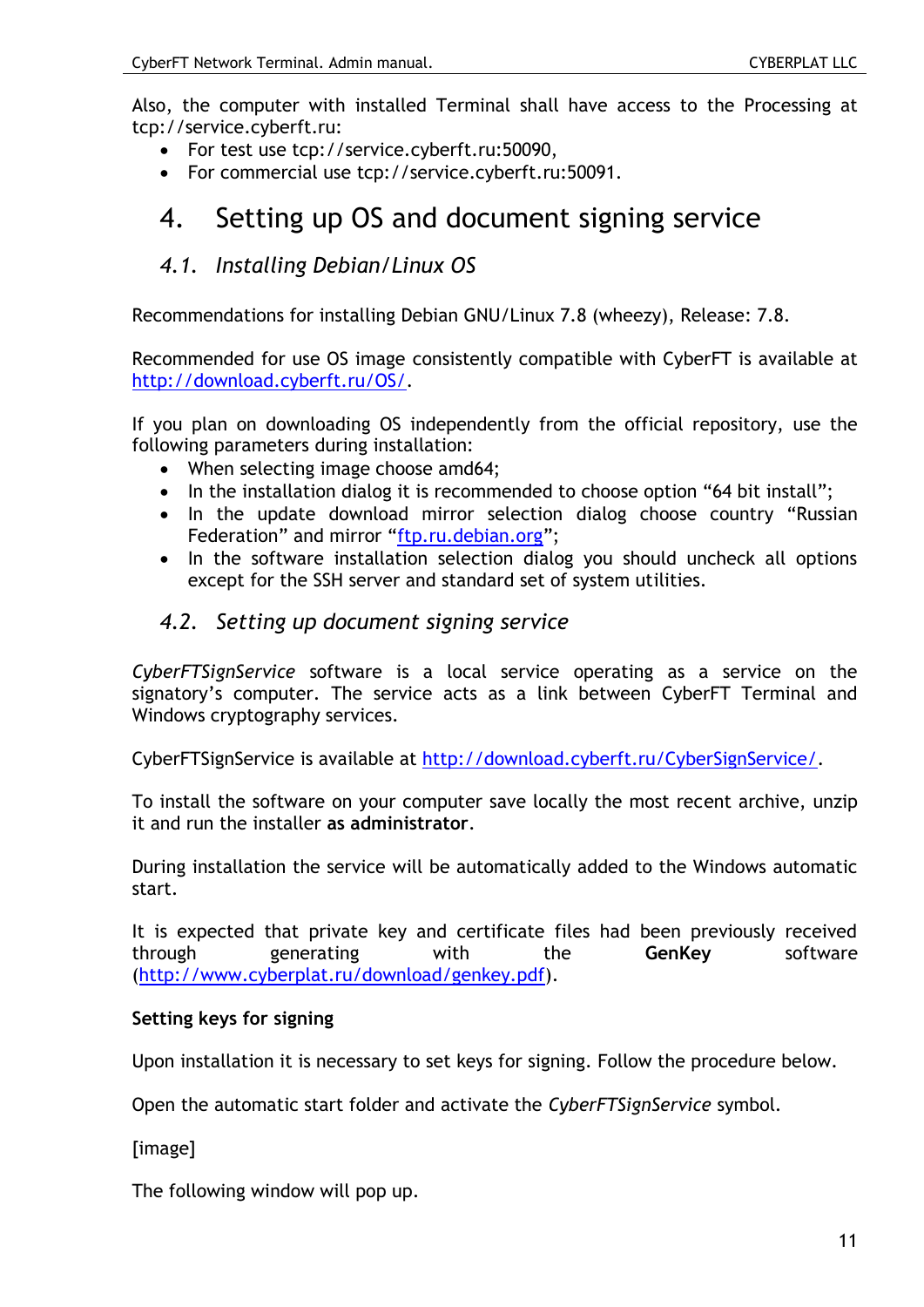# [image]

Carefully read the instruction with description of options and **choose an option that suits you best**.

#### **Option 1. Signing with drive-stored keys.**

If your certificate and private key are stored on the local disk or on the flash drive, choose the first tab called *Drive-stored key*.

This setting is beneficial for those planning to sign using **several signatory keys on one computer**, since it allows you to choose the required certificate during signing.

Select *Add* and in the pop up window (*Add drive-stored key*) choose path to the certificate and private key files. Press *OK*.

[image]

That way you can add several signatory keys, whereafter the keys will become available on the selection list at the signing.

[image]

#### **Option 2. Signing with eToken-stored keys.**

If your keys are stored on the eToken device, choose a tab called *Keystore-stored key*.

Insert your eToken device I the USB port and choose the needed certificate from the eToken device.

### [image]

In the screenshot above you can see that keystore-stored keys and eToken stored keys have different icons.

From here on, upon signing the key you have selected will be addressed.

**Please note** that in this case during signing the user will need to enter the password of the associated electronic key.

**To sign a document with a different key you will need to once again open the settings and choose a different certificate.**

#### **Option 3. Signing with a Windows Keystore-stored key.**

This option will be suitable for those signing documents in CyberFT with only one key and those who cannot import their key to an eToken device.

When generating a set of keys with GenKey it creates a keystore file certificate.pfx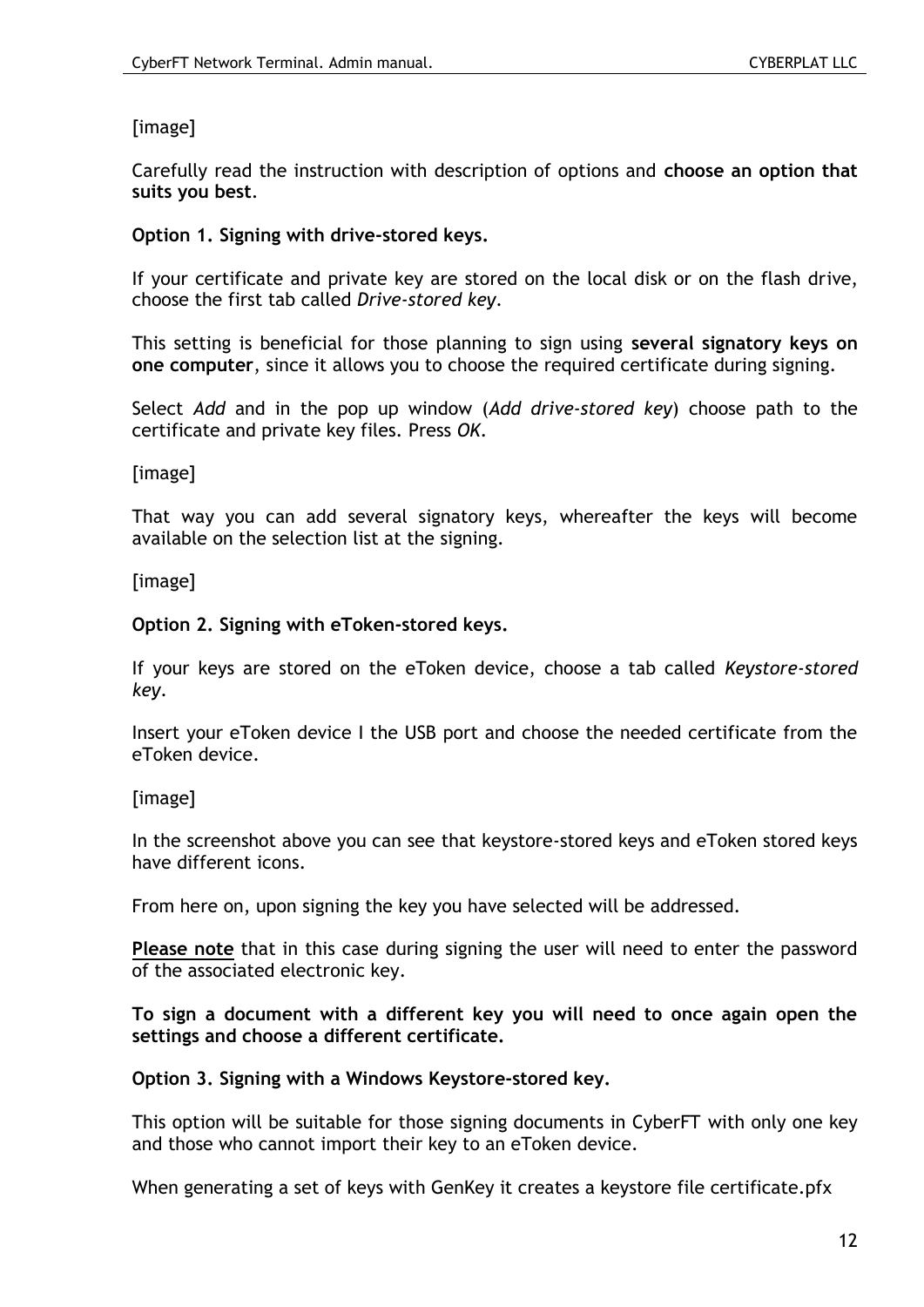This PFX keystore's certificate and a private key can be imported to the Windows keystore and be used later on when signing documents.

In order to add a certificate and a private key to the Windows keystore proceed as follows.

Open the certificate file (PFX extension) from the set of keys created by the GenKey.

[image]

In the *Password* field enter the password indicated during the key generation.

Check options as indicated in the screenshot below and press *Next*.

[image]

In the next step when selecting a certificate keystore click *Browse*.

[image]

Choose "Personal" certificate keystore from the list and click *Done*.

If any security window pops up, click *OK*.

# 5. Terminal web-interface access

# *5.1. Logging in using password*

Access to the web interface for managing Terminal is provided via IP of the server on which the Terminal operates. Authorization requires login/password of the administrator.

When logging in administrator and user enter into the *[Document](#page-18-0)* section.

For authorizing using login/password you need to press *Log in using password*.

[image]

The following authorization form will appear on the screen. You need to enter your login (email indicated during registration) and your password, after that press *Log in*:

[image]

The first user password is the same as their email; however, upon first authorization the user password is required to be changed.

Upon initial creation of a user they need to be [activated](#page-36-0) by entering the system with the rights of administrator or security officer.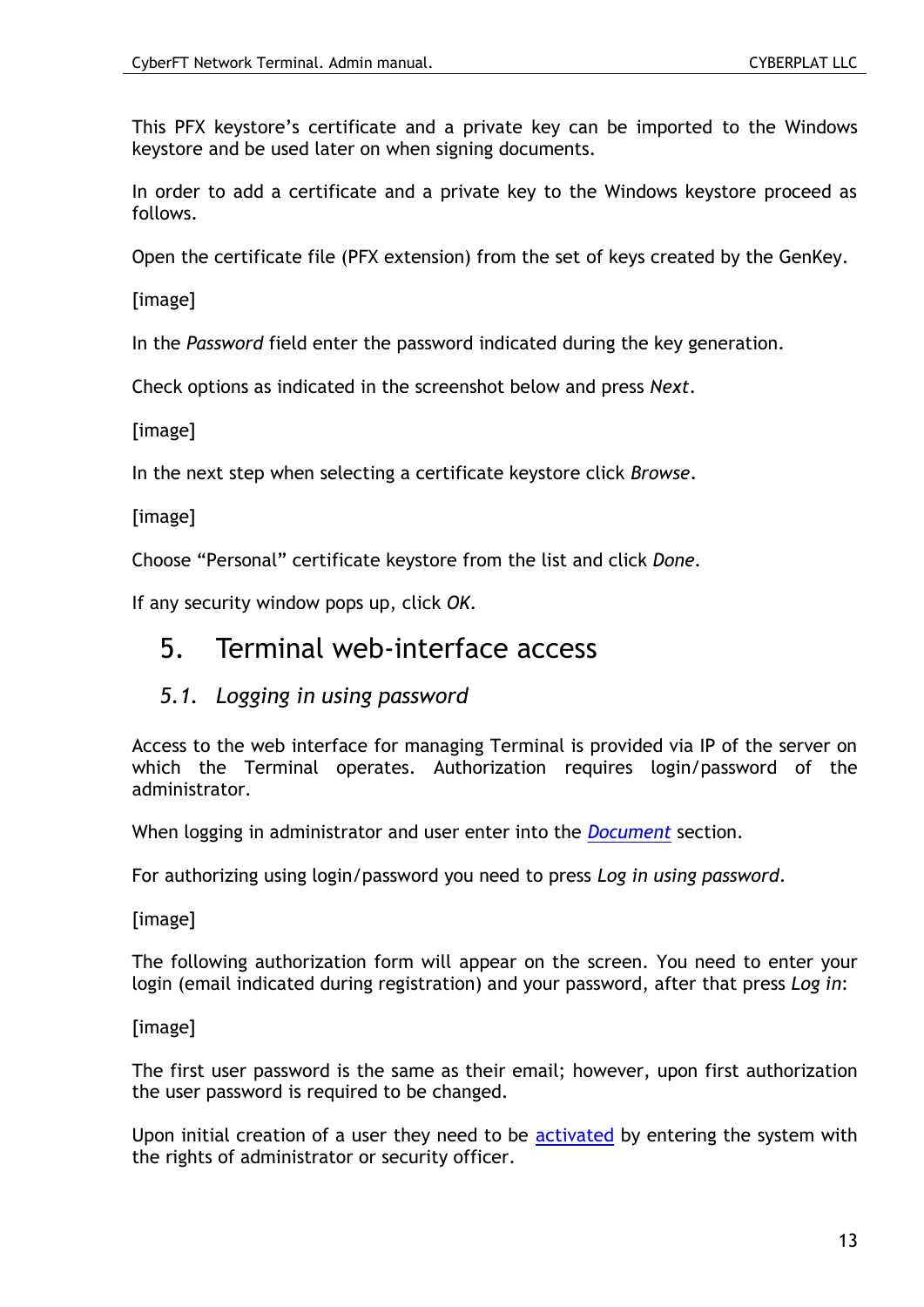# *5.2. Logging in using key*

*Log in using key* button is for authorizing the user using their key. **Please note** – this feature can be used only when working with the "Slim CyberFT Client" software.

To set up key-based system log-in you need to create a user's public key certificate as described in [User's key certificate](#page-35-0).

When clicking *Log in using key* the following window will pop up.

[image]

When switching to the OpenSSL tab you will need to manually indicate path to the files of the private key and certificate of the public key. When switching to the Windows tab and clicking *Select* you will need to choose a certificate for authorization from the Windows keystore using the list below or from the eToken electronic key.

The certificate list looks as follows.

[image]

# 6. Configuring keys prior to work

# <span id="page-13-0"></span>*6.1. Controller's key generation*

After installing your terminal you will need to set up keys, namely:

- 1. Create controller's keys;
- 2. S[end controller's public key certificate](#page-15-0) to Cyberplat LLC for registering in the CyberFT Processing at [support@cyberft.ru;](mailto:support@cyberft.ru)
- 3. R[egister Processing's public key certificate](#page-15-1);
- 4. [Exchange public key certificates](#page-15-2) with associated participants;
- 5. Start [exchange](#page-16-0) between Terminal and CyberFT Network.

Further down in this section keys procedures are described in more detail.

To generate Controller's keys enter *Settings/Controller* and on the next page press *Create a key*.

[image]

In the next window type key's details.

[image]

**Please note** – the following fields will be present in the public key certificate and they need to be filled using the Latin alphabet:

• Country;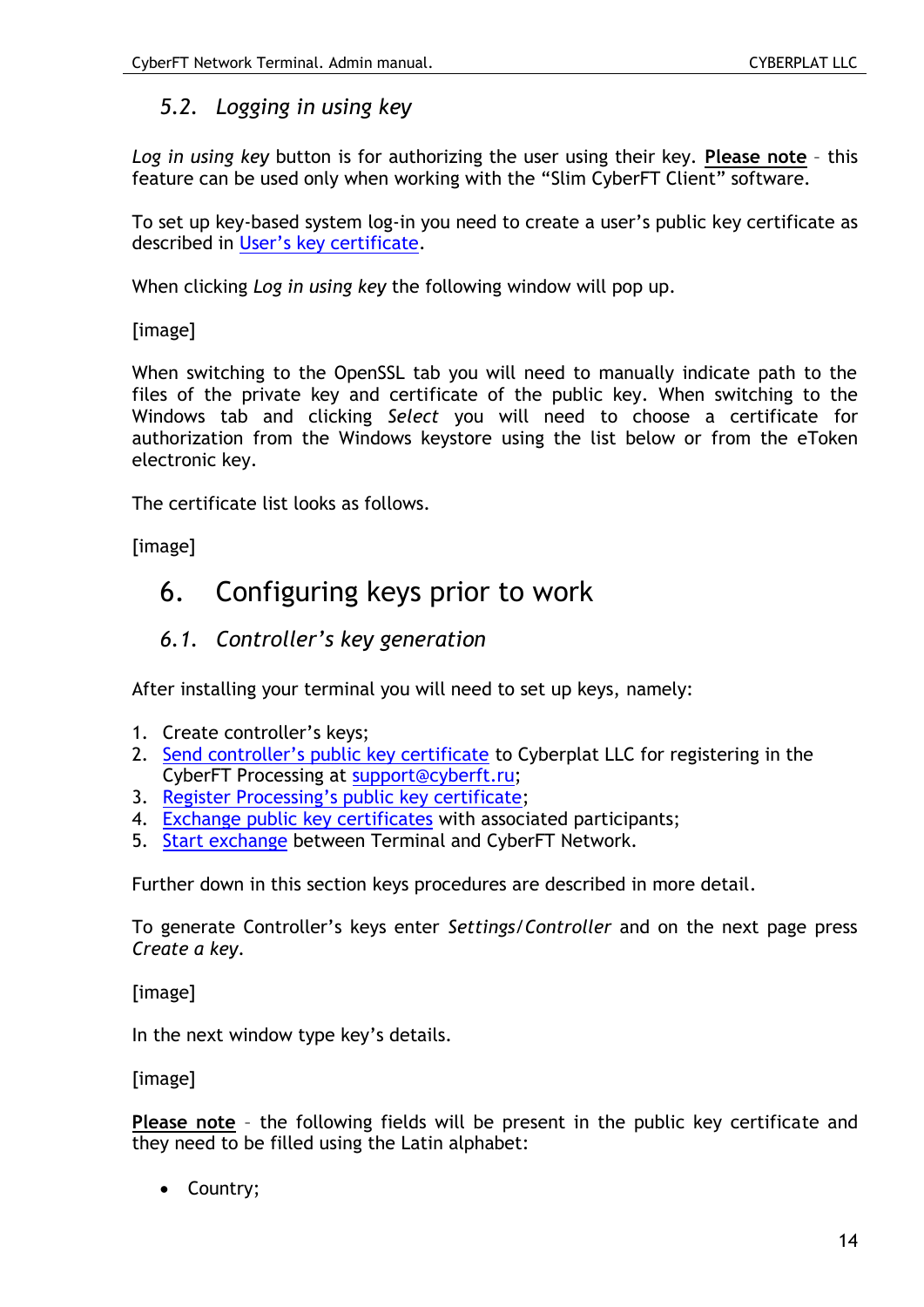- Region;
- City;
- Company name;
- Owner's name.

In line with the **private key password** requirements you password must be at least 8 symbols long, it must contain digits, upper and lower case letters and special symbols.

You need to enter your password in both text fields and press *Create a key*.

Choosing the *View* icon will open the next window.

[image]

By selecting *Change key* (or by selecting an *Edit* icon on the list of keys) you can change the key as described in [Editing contr](#page-16-1)oller's key.

**Please note** that if you change previously created and registered controller's key, any further file exchange with the previous key becomes impossible. To continue work you will need to register a new controller's public key certificate in CyberFT Processing and pass it on to all associated partners through the CyberFT Network for further installation in the Terminals.

By selecting the *Delete* icon you can delete your key.

Before deleting Controller's keys the following warning will pop up.

[image]

### *6.2. Controller's key import*

If you already have active keys you can import them to the terminal to serve as controller's key.

**Please note** – to register a participant in CyberFT you need to provide your controller's private key certificate.

In order to import you need to press *Import key* on the *Controllers' keys* page.

You need to fill out the following fields:

- Key's name that will be displayed to the recipient of your messages;
- Initial/additional key choose from the list;
- Private key/company key choose from the list:
- Path to the private key;
- Path to the public key;
- Path to the key certificate:
- Password to your private key.

Press *Import key* one more time.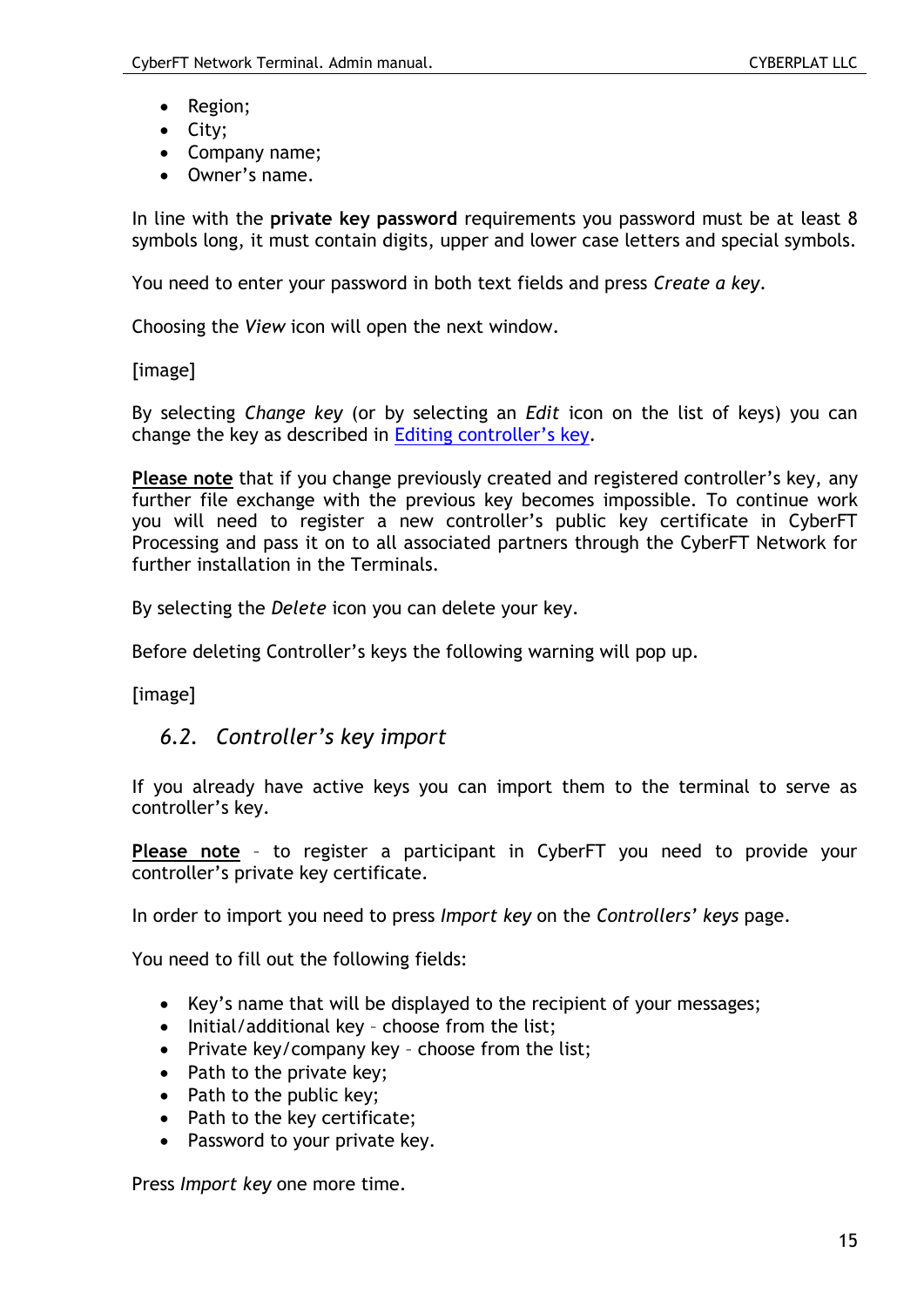If you press the *View* icon in the certificate line you will see information about the key and will be able to download the key certificate by pressing *File download*.

<span id="page-15-0"></span>[image]

# *6.3. Sending public key certificate*

Pressing the *File download* link will form an associated participant public key certificate file that will look as follows:

[participant's terminal ID]-[certificate fingerprint].[crt extension], for example:

TESTZZZ@Z001-85E9A9BE7A9335CE16D2C990EDFD7EF703A50B61.crt.

You will need to send this file to [support@cyberft.ru](mailto:support@cyberft.ru) to register in the CyberFT Processing. You will need to be sending out this same file to other Participants when exchanging certificates.

# <span id="page-15-1"></span>*6.4. Registering public key certificate for CyberFT Processing*

After that you need to register the Processing's public key certificate.

Public key for joining the test processing is available at [http://download.cyberft.ru/Testcert/,](http://download.cyberft.ru/Testcert/) where you need to save the file locally (*Save as* in your browser or other likewise option):

#### **CYBERUM@TEST-900924C49EC6EC8488180F92A0E35EC7A0AB59AD.pem**

After that the certificate is downloaded via the "Certificates" menu in the same fashion as certificates of other Participants (screenshots of the process are shown in the next section).

Test processing Terminal ID is **CYBERUM@TEST**

Public key for connecting to the **production** processing will be sent to you by the CyberFT Network implementation manager. Production processing Terminal ID is **CYBERUM@AFTX**.

### <span id="page-15-2"></span>*6.5. Certificate exchange between associated Participants*

When establishing connection, CyberFT participants must exchange their controller's public keys and employees' private keys (once generated by the user). Key certificate files are as follows.

For the controller:

[participant's terminal ID]-[certificate fingerprint].[crt extension], for instance:

TESTZZZ@Z001-85E9A9BE7A9335CE16D2C990EDFD7EF703A50B61.crt.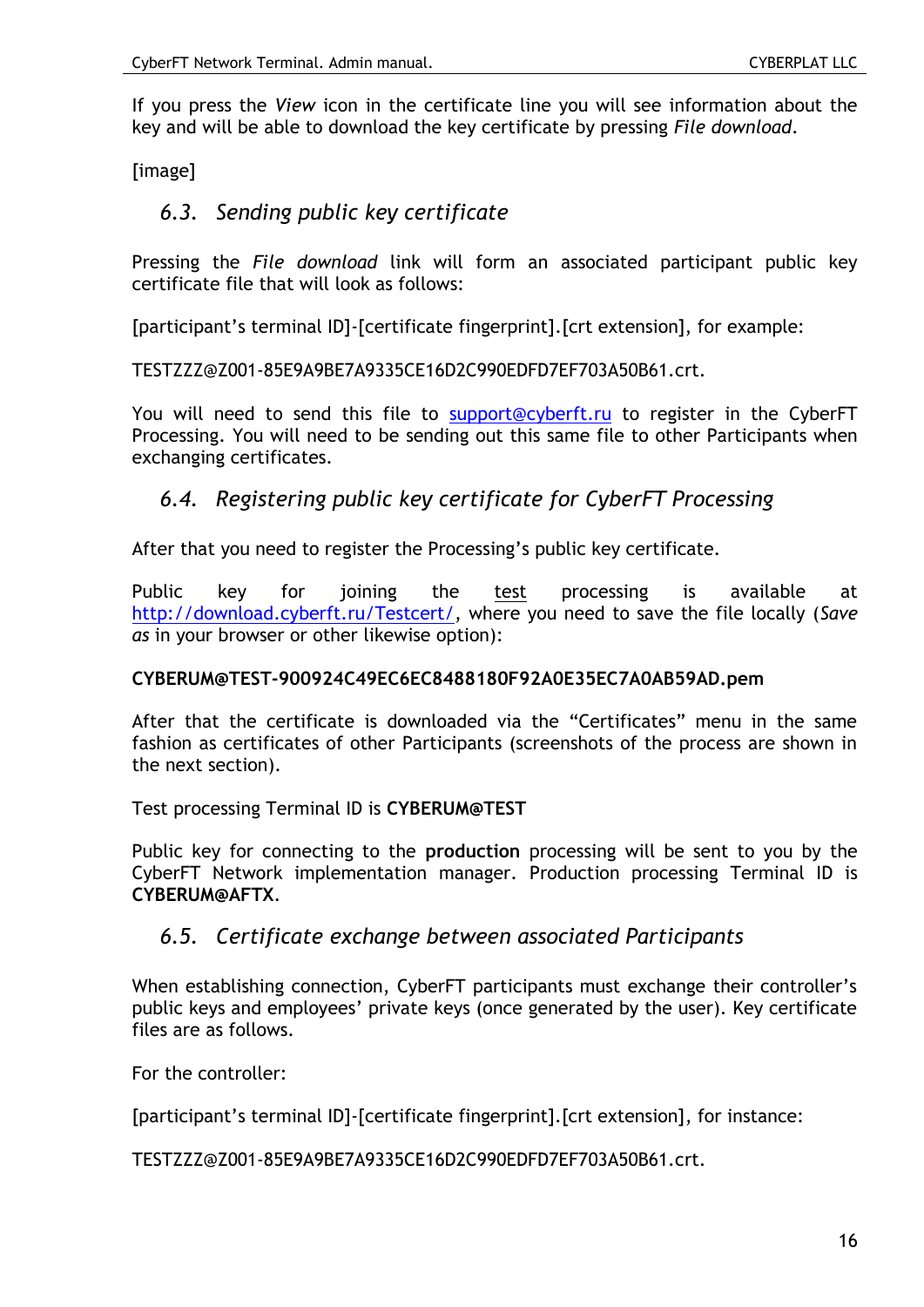Key certificate files are available to the controller from the *Setting/Controller* menu in the viewing mode by pressing the *File download* link.

In order to add a certificate of other associated participant you need to go to *Certificates* and press *Add a certificate*. The procedure of adding certificates is described in the [Certificate management](#page-17-0) section.

<span id="page-16-0"></span>In the Terminal certificates of the participants are stored in the MySQL database.

# *6.6. Starting exchange between Terminal and CyberFT Network*

Automatic information exchange between Terminal and CyberFT Network is launched from *[Settings/Exchange with CyberFT Network](#page-39-0)*.

# <span id="page-16-1"></span>*6.7. Editing Controller's key, manual control*

Editing controller's key is carried out after pressing the *Edit* icon in the right-hand column of the [list of keys.](#page-13-0) In that case you will see the form depicted in the image below.

That form allows you to edit the following key parameters:

- *Terminal ID* ID of your terminal;
- *Key name* any name; it will be displayed to the recipient of your messages;
- *Initial/additional key* choose from the list;
- *Controller* name of the employee who accepts sending documents to the CyberFT Network but does not sign the documents.

If *Manual control* is checked then prior to sending outgoing document must be accepted by the **verifying employee**. Otherwise the documents are not going to be sent. To have a verification option in place the system must have a registered user with the respective verification role.

### [image]

**Please note** that controller's key can be edited only when terminal's automated processes are turned off.

**Please note** that if you change previously created and registered controller's key, any further file exchange with the previous key becomes impossible. To continue work you will need to register a new controller's public key certificate in CyberFT Processing and pass it on to all associated partners through the CyberFT Network for further installation in the Terminals.

**Please note** the verifying employee can accept outgoing documents only as described in section [15.8 Verifying user function](#page-37-0) only when *Manual control* is checked.

# *6.8. Deleting Controller's key*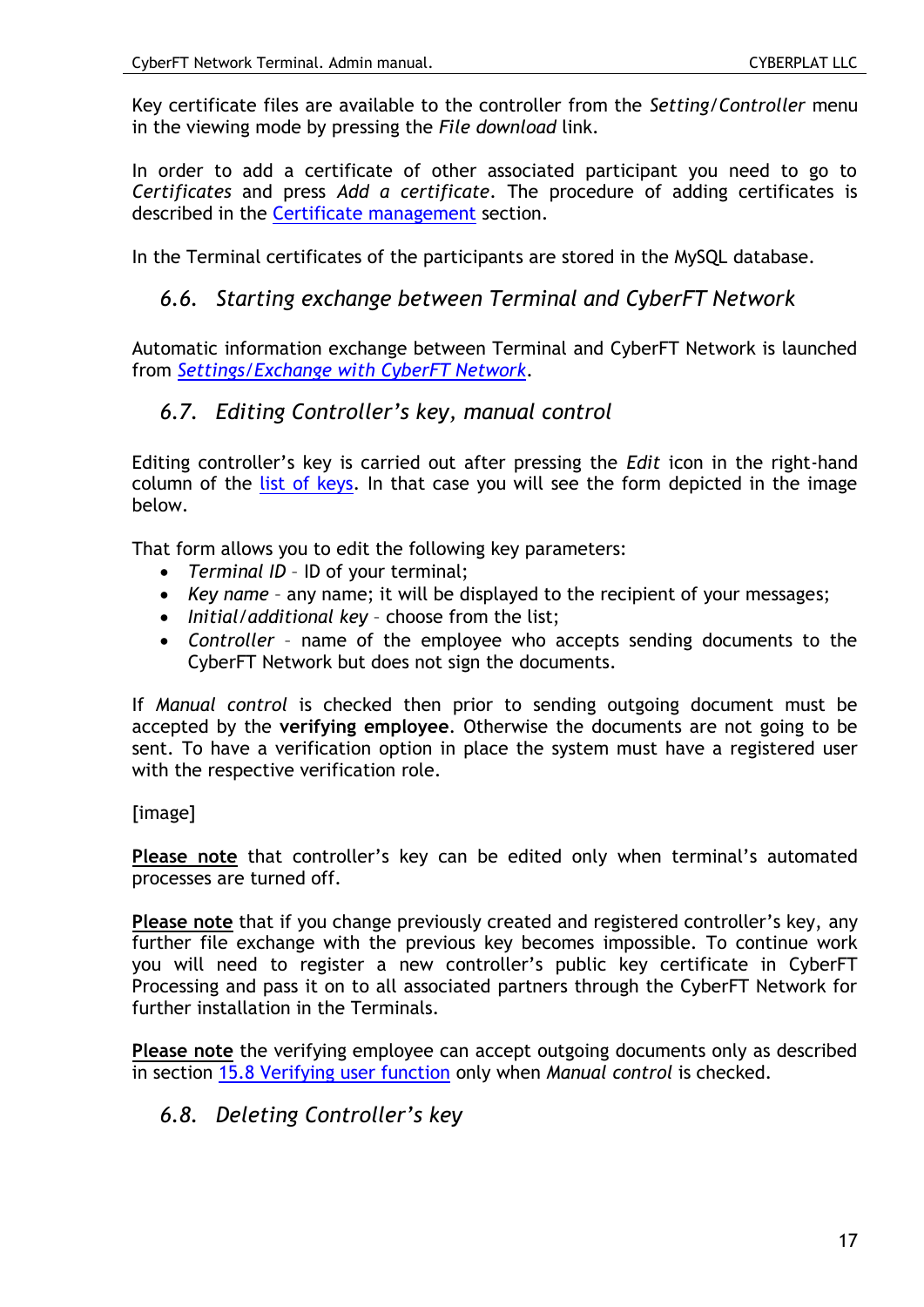To delete a Controller's key use the *Settings/Controller* menu and select the *Delete* icon in the corresponding line on the list of keys. The key will be deleted after approval of the administrator.

# <span id="page-17-0"></span>7. Certificate management

# *7.1. Adding a certificate*

The *Certificates* section is for handling system certificates.

Certificates registered in the terminal's certificate register are used for two purposes:

- **Certificates of associated participants** are used for verifying incoming documents;
- **Certificates of the terminal user** are used for identifying user who signed an outgoing document.

By going into the *Certificates* menu you get access to the certificates registered in the system.

### [image]

To add a new certificate to the register click *Add a certificate*. Fill out certificate and certificate owner's details as follows.

[image]

### **Adding a certificate:**

*Certificate* – certificate download file is indicated by the *Select…* button;

*Type* – key format that is selected from the list: Undefined, Open SSL, CryptoPro;

*Terminal ID* – Participant's Terminal ID who is a key owner (key of a Participant or an associated Participant);

#### *Role:*

Signatory – for all user keys, Participant keys and associated Participant keys; Controller – for all controller keys, Participant keys and associated Participant keys.

*Owner's name, Position, Email, Phone* – values of the fields will be displayed in incoming messages and upon signing outgoing messages.

A certificate is added to the system by clicking the *Add* button.

Certificate editing form is prompted by the *Edit* icon in the right-hand column on the list of certificates. Changes are saved after clicking the *Refresh* button.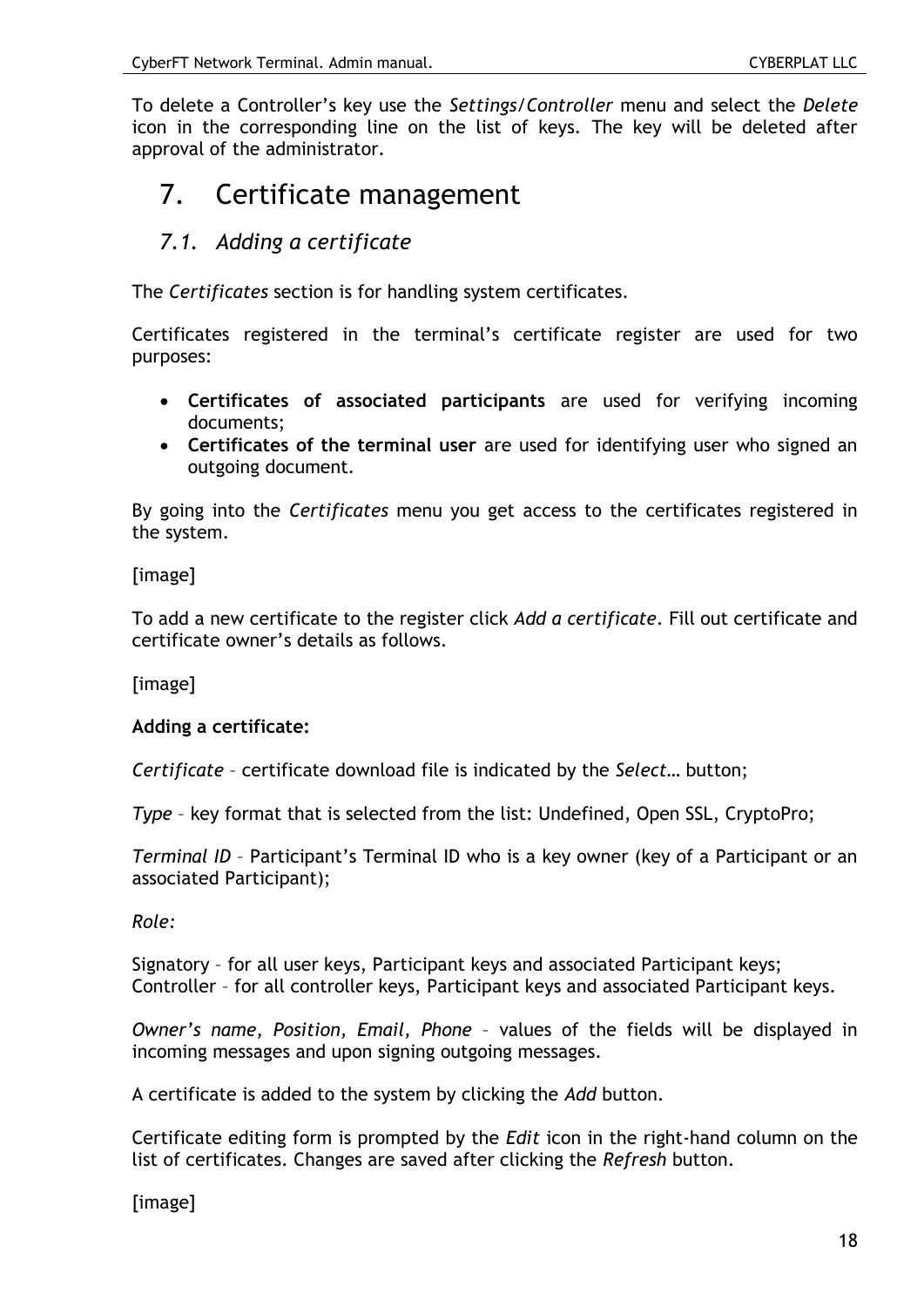# *7.2. Example of identifying the outgoing document signature owner*

In this example we are going to show you how to identify the owner of the keys of the outgoing document.

To find a document with ID=16873 in the *Documents/Document log* menu enter the [Document log](#page-18-0) and set up a filter by ID. As a result one entry is found.

[image]

By clicking the *View* icon in the right-hand column of the document entry you can view its contents.

#### [image]

In the *Signatories* tab you can see information about the document signatories.

In this example a payment order is signed by the controller key "Test terminal Platina CB". To have information about the keys displayed in the document you need to add a private key certificate of a user and key certificate of a controller to the certificate register.

# <span id="page-18-0"></span>8. Home page and interface services

# *8.1. Home page of the interface*

Main menu of the CyberFT Network Terminal looks as follows.

[image]

Documentation structure is presented in the [Interface services](#page-19-0) section.

On entering the interface you will see the main page of the interface that looks as follows. (**Return to the home page** from any interface page by clicking the CyberFT logo above the main menu)

[image]

The first section on the home page – *Accounts information* – is for receiving information on accounts of a participant, which is detailed in the "Accounts of organizations" section in [documentation](#page-7-0) [2]. Clicking the account number link will bring you to the account details.

In the *Statements* you can manage [bank statements.](#page-24-0) By clicking *Request a statement* you can get an account statement.

In the second section of the home page is information about documents generated in various sub-systems during the day. Each link will lead you to the document log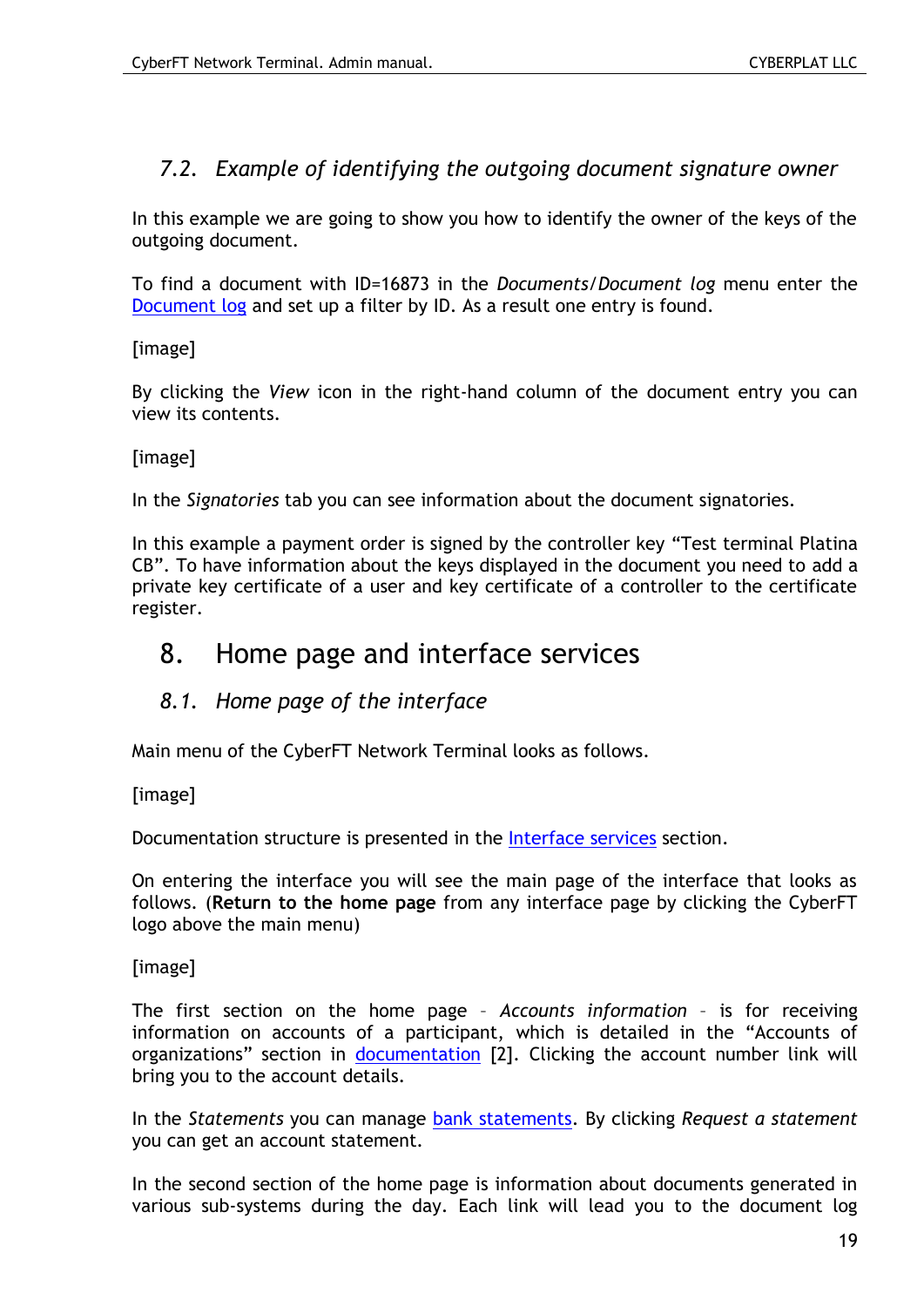containing documents of the selected category. Document log is detailed in the corresponding sections of this manual and in [documentation](#page-7-0) [2].

In the *Document templates* you can view current templates of bank documents and create new template-based documents. Details of the bank document templates can be found in the section of the same name in [documentation](#page-7-0) [2].

# <span id="page-19-0"></span>*8.2. Interface services: documentation, search, and settings*

When selecting the *Documentation* in the main menu you will see the following page.

[image]

*Download documentation* enables you to download full manuals about the CyberFT Network Terminal web interface.

*Info* contains a list of documentation sections that you can use online. When clicking *Info* you will see a page with a list of sub-categories. When clicking a sub-category menu item you can read that sub-category's text.

The following services are provided to the user for handling document logs: document **search**, log column display **settings**, **Info**.

As an example of a log in the next picture you can see a bank statements log. In the upper right corner of the screen you can see regular service icons.

[image]

#### **Data search**

By clicking the *Search* icon the following window will appear where you can insert a range of document dates that you want to be displayed in the log. The selection starts when you click *Search*.

[image]

You can also filter out documents using fields that have space for entering criteria below them.

You can **set up log column display** by clicking the *Settings* icon. In the windows that pops up you can check log columns you want to be displayed on the screen. You can change order in which columns appear by selecting a column on the list and moving it with your mouse to the desired place.

#### [image]

The *?* (info) icon prompts the *Info* sub-category tied to this screen.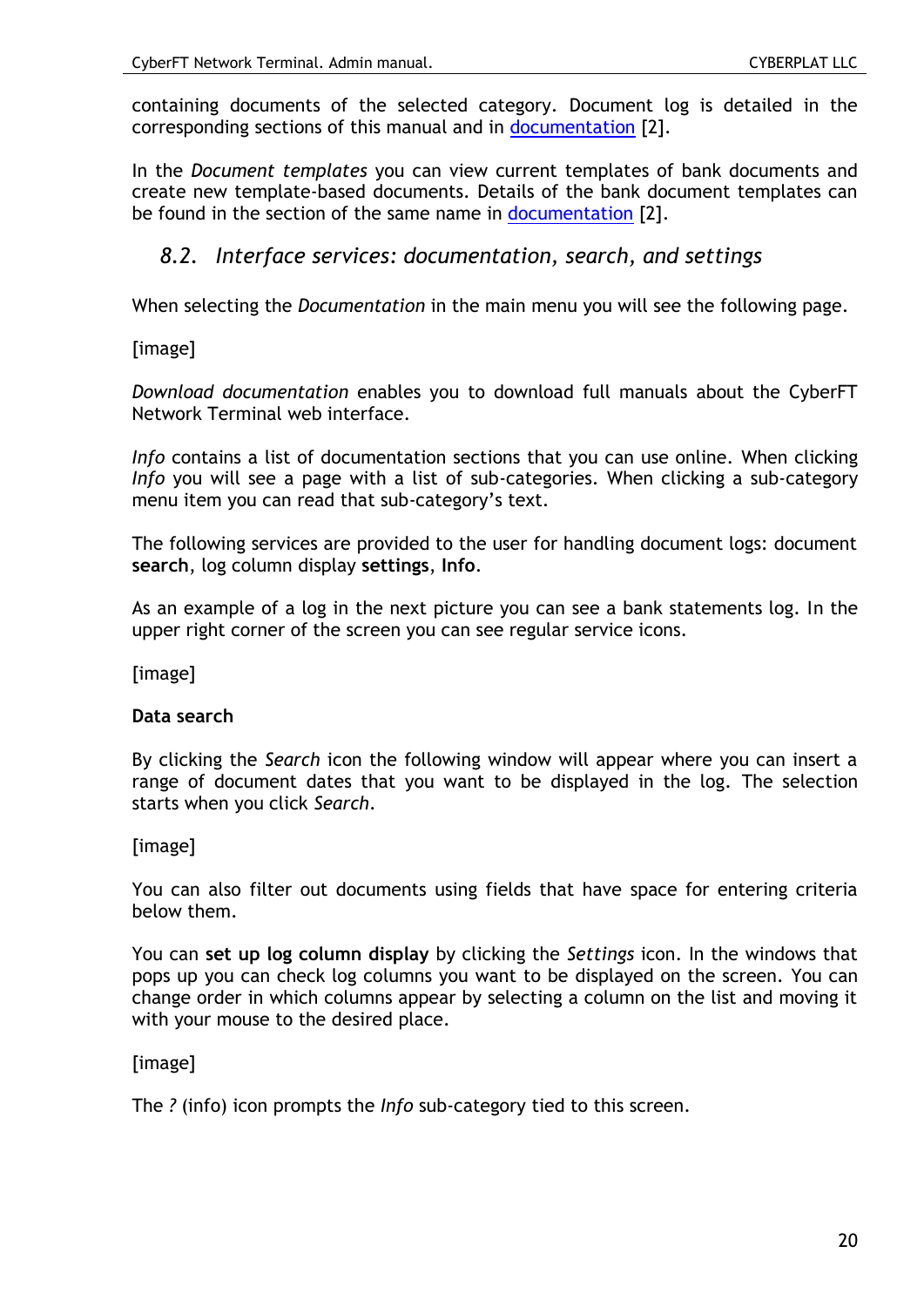# 9. SwiftFin section, exchanging Swift documents

# *9.1. Section menu*

*SwiftFin* section is intended for organizing document exchange in the SWIFT format. This section allows you to view all incoming/outgoing/erroneous documents in the SWIFT format and set up a SWIFT module on your terminal. Choose *SwiftFin* from the main menu to start working. If you are an administrator, use the following menu.

[image]

# *9.2. SwiftFin document log*

Layout of the *Document log* of the SwiftFin module is illustrated below.

[image]

Structure of the *Document log* is detailed in the [document](#page-7-0) [2] in the "Log of SWIFT documents".

Clicking the *Settings* icon will display a list of columns, you can organize contents of the displayed columns.

*Download XLS* allows you to download an XLS file of the document log information.

*Delete selected* allows you to delete documents selected in the right-hand column. You can only check documents that have one of the final statuses missing.

*Document log* enables you to view all SWIFT documents.

*Incoming documents* shows a log of incoming SWIFT documents.

*Outgoing documents* allows you to manage outgoing documents.

*Erroneous documents* shows a log of erroneous SWIFT documents.

# *9.3. SwiftFin settings*

*SwiftFin/Settings* will open settings for the module.

*Settings* includes several tabs.

<span id="page-20-0"></span>[image]

# 9.3.1. Routing outgoing documents

In the CyberFT Terminal settings you can optionally define a working folder for **importing** documents from the automated banking system (ABS) to the terminal.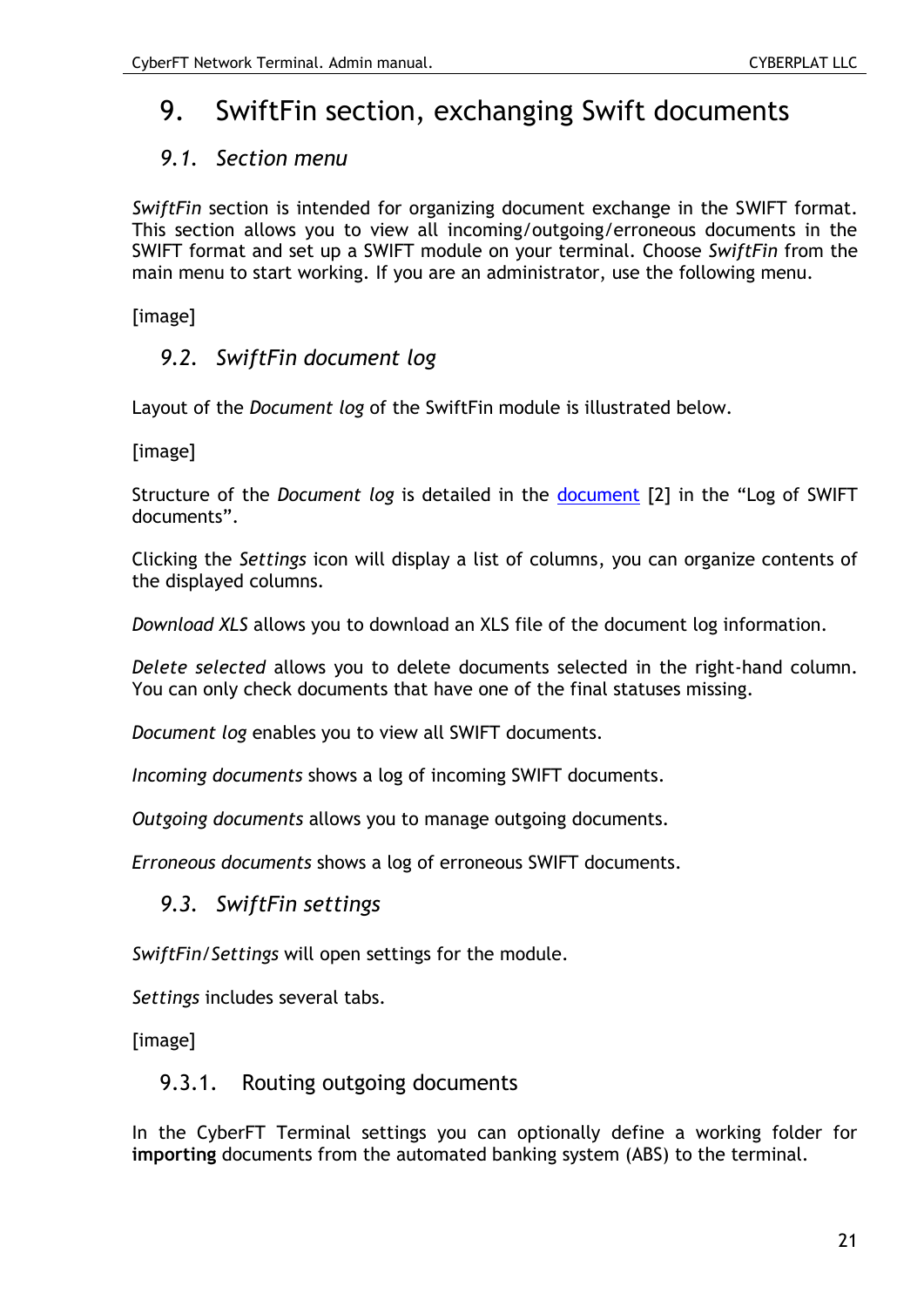To activate automated document routing you need to go to *SwiftFin/Settings/General* and check *Activate SWIFT document routing*, select a new folder for redirected documents and save these settings.

The folder shall be within the docker folder described in the Terminal installation manual. Name of the folder is arbitrary.

You need to set up rights for the folder 0777.

Linux command: sudo chmod 777 /folder.

**Please note** that if ID of the Recipient is indicated in *[SwiftFin/Settings/Routing](#page-22-0)* then even when automatic of SWIFT document routing is enabled, the Recipient will continue to receive them via the CyberFT Network.

#### 9.3.2. Exporting incoming documents

In the CyberFT Terminal settings you can define **export** rules for incoming terminal documents intended for ABS. To activate that feature you need to check *Activate export of SWIFTFIN documents*, indicate document file extension in line with the ABS settings and save these settings. In this case after check correct incoming documents will be renamed and directed to /cyberft/export/swiftfin/swift.

When checking *Add checksum to MT documents when exporting* checksum is transferred along with the MT document. On receiving the document checksum is reconciled with a newly calculated sum in the recipient's system. If these sums are equal than the document is considered to have had no alterations.

Checking *Use XML export* is going to send a container with encrypted XML file of the document on top of the document.

*Export MT011 document* should be checked for delivery when you need to from an MT011 document for an undelivered incoming document. Incoming document is considered undelivered if it was not delivered within the time period stated in the *Lifetime in minutes for undelivered documents*.

### 9.3.3. Document printing

In the *Print* tab of the *SwiftFin/Settings* interface you can set automatic printing of incoming SWIFT documents.

For automatic printing of undefined types of incoming SWIFT documents check necessary document types and press *Save* in the form as depicted below.

[image]

### 9.3.4. Document verification

In the *Document verification* tab of the *SwiftFin/Settings* menu you can set verification of outgoing SWIFT documents. In the following table it is necessary to check the types of documents that need to be verified by user.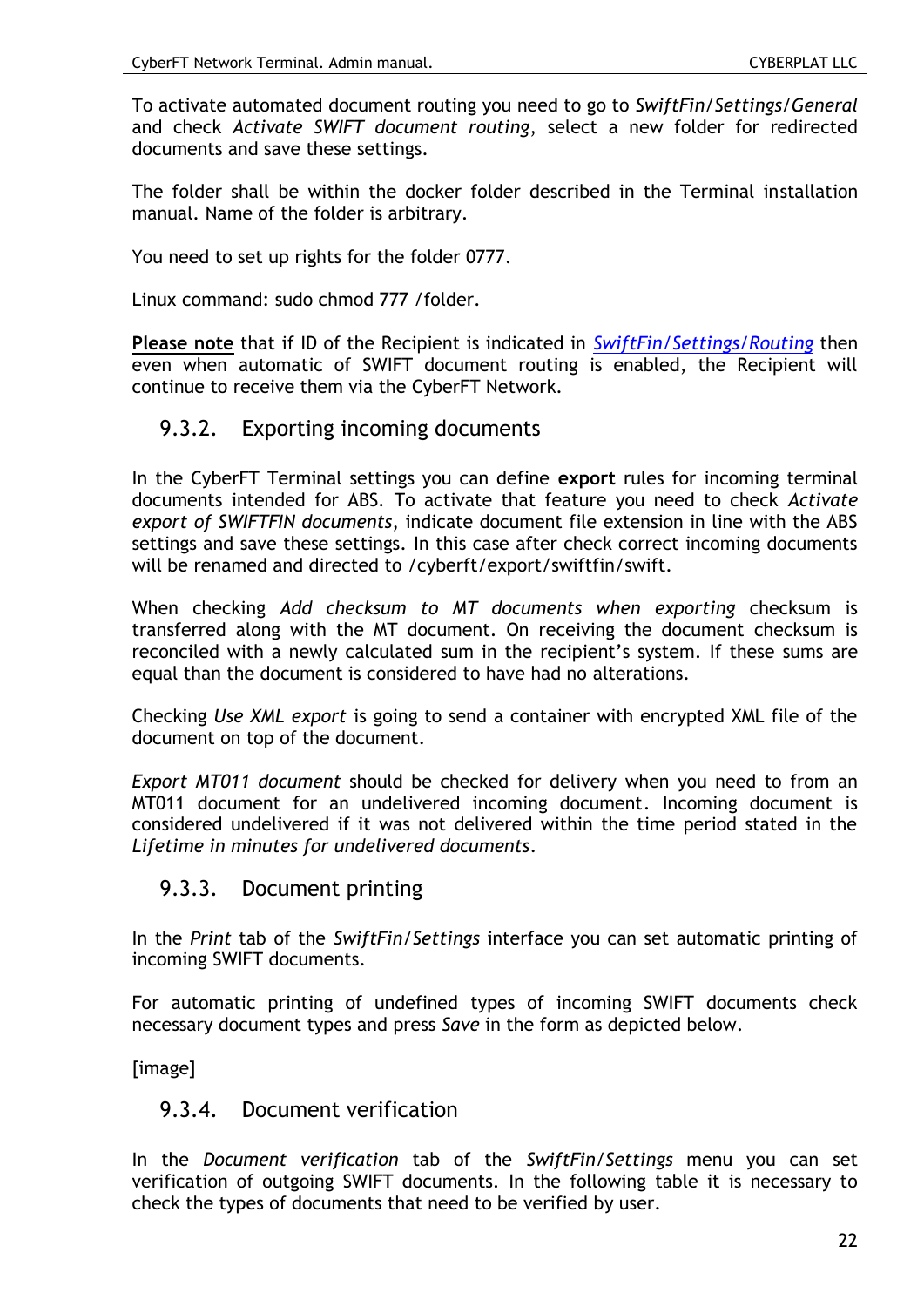# [image]

The procedure of document verification by user is detailed in the [document](#page-7-0) [2] in "Documents to be verified by user".

# 9.3.5. User access

*SwiftFin/Settings/User access* menu allows you to define SWIFT roles for users. Find more in [Additional user settings.](#page-34-0)

# <span id="page-22-0"></span>9.3.6. Exceptions to the general routing rule

In case you have **[automatic routing](#page-20-0) of SWIFT** documents activated, you can add exceptions to the general routing rule. If a Participant needs to send a document via the CyberFT Network, this address must be present in the table of participants – menu *SwiftFin/Settings/Routing*.

[image]

After pressing *Create* you will see the following input form.

[image]

In the *Address* field specify the terminal address and when necessary add a comment in the *Information* field. For Participants added to that list messages will be transmitted through the CyberFT Network.

# *9.4. Catalogue of SWIFT codes*

*Catalogue of SWIFT codes* is handled by administrator at *SwiftFin/Catalogue of SWIFT codes*.

The catalogue of SWIFT codes can be loaded in the **SWIFT format** or in the **Central Bank of Russia (CBR)** format.

The catalogue of SWIFT codes looks as follows.

[image]

To load the catalogue in the **SWIFT format** the terminal's administrator should go to *SWIFT/Catalogue of SWIFT codes*. On the screen you will see information about the last catalogue session. After clicking *Select* administrator should choose a catalogue file in the **SWIFT format** and by clicking *Save* saves it to the terminal's database. Now in the *CBR SWIFT catalogue* you will see the entire list of SWIFT codes with a search option.

Similarly, to load the catalogue in the **CBR format** by clicking *Browse* administrator should choose the catalogue file in the CBR format (dbf format) and by clicking *Download* saves the file to the terminal's database.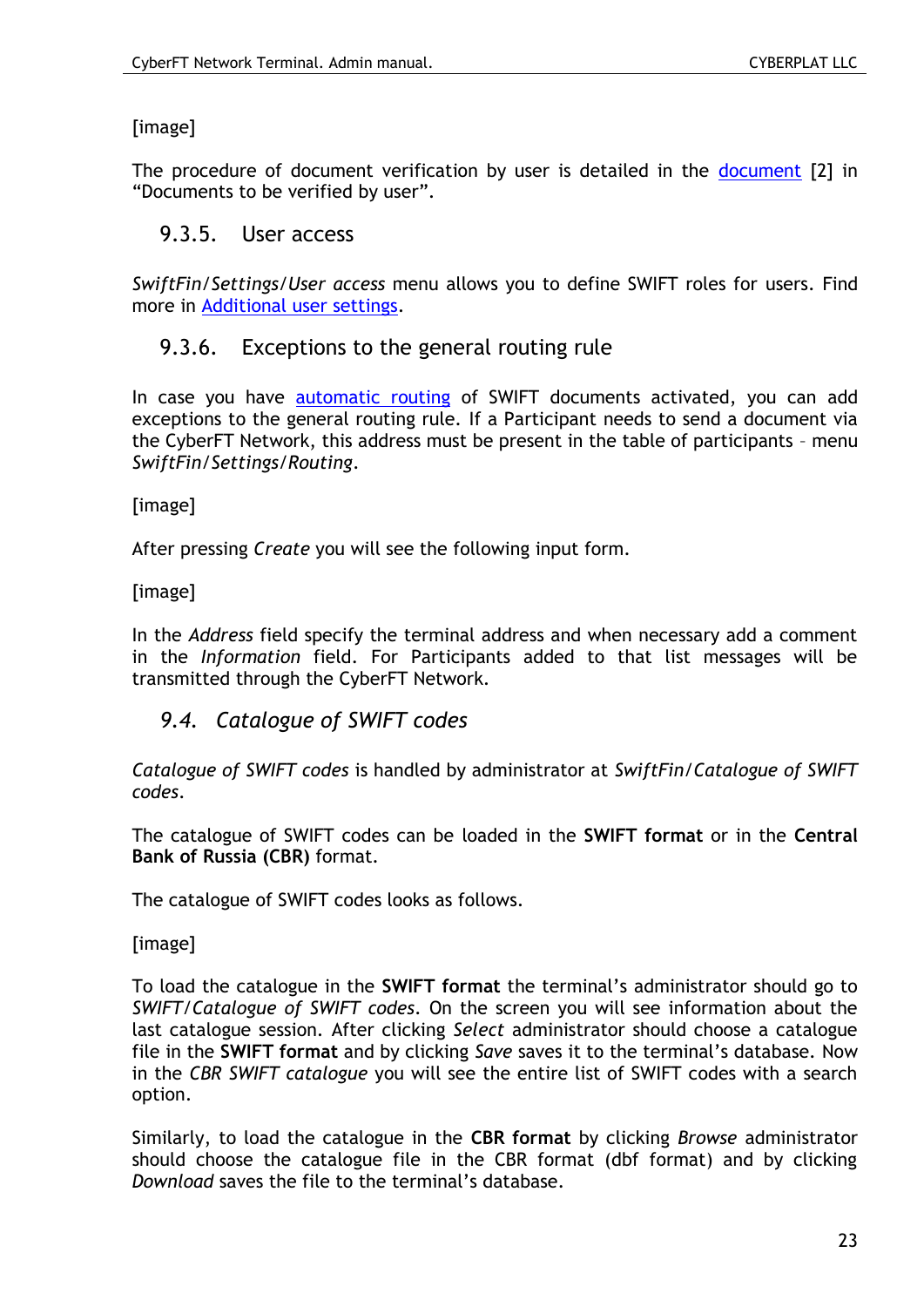As a result, in the *Catalogue of SWIFT codes* you will see the full list of SWIFT codes with a search option; however, the unfilled codes are not displayed.

In the upper left corner of the form you will find automatically displayed download information:

- Last load date,
- File name,
- $\bullet$  File type,
- File size,
- Name of the downloading administrator.

The catalogue that is used is the last downloaded catalogue or the only downloaded catalogue.

You can view the catalogue entry by clicking the *View* icon in the entry line.

[image]

# 10. FinZip, exchange of archived data

*FinZip* section is for exchanging archived data. *FinZip's* document log has the following format.

[image]

The log operations are described in more detail in the [document](#page-7-0) [2] in "FinZip, exchange of archived data".

Clicking the *View* icon allows you to view the log document in the following window.

[image]

In the tabs of the form you can view the following information:

- Outgoing/incoming archive;
- Information about signatories of incoming/outgoing messages;
- Events, i.e. technical information about sending/receiving messages;
- Associated documents, including technical status reports;
- Document container, i.e. an encrypted XML file.

# 11. Banking services

*Banking services* section allows you to view all incoming/outgoing/erroneous bank documents and adjust the *Banking services* module of your Terminal (catalogues of banks, senders and recipients). *Banking services* has the following menu.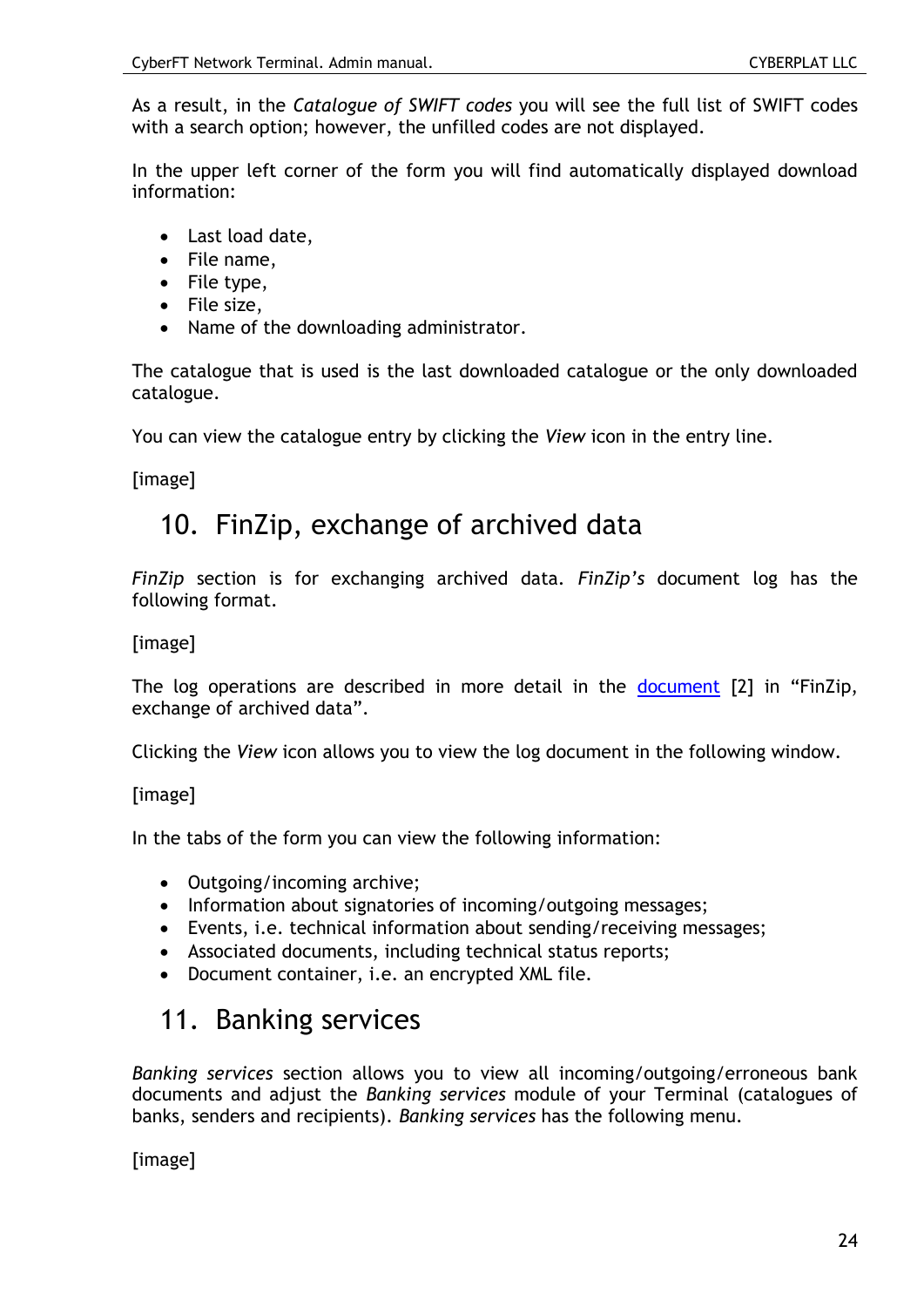# *11.1. Log of payment orders*

To work with your payment order log you will need to go to *Banking services/Payment orders*.

**Administrator's functions** when working with the payment order log:

- 1. Sorting and filtering payment orders;
- 2. Deleting a payment order;
- 3. Viewing a payment order.

Payment order log procedures are laid out in the [document](#page-7-0) [2] in "Creating a payment order" and "Payment order log".

In the administrator's interface payment order log looks as follows.

[image]

Unlike users, administrators cannot create payment orders or generate register of payment orders.

### *11.2. Working with payment order registers*

*Banking services/Registers of payment orders* section is for handling registers of payment orders.

When working with registers of payment orders, the following features are available to the administrator:

- 1. Register deletion;
- 2. Data sorting and filtering;
- 3. Register viewing;
- 4. Register signing and sending;

Payment order register log is prompted from *Banking services/Payment order register*. An example of a register is illustrated in the image below.

[image]

Procedures of the payment order registers is detailed in the [document](#page-7-0) [2] in "Creating payment order registers" and "Payment order registers".

**Please note** that unlike users, administrators cannot create payment orders or create payment order registers.

### <span id="page-24-0"></span>*11.3. Bank statements*

*Bank statements/Statements* menu is for handling bank statements. *Statement log* structure is illustrated below.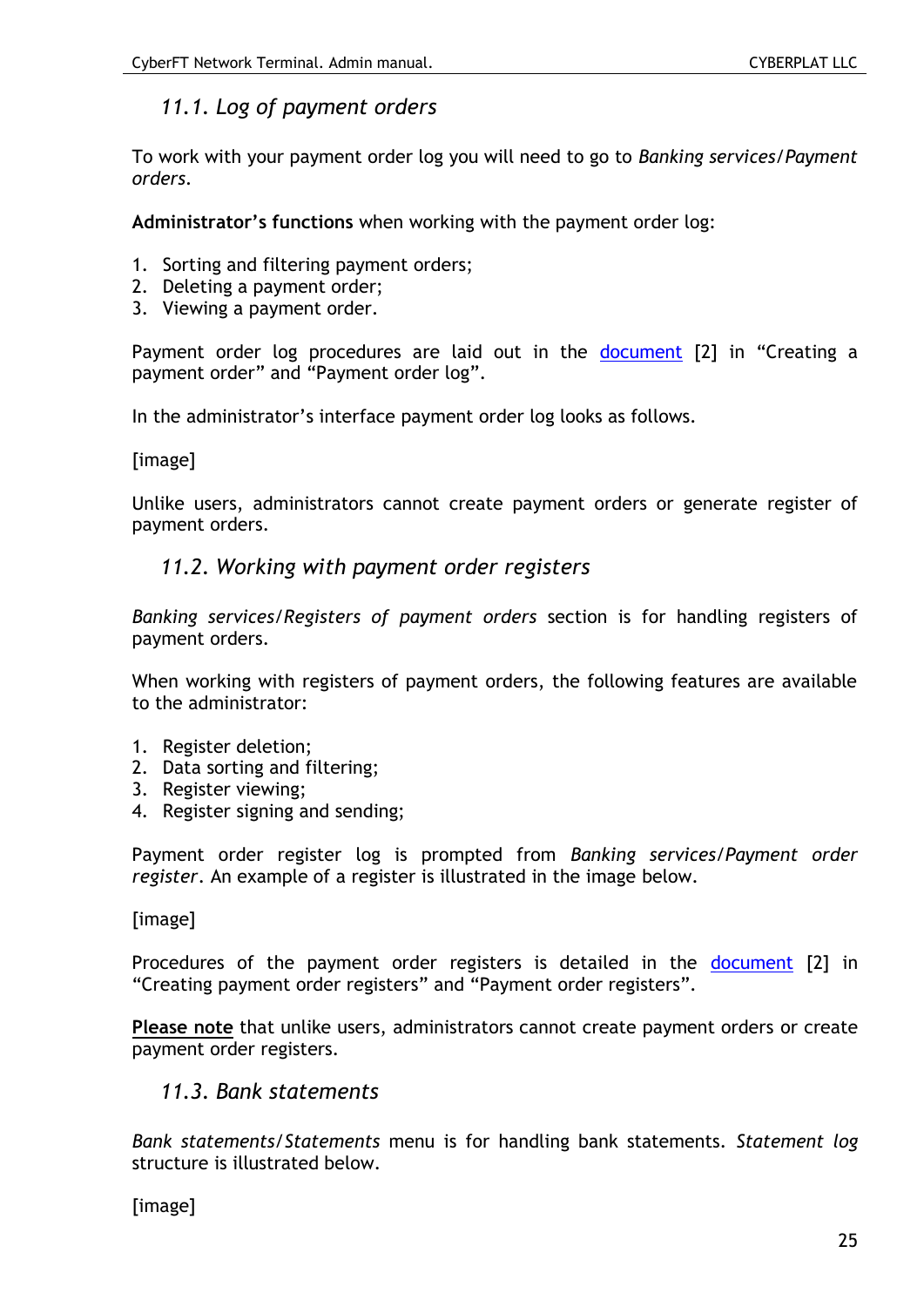Administrator can only view bank statements.

Statements are created by users; user interaction with bank statements is detailed in the **document** [2] in "Bank statements".

# <span id="page-25-0"></span>*11.4. Catalogue of banks*

*Catalogue of banks* is for handling database of the banks of Russia.

By default the database is empty. It is assumed that a Participant will fill the catalogue by themselves.

To update the bank catalogue you need to:

- 1. Download the catalogue from the CBR website at [http://www.cbr.ru/mcirabis/?PrtId=bic.](http://www.cbr.ru/mcirabis/?PrtId=bic) File type [bik\\_db\\_09112015.zip;](http://www.cbr.ru/mcirabis/BIK/bik_db_09112015.zip)
- 2. Specify path to the file by clicking *Browse*;
- 3. Upload the downloaded archive to the terminal by clicking *Upload*.

Once successfully added, the database will be updated and the terminal will have a table with the list of all banks.

[image]

When clicking the *View* icon (or double-clicking the line) you will see the next form for viewing the bank info. Platina CB has its own Terminal ID – **PLATRUMMBXXX**.

[image]

Clicking the *Edit* icon brings you to the next editing screen. Click *Save* to save the changes.

[image]

### *11.5. Catalogue of organizations*

*Catalogue of organizations* is for handling catalogue of sender organizations. The catalogue's structure is as follows.

[image]

#### **Creating a new organization**

Clicking *Add organization* will trigger the following form for specifying details of the new organization.

[image]

**Organization details:**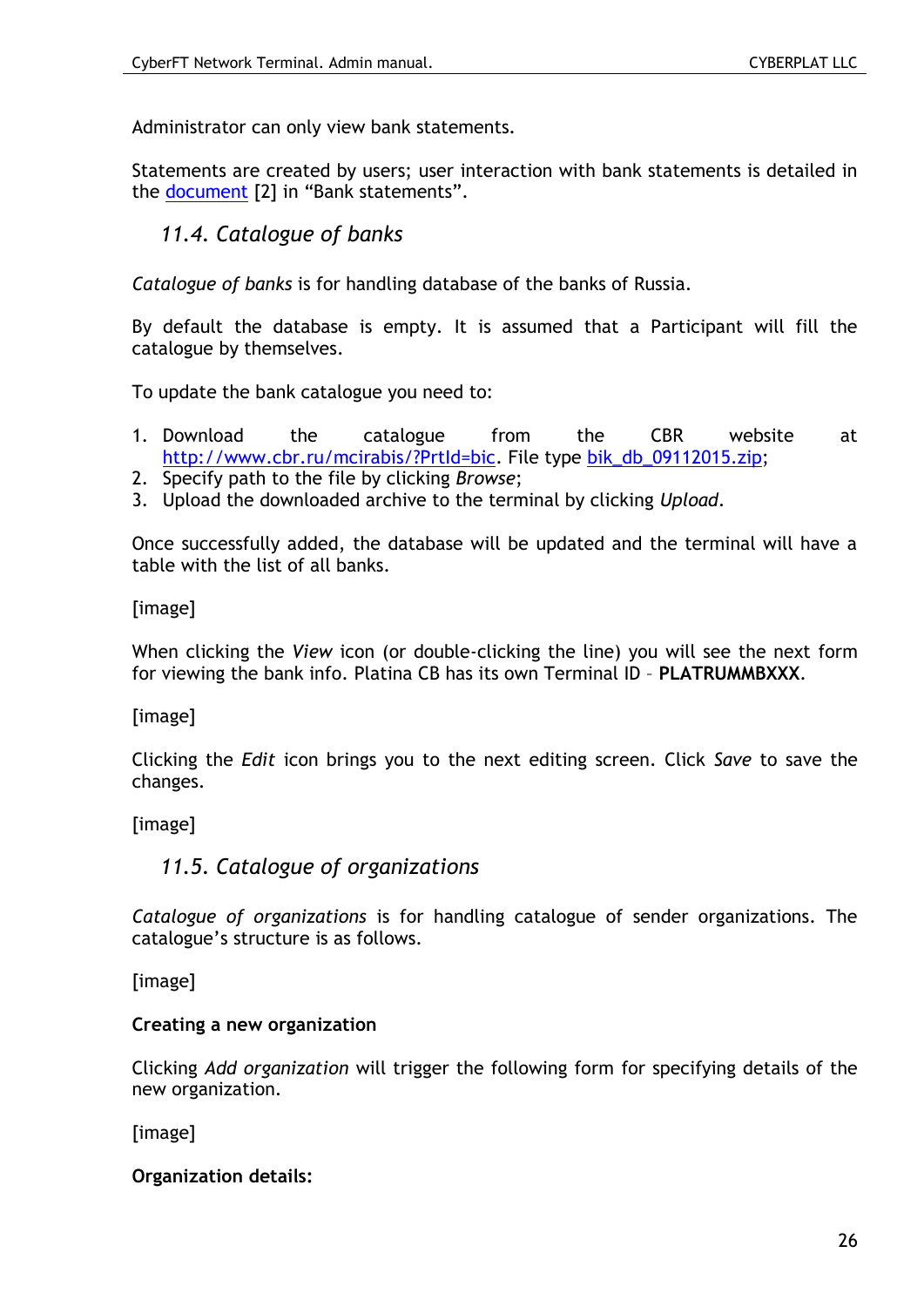*Terminal ID* – code of the CyberFT terminal; choose ID from the list of terminals; *Organization name* – organization name;

*Type* – type of organization; selected from the list: legal entity, private individual;

*INN* – tax reference number;

*KPP* – tax registration reason code.

After entering the data click *Create*.

#### **Viewing the organization details**

Clicking *View* (or double-clicking the catalogue line) on the list of organizations will bring you to the next form of viewing the catalogue entry.

[image]

#### **Deleting the catalogue entry**

Clicking *Delete* button or icon will delete details of an organization from the catalogue.

#### **Editing the organization details**

Clicking *Edit* in the viewing form (or similar icon in the catalogue) will bring you to the next from of editing the organization details.

[image]

Save the changes by clicking *Save*.

### *11.6. Catalogue of recipients*

*Banking services/Catalogue of recipients* enables administrator to do the following:

- 1. Recipient search;
- 2. Viewing recipient details;
- 3. Editing recipient details;
- 4. Deleting recipient.

Only users can create new recipients.

The catalogue procedures are detailed in [document](#page-7-0) [2].

Administrator interacts with the *Catalogue of recipients* on the following page.

[image]

### *11.7. Accounts of organizations*

*Banking services/Accounts of organizations* menu is for handling bank accounts of payer organizations. The image below illustrates the catalogue structure.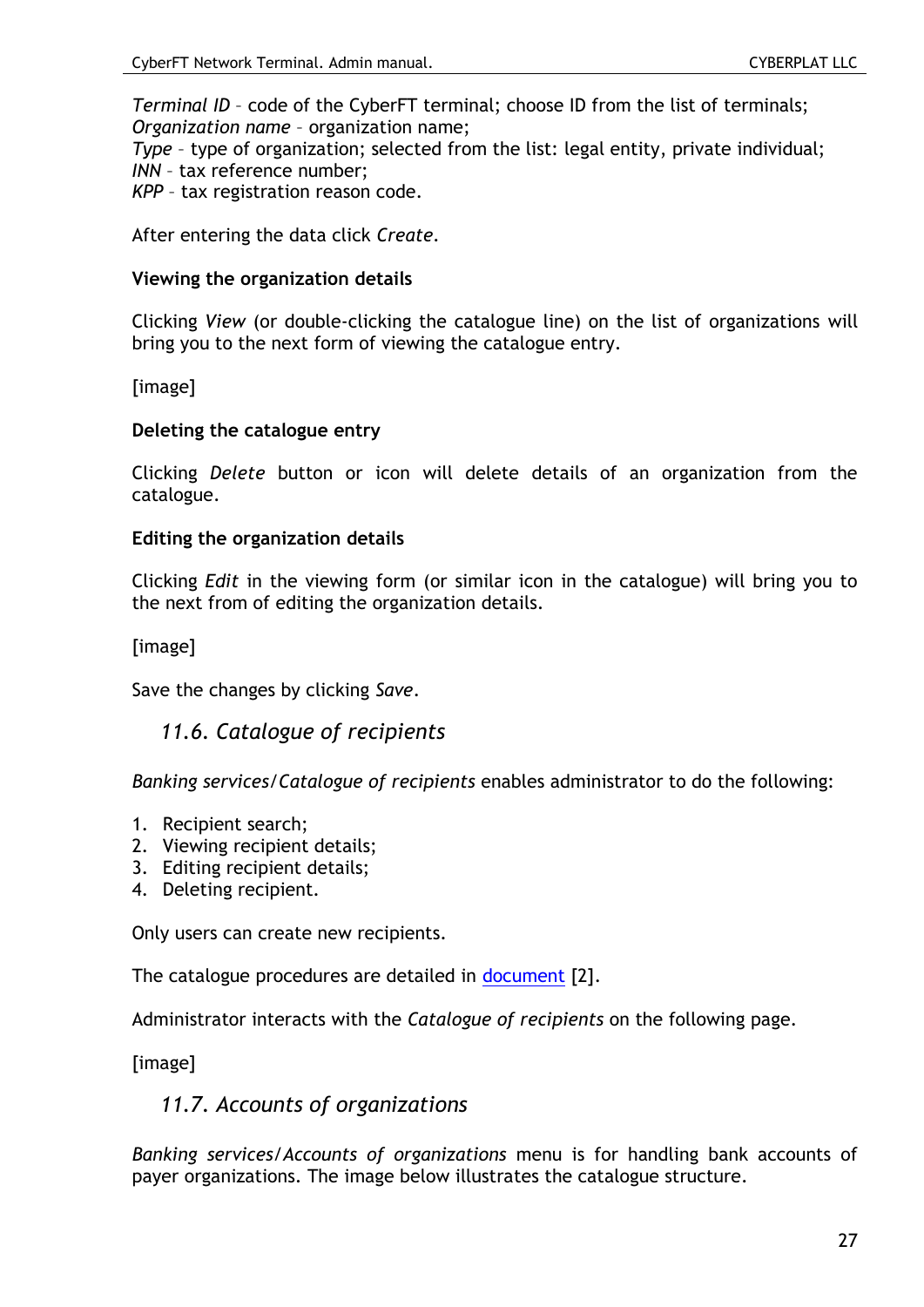#### [image]

In the catalogue you can sort data by columns: *Account name* and *Settlement account*. **Catalogue search** works in the fields under which you can see the input field with an example.

"Accounts of organizations" in the [document](#page-7-0) [2] describes actions that can be performed by the terminal **user** with regard to the accounts of an organization:

- 1. Search for organization's account;
- 2. View account details;
- 3. Request bank statement.

Terminal **Administrator** can perform the following actions with the organization's account:

- 1. Search for organization's account;
- 2. View account details;
- 3. Edit account details;
- 4. Request bank statement;
- 5. Add new organization's account;
- 6. Delete account.

**Please note** that on the list of banks you will only see banks that have been assigned a *Terminal ID* in *Banking services[/Catalogue of banks](#page-25-0)*.

#### **Adding an account**

Clicking *Add a payer account* will bring you to the next window for adding a new account. Save the entered data by clicking *Create*.

[image]

#### **Viewing account details**

Click the View icon on the list of accounts to go to the next account details viewing form.

[image]

#### **Editing account details**

Click *Edit* in the viewing form (or the *Edit* icon from the line on the list of accounts) to go to the bank account editing form. Save the changes by clicking *Save*.

[image]

#### **Bank statement request**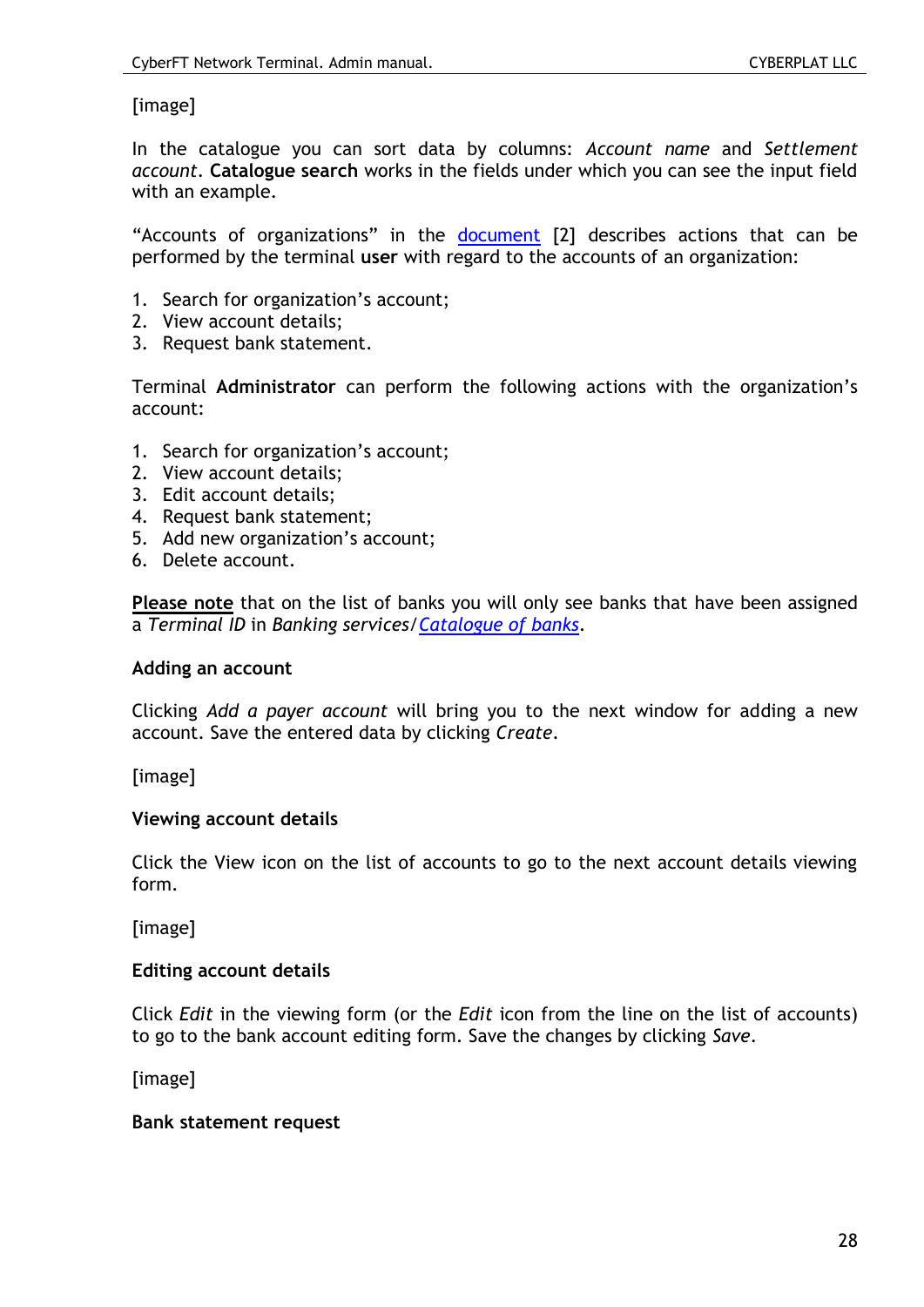By clicking the *Statement request* button in the viewing form administrator will prompt the following window. To create a statement you need to set starting date and ending date and then click *Submit*.

[image]

The type of the bank statement is detailed in the [document](#page-7-0) [2] in "Bank statements".

You can **delete a paying organization's account** by clicking *Delete* in the account viewing form and by clicking the *Delete* icon on the list of accounts. The account will be deleted after you confirm that the operation is correct.

### *11.8. Banking services section settings*

*Banking services/Setting*s menu allows you to do the following.

[image]

Checking *Turn on automatic export of incoming statements into 1C format* will automatically export incoming bank statements into 1C file format. The files will be put into the folder as follows /home/cyberft/app/export/edm/1c.

# 12. ISO20022, exchange with external system

*ISO20022* menu allows you to set up exchange of ISO20022 messages by way of connecting through SFTP and also view ISO20022 messages.

[image]

# *12.1. Log of ISO20022 documents*

*ISO20022/Document log* menu allows you to view ISO20022 documents.

[image]

Procedures with ISO20022 documents are detailed in the [document](#page-7-0) [2] in "Log of ISO20022 documents".

In the example, log entries are **sorted** in descending order of the ID field. The up arrow next to the field name will sort entries in the ascending order, whereas the down arrow will sort entries in the descending order.

Log entries are **filtered** by the condition "Status = Delivered".

The *Delete selected* button will delete documents selected in the first column. You can only select documents that do not have a final status.

Clicking the *View* icon will bring you to the next document viewing form.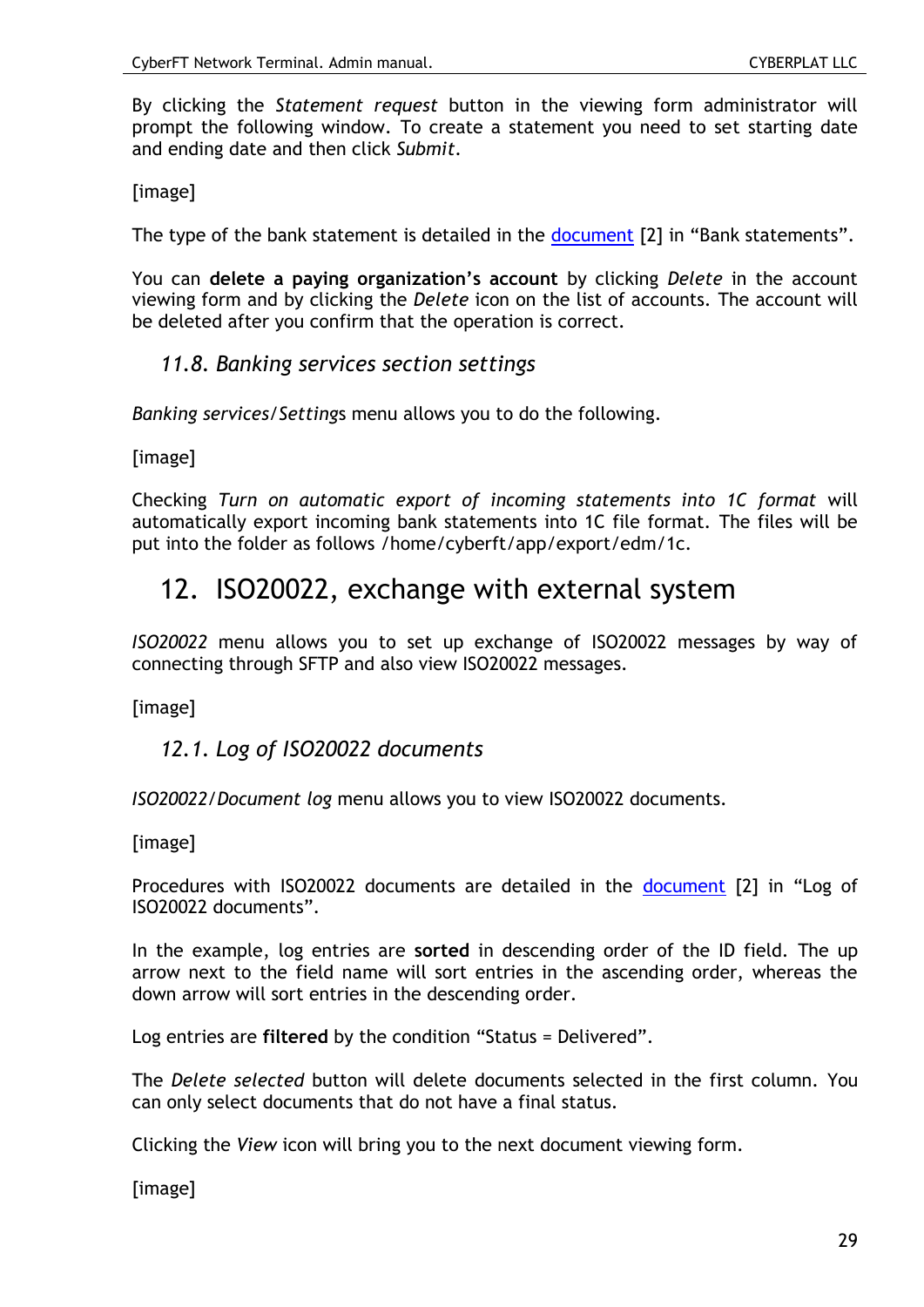In the *Signatories* tab you can view information about the document's signatories.

[image]

In the *Events* tab you can view events related to the document.

[image]

In the *Associated documents* tab you can view documents associated with the viewed document.

[image]

In the *Container* tab you can download document container files and encrypted document container files.

[image]

# *12.2. ISO20022 section settings*

### 12.2.1. General settings

The *ISO20022/Settings* section allows you to set up your terminal for receiving/sending ISO20022 documents. The settings page looks as follows.

[image]

In the *General settings* tab you will see the following options:

- *Terminal code for transforming BIC into a terminal address* specify the recipient's terminal code, which is the  $9<sup>th</sup>$  symbol in the full recipient's terminal address.
- *Search sender and recipient in the document during import* check when the terminal loader detects sender's and recipient's names in the document. When left unchecked, the loader determines the recipient's address using the folder name where the outgoing document is located.
- *Save the original document name during export* when checked, the original document name is preserved during export.
- *Ensure that the attached file has a unique name* a unique code is added to the attached file so that it is more convenient to process attached files in the recipient's system.
- *Validate documents in line with XSD during import* checking XML documents against the existing XSD scheme.

### 12.2.2. SFTP settings

SFTP serves for exchange of ISO20022 documents.

The *ISO20022/Settings/SFTP settings* menu allows you to set up your terminal for receiving/sending ISO20022 documents.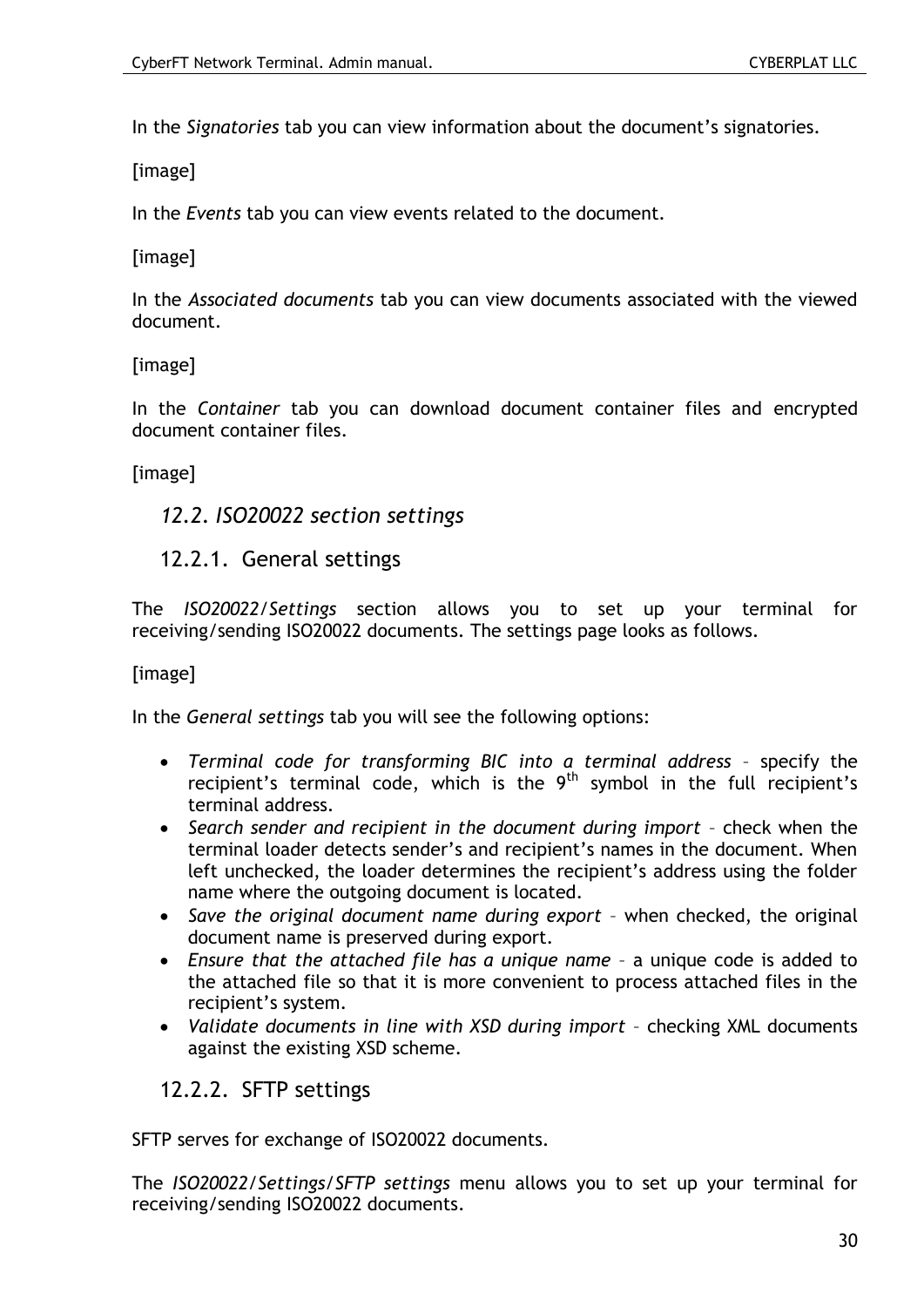# [image]

In the *SFTP settings* tab you will find the following options:

- *Enable SFTP access* check when it is necessary to export and import documents from a remote SFTP server;
- *Server address* address of the server, which ISO20022 document exchange is going with;
- *Hostport* port of the server, which ISO20022 document exchange is going with;
- *Login* user's login on the server;
- *Password* user's password on the server;
- *Folder's server address* specify the server address of the folder containing ISO20022 documents.

# <span id="page-30-0"></span>12.2.3. CryptoPro settings

The *ISO20022/Settings/CryptoPro settings* menu is for setting up document signature with CryptoPro keys in the web interface.

**Please note** that to operate CryptoPro you need CryptoPro CSP v3.9 software installed on the terminal's server.

You will also need the following libraries:

*libc6-i386, lib32z1, libnss3-1d, libnspr4-0d, lsb-security, lsb-core.*

[image]

In the *CryptoPro settings* tab you will see the following options:

- *Activate CryptoPro signing* check when you need to activate signing of documents with CryptoPro keys;
- *Use certificate's serial number instead of the fingerprint* check if indicated in the signature you want to have serial number instead of the fingerprint.

In the *Available keys* section you can do the following:

- By clicking the *Download* icon you can download the key certificate file;
- By clicking the *Settings* icon you can edit key parameters using the window depicted below.

On the list of available keys there are sorting and search options in place.

**Key description** is depicted below.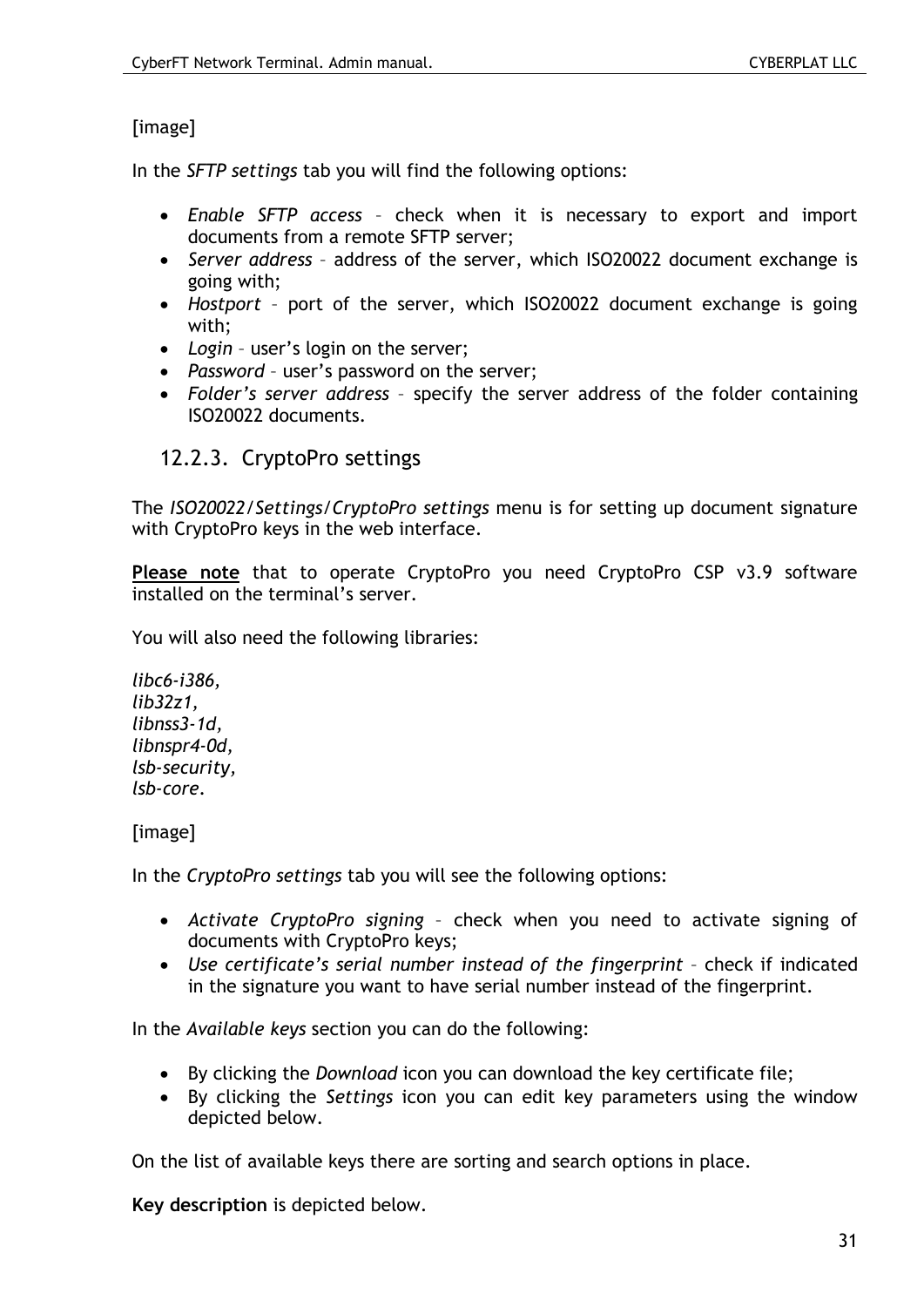# [image]

On this page you can change the following details.

If a participant owns several terminals then by clicking *Add* you can add terminals associated with this key.

Clicking the *Delete* icon will delete the terminal associated with the key.

In the *User* field you can change the key user. The new user will need to activate the key.

Save the changes by clicking *Save*.

# 12.2.4. Document code types catalogue

In the *Document code types catalogue* tab:

- Add new code by clicking *Add new code*;
- Edit data by clicking the *Edit* icon;
- Delete an entry by clicking the *Delete* icon.

[image]

# 13. Working with FileAct documents

# *13.1. Log of FileAct documents*

*FileAct* menu section is designed for exchanging free-format documents.

Procedures with free-format [document](#page-7-0)s are described in more detail in the document [2] in the section of the same name.

*FileAct/Log* menu allows you to view log of incoming/outgoing/erroneous FileAct documents.

The log has sorting and filtering options for a range of fields.

[image]

Log entries can be **sorted** by the field value. The arrow next to the field name changes the sorting direction. The up arrow sorts in ascending order, the down arrow sorts in descending order.

The log allows you to filter entries by the fields below which there is a search window. To filter by the document registration date you need to click *Search* in the first line of the window and in the pop-up line set the range of dates for search and click *Search* on your right.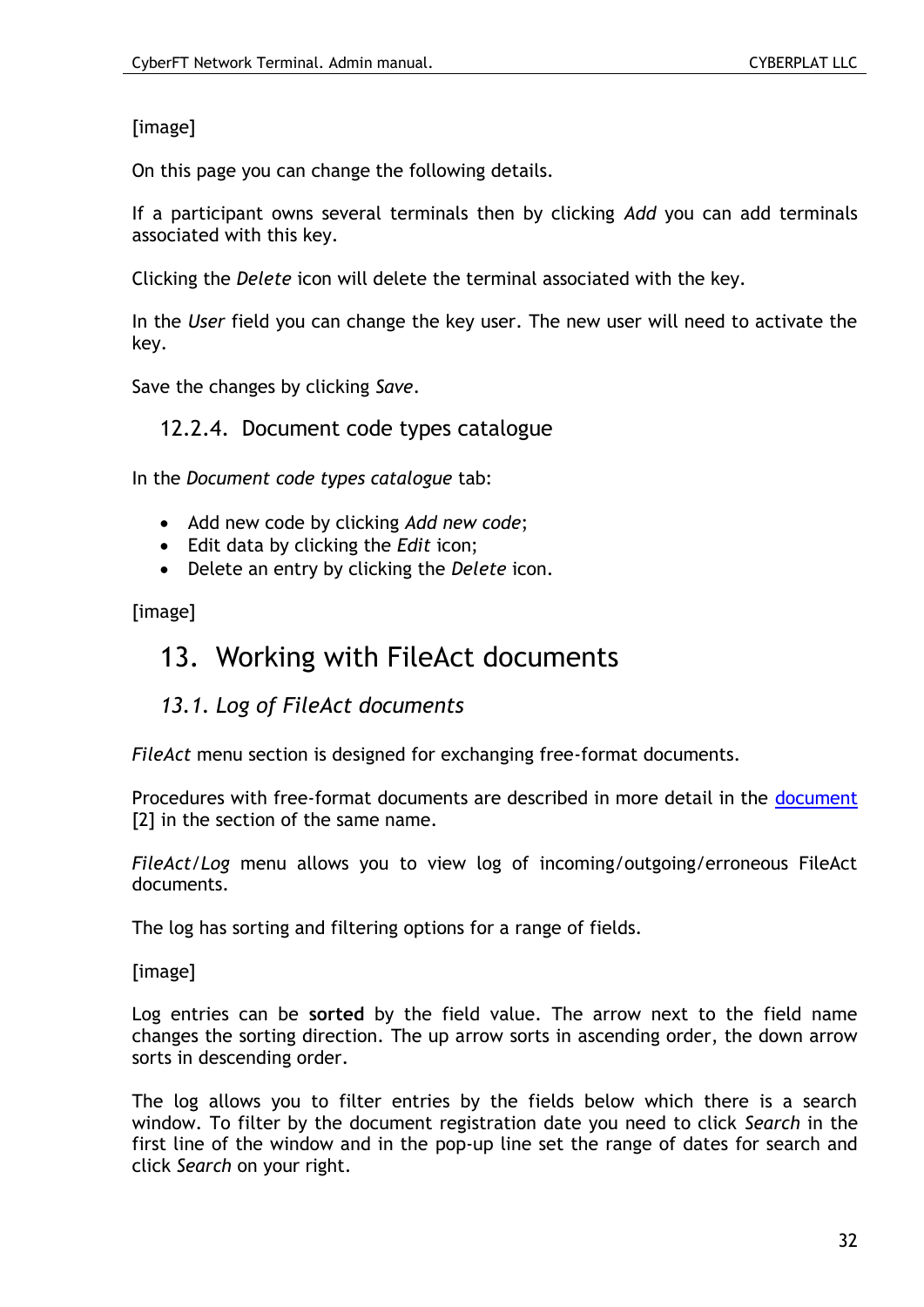The *Delete selected* button will delete documents selected in the first column. The document status must allow you to do so.

Clicking the *View* icon in the log's right-hand column or double-clicking the line will allow you to view the log entry.

[image]

On the screen you will see:

- Document details;
- In the *View* tab you can download RCU and BIN files.

In the *Signatories* tab you will see information about the signatories of the incoming/outgoing document.

In the *Events* tab you will see events related to the document.

[image]

In the *Associated documents* tab you will see information about the documents associated with this document as follows.

[image]

### *13.2. FileAct section settings*

The *FileAct/Settings* menu allows you to activate automatic signing with CryptoPro keys.

[image]

You will see the same options as the ones for the ISO20022 documents:

- *Activate CryptoPro signing* check when you need to activate signing of documents with CryptoPro keys;
- *Use certificate's serial number instead of the fingerprint* check if indicated in the signature you want to have certificate's serial number and not its fingerprint.

In the *Available keys* section you can do the following:

- By clicking the *Download* icon you can download the key certificate file;
- By clicking the *Settings* icon you can edit key parameters as described in [CryptoPro settings.](#page-30-0)

In *Verification of incoming documents – Available certificates* you can view the certificate on the page as follows.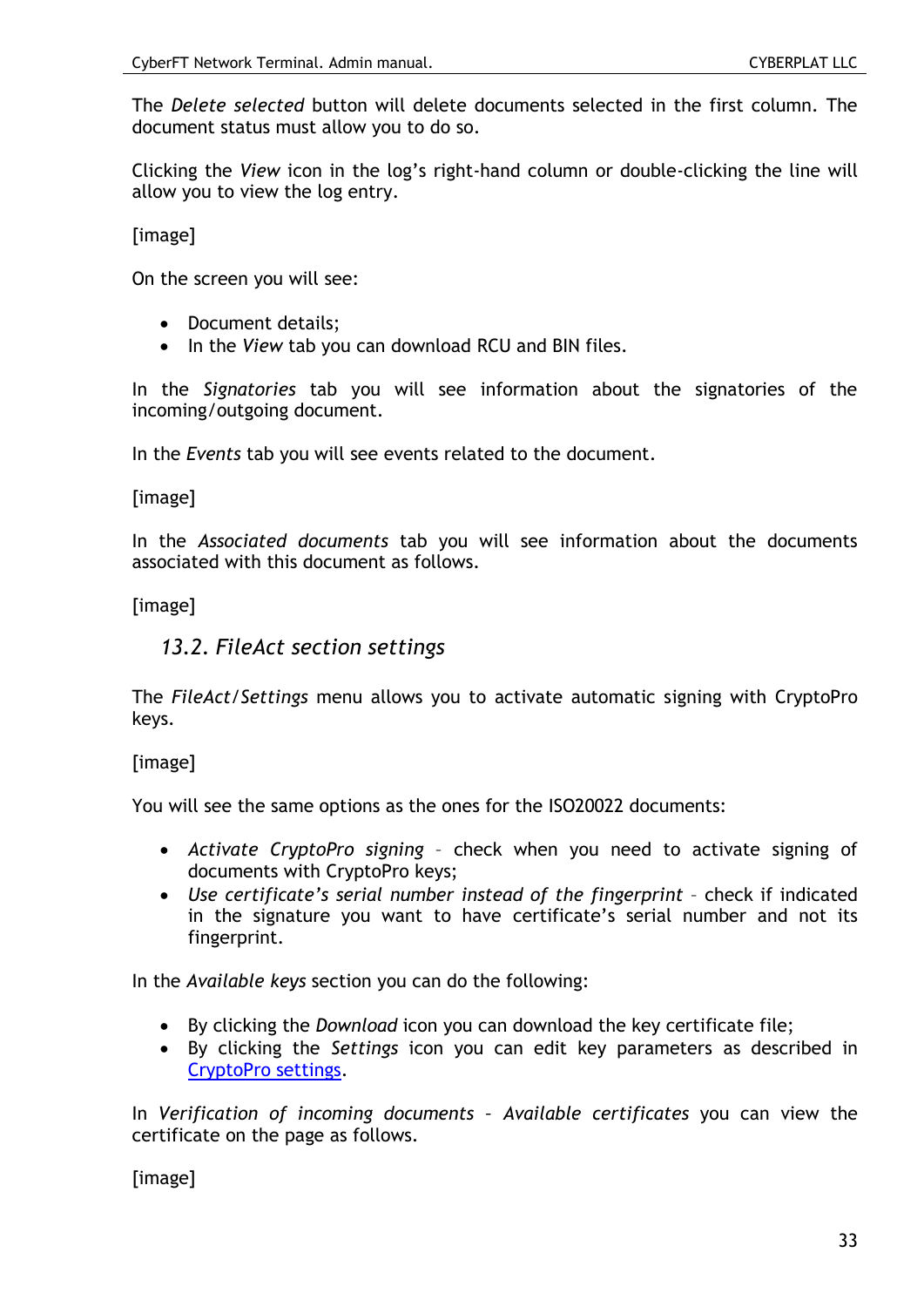*Download* allows you to download the certificate file.

*Deactivate* allows you to deactivate the certificate.

# 14. User management

#### <span id="page-33-0"></span>*14.1. Creating a user*

Clicking *User* in the main menu brings you to the user log.

[image]

To create a new user account click *Create*.

When creating a new user fill in the following fields:

*Email* – user's email address;

*Full name* – user's first name and last name;

*Role* is selected from the list:

- User terminal user who can send any message type;
- Administrator CyberFT terminal administrator;
- Verifier user that accepts sending of documents to the CyberFT Network, but that does not sign documents. Functions of the verifier are detailed in [Verifying](#page-37-0)  [user function.](#page-37-0)

*List of available terminals* – select terminal available to the user or select the "All terminals" option. Add the selected terminal by clicking *Add*. Delete the terminal from the list by clicking the *Delete* icon, whereafter it will appear in the Add field above the list. On the list you can also choose the "All terminals" line.

*Turn off visual division of interfaces by organizations* – when checked, in the catalogue user can see data of all terminals available to him.

*Signing level* is selected from the list (Not a signatory/Level 1/Level 2/…/Level 7). **Please note** that documents should be signed by users in **ascending order** of the signing level.

*Authorization type* of a user is selected from the list (by password/by key).

Upon checking the entered data click *Create*.

[image]

The first user password is the same as their email; however, upon first authorization the user password is required to be changed. The new user password is displayed on the screen and later on it can be changed only by the chief administrator.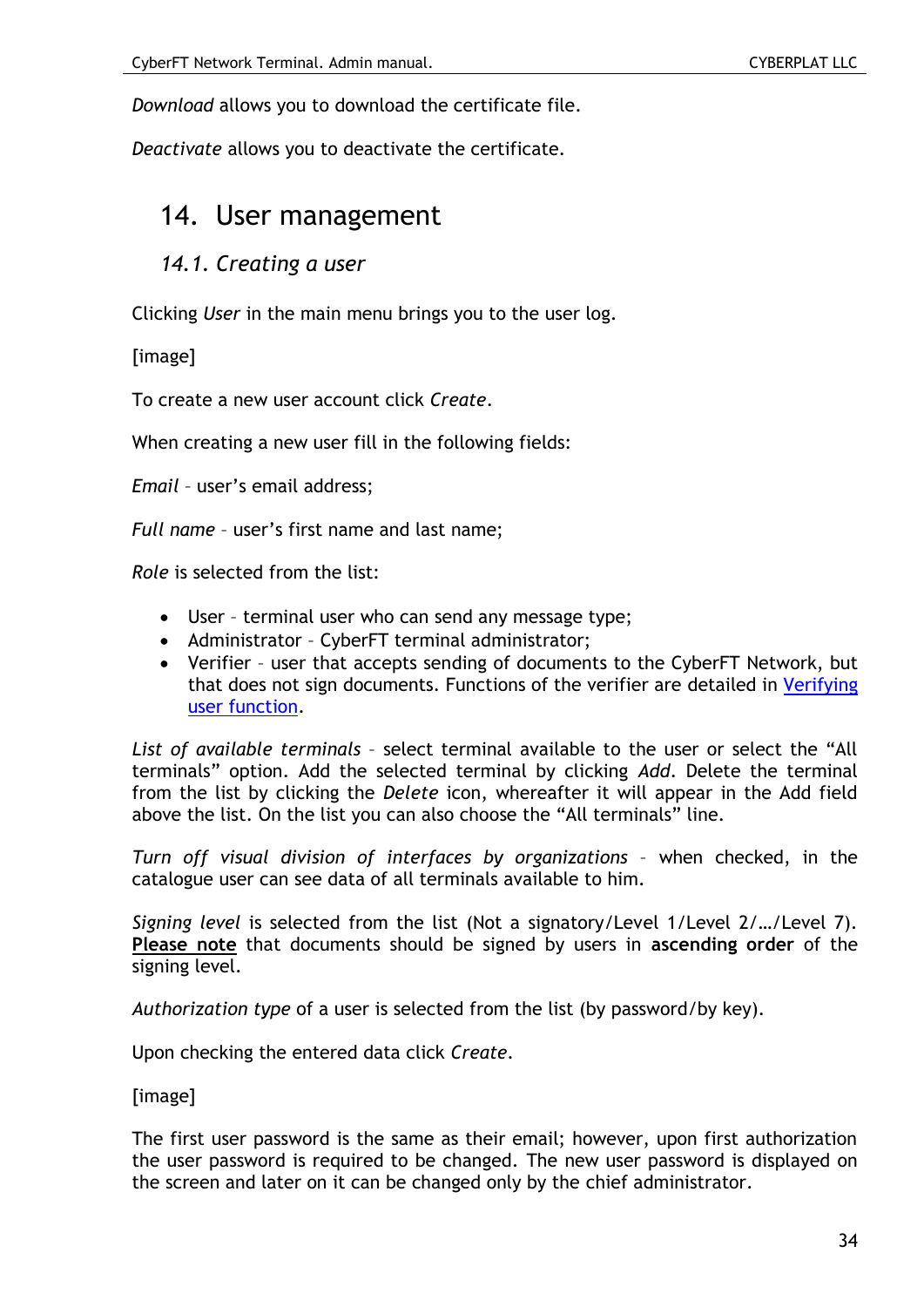Upon initial creation of a user they need to be [activated](#page-36-0) by entering the system with the rights of administrator or security officer.

# <span id="page-34-1"></span>*14.2. Viewing and editing user data*

In the *Users* catalogue clicking the *View* icon in the right-hand column will bring you to the next user data viewing form.

[image]

Delete a user by clicking *Delete*.

To edit user data click *Edit* (or the *Edit* icon in the user log). You will see the form as follows.

In the first section of the form you can edit values of the filled in fields.

[image]

*List of available terminals* enumerates terminals available to the user. Remove a terminal from the list by clicking the *Remove* icon. After that it will appear in the field above the list from where you can add it. The list has an "All terminals" line that you can choose. Add the selected terminal by clicking *Add*. (The list is empty in the example).

*Turn off visual division of interfaces by organizations* – when checked, in the catalogue user can see data of all terminals available to him.

In the second section of the *Services* form you can edit user access to system services.

[image]

Checking a particular **service** will allow a user to use that service. After checking *On* and clicking *Save* in the *Additional settings* field you will see a settings icon and a *More* link that allows you to set additional settings for interaction of user with a particular document type.

Checking *Manage documentation widgets* will allow a user to add links to the documentation sections, which can be used by clicking the <**?**> icon.

### <span id="page-34-0"></span>*14.3. Additional user settings*

In the previous image in the *Additional settings* field you will see links for creating additional service settings.

[image]

In the *Role* tab assign one of the two **SWIFT roles**:

- Preliminary authorizer checks **all** SWIFT documents with **any** amount range;
- Authorizer checks SWIFT documents with a particular amount range.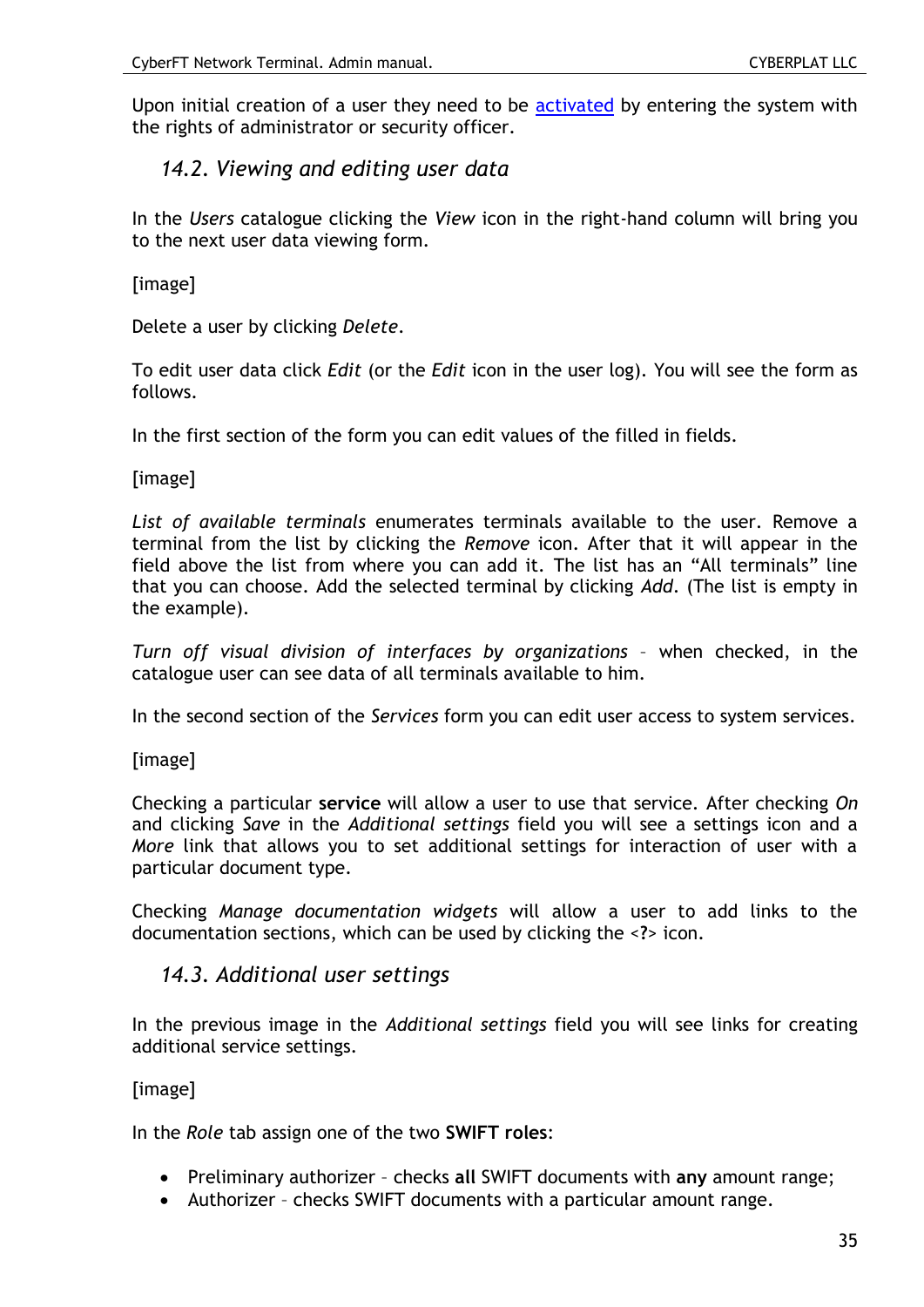**Please note** that the "Preliminary authorizer" role can be attributed to a certain user only if another user is attributed the "Authorizer" role. A preliminary authorizer role is not mandatory. You can assign several authorizers for documents with different amount ranges.

In the next image you can see *Role settings*. Here you can choose *Document type* that user can work with, document *Currency*, and document *Amount range*. An authorizer can approve only those documents that comply with the conditions above.

Add document type by clicking *Add*. The list may contain several types.

[image]

Check an option in the *Rights* tab to grant a user the right to delete documents.

[image]

To change the user password check *Password reset*.

*14.4. User commands*

In the *Commands* tab on the user [viewing page](#page-34-1) you can view the following information.

[image]

*14.5. Account management*

In the *Account management* tab on the user [viewing page](#page-34-1) you can view an activity log of a user's account.

<span id="page-35-0"></span>[image]

*14.6. User's key certificate*

In the *Certificates* tab on the user [viewing page](#page-34-1) you can view user status and user's public key certificate fingerprint.

[image]

Clicking the *Edit* icon in the previous form will bring you to the following certificate editing form.

[image]

To edit or create a new public key certificate you need to:

- Obtain a public key certificate file;
- Open the certificate file using a text editor;
- Copy the certificate;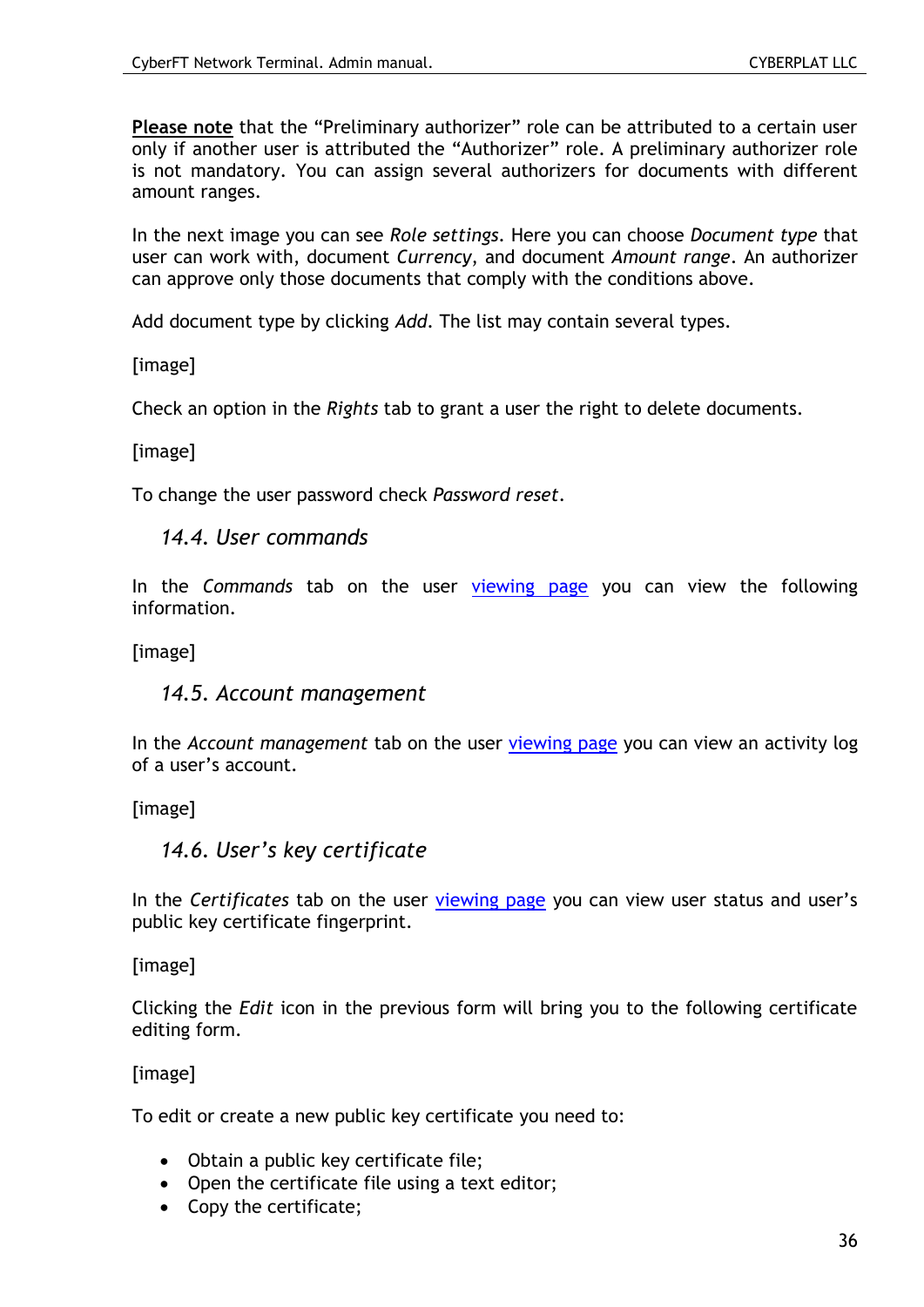- Put the certificate in the *Certificate* field in the previous image;
- Click *Edit*.

Changing the certificate will also change the certificate fingerprint, which means the user will receive a new key.

# <span id="page-36-0"></span>*14.7. User activation*

To enable a user to work with the CyberFT terminal the user needs to be activated. Users are activated by the terminal administrator or by security officers.

# 14.7.1. User activation by the terminal administrator

If you check a "do not use security officers" option during terminal installation in the *User/Information* section you will see an *Activate* button. When pressed by administrator it activates the user and they receive an "activated" status.

[image]

# 14.7.2. User activation by security officers

If you check a "use security officers" option during the terminal installation follow the instruction below.

A user with administrator rights should enter the interface in the *Users* section, open *View* of the to-be-activated user and click *Activate* as depicted below.

[image]

After that a user with the rights of the left security officer should enter the interface and click *Approve*. The form should display an activation key for the left officer. In the example it is represented by "bV" letters.

### [image]

Now you need approval of the right security officer.

[image]

A user with the rights of the right security officer should enter the interface in the *Users* section, open *View* of the to-be-activated user and click *Approve*.

### [image]

In the next image you can see a key for the right security officer. In the example it is represented by "6M" letters. The user is then given the keys.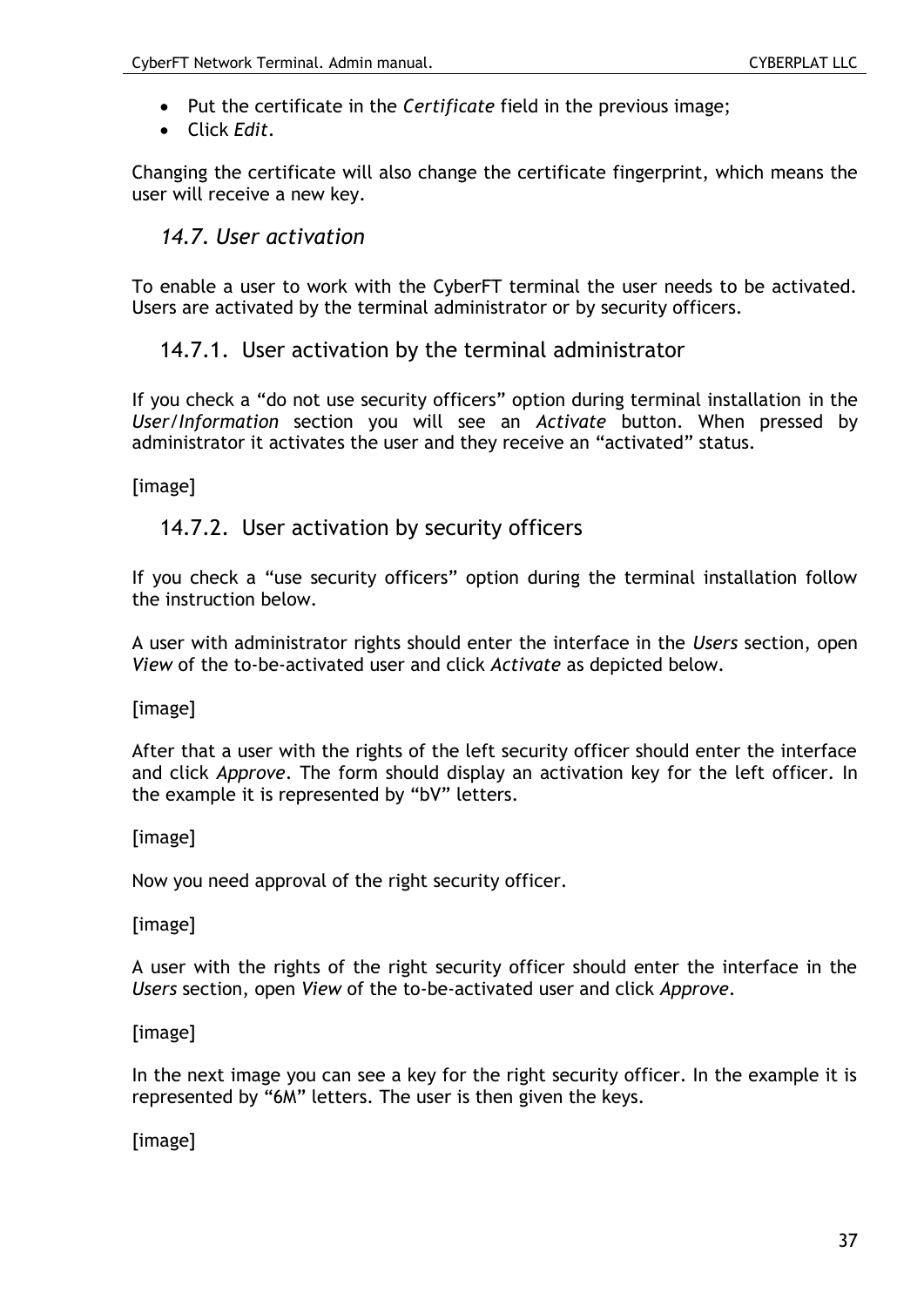The first time user should enter the interface using their login and password, enter the key's value consisting of the left part ("bV") and the right part ("6M") in the *Activation key* field and click *Activate*. Now the user is activated.

<span id="page-37-0"></span>[image]

# *14.8. Verifying user function*

As detailed in the [Creating a user](#page-33-0) section, **verifier** is a user who accepts sending documents to the CyberFT Network, but does not sign documents.

The image below shows an example of parameters for a user who is assigned a role of the verifier.

This user accepts terminal's outgoing documents. He either approves or denies sending of the terminal's outgoing documents.

[image]

As illustrated below, clicking *Send* allows the document to be sent, whereas by clicking *Do not send* verifier prohibits the document from being sent.

[image]

**Please note** that a verifying user can perform a **document accepting function** only if you check the *Manual control* option for controller's keys as described in [Editing](#page-16-1)  [controller's key](#page-16-1).

After the verifying user completes the *Send* command, the document is automatically signed by the key of the automatic controller.

# 15. Reporting

Main menu's *Reporting* contains information about the participants' signatories. The *Automatic signing* tab in the *Signatories* sections shows information about the certificates of the keys used for automatic document signing by Participants.

[image]

In the *Manual signing* tab you will see a report about users that have been attributed particular manual document signing levels depending on the module they work with.

[image]

# 16. Settings

The *Settings* menu in the main menu has subsections as illustrated below.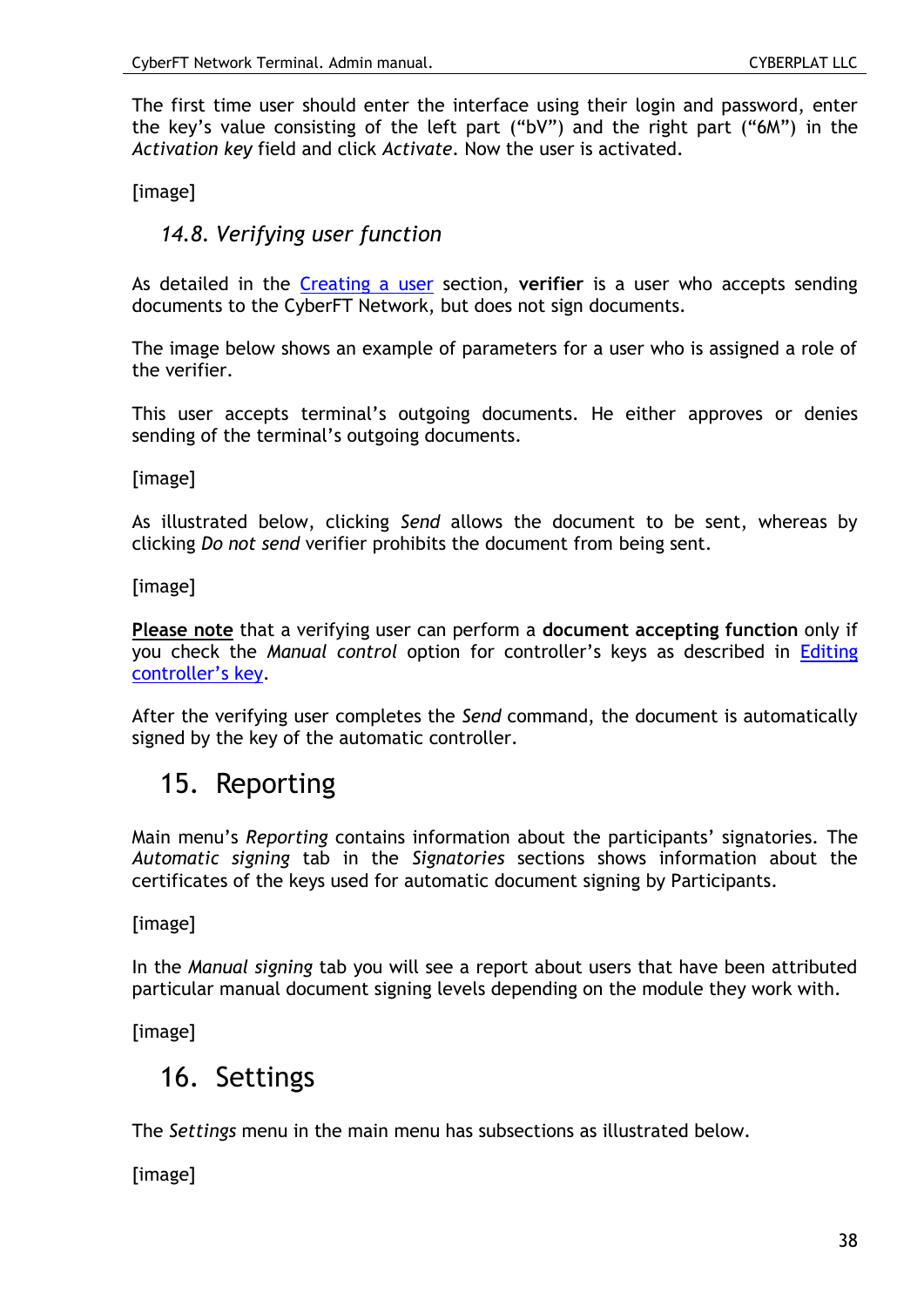# *16.1. General settings*

The *Settings/General settings* menu has the following settings.

In the *Terminal* field when selecting "All terminals" the same settings will be applied across all terminals of the sending organization. When selecting isolated terminals you can set different settings for each terminal.

Check *Use old template for signing outgoing documents* if you need to send documents from the new version terminal to the old version terminal. (Different versions use different signature formats.)

Check *Apply ZIP archiving for outgoing documents* if you need to ZIP archive outgoing documents.

Click *Save* to save the changes.

[image]

### *16.2. Controller*

The *Settings/Controller* interface menu is meant for creating the controller's key. This menu is described in [Controller's key generation](#page-13-0). The controller's key import procedure is detailed there also.

All terminal's outgoing documents are automatically signed by the controller's key.

Please note that if you checked the [manual control](#page-16-1) option, the terminal's outgoing document sending needs first to be accepted by the [verifying employee](#page-37-0) and then signed by the controller's key.

### <span id="page-38-0"></span>*16.3. Automatic signing settings*

*Settings/Automatic signing settings* allows you to set automatic document signing for a **specific recipient**.

To do so you need to choose a recipient's address and choose an **additional key** used with a particular terminal for signing documents in the automatic mode. When these settings are in place messages will be automatically signed with the controller's key and with the additional user key.

### [image]

Choose *Sender's terminal ID* and *Receiving participant's address*, click *Next*.

In the next window check the additional key used for automatic terminal message signing and click *Save*.

(In the illustrated example the receiving participant is SABRUMMXXX, the sending terminal is PHPTEST@001, the controller key name is phptest, and the name of the additional user key for automatic signing is User 2.)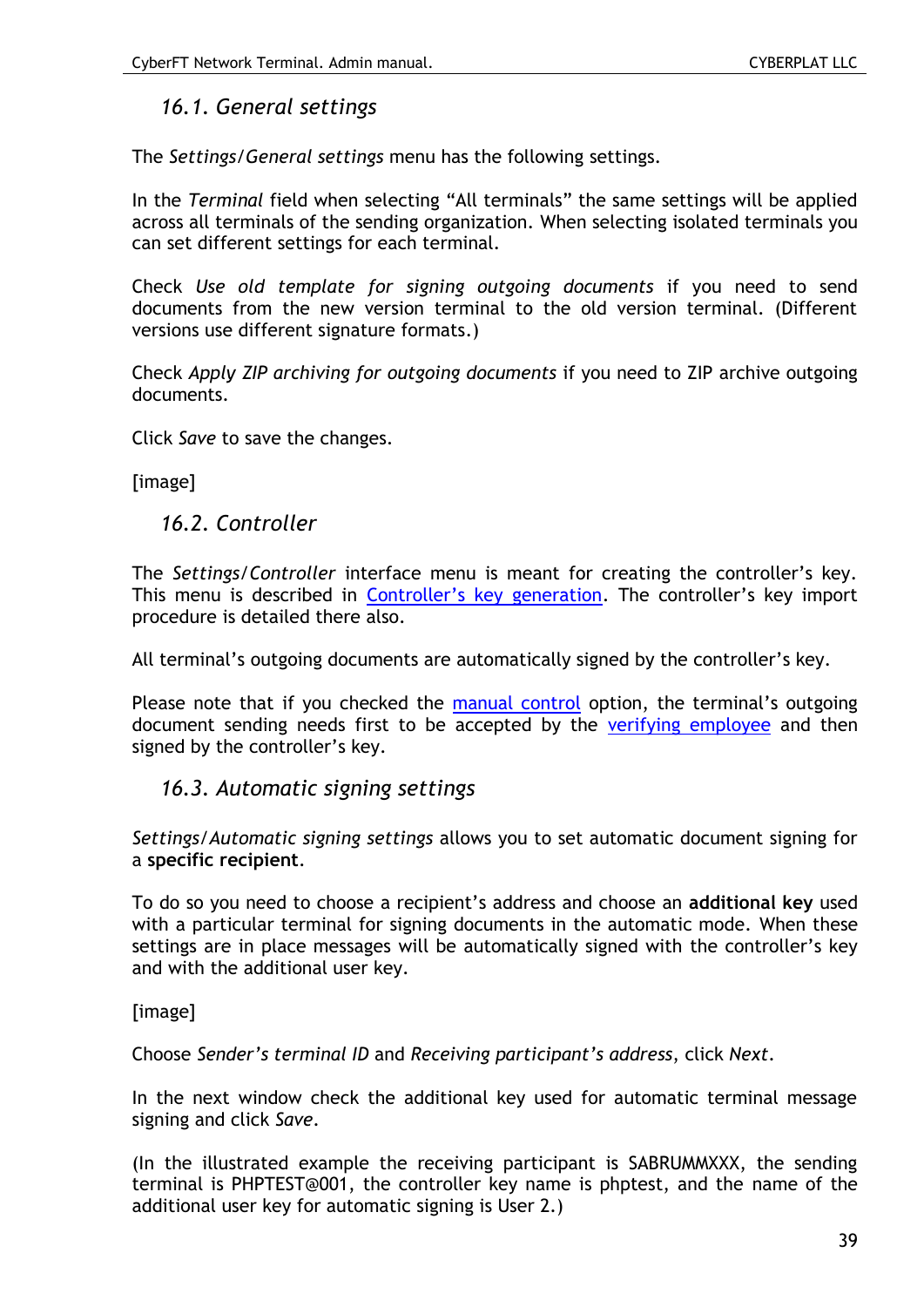#### <span id="page-39-0"></span>[image]

# *16.4. Exchange with CyberFT Network*

Automatic exchange between the Terminal and the CyberFT Network is started from *Settings/Exchange with the CyberFT Network*.

If automatic terminal processes are running, in order to enter and tweak settings you need first to stop automatic terminal processes. To do so you should go to the tab with the terminal's name and click *Stop processes* (when terminal processes are not running you will see a *Start processes* button instead).

In the *Network exchange settings* tab enter the processing URL value: either test processing or production processing.

[image]

Enter the following values in the corresponding terminal tabs.

*STOMP settings* – processing queue.

*Login* – participant's terminal ID;

*Password* – come up with a password for the processing queue that would meet the requirements described in the window.

*Password Hash* will be formed automatically.

To save the changes click *Save*.

**Please note** that after creating or changing the password you should communicate the Password Hash value to the CyberFT implementation engineer.

#### [image]

Then you need to enter the controller's private key password in the *Password* field of the *Automatic processes settings* section. To **start** automatic terminal processes click *Start processes*. Once started, you should see the following message: "Automatic processes for the terminal <ID> have been started on {date time}".

To **stop automatic processes** for the terminal click *Stop processes*. (You may need to do that when replacing your key, for instance). With exchange stopped only the document registration process of the *Document log* remains, meanwhile processing does not receive any requests.

### *16.5. Signing settings*

*Settings/Signing settings* contains settings for document signing. **Please note** that each document type requires its own settings.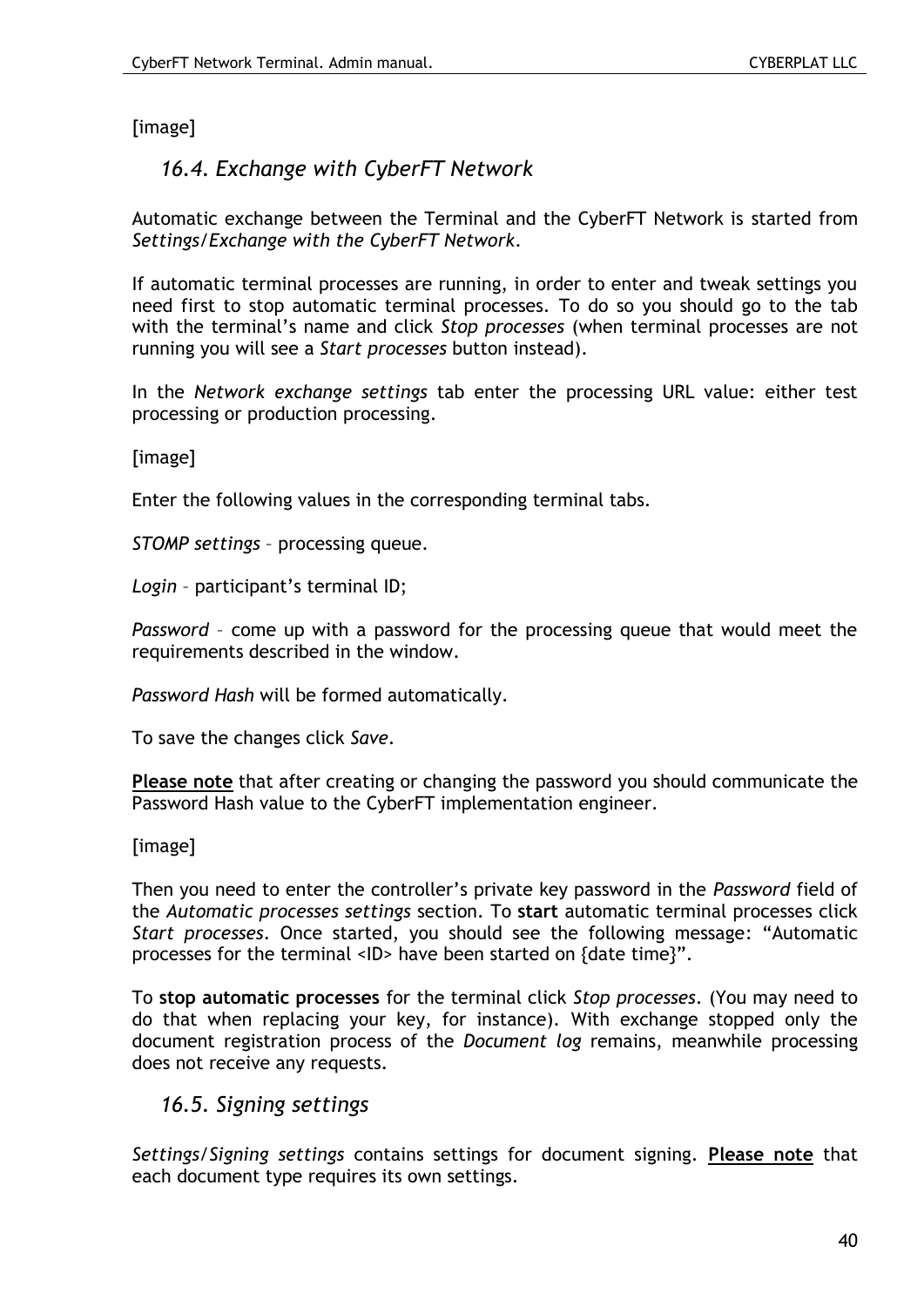The first column in the image below shows names of the **data load channels**.

[image]

For each document type can specify the number of signatures you need, the same goes for signing sources.

For instance, SWIFT documents can be sent without signing, whereas *Banking services* documents must be signed before sending.

*To be signed in the interface* – check documents that need private user signature (unchecked by default).

*To be automatically signed* – check documents that need controller's automatic signature with the [additional key.](#page-38-0)

*Required number of private user signatures* – choose one of the following: Not required (automatic signatory only) / one signature / two signatures / … / seven signatures.

**Please note** that when a document has one or more required private signatures, it will not be processed until it has the required number of signatures.

A document can be signed by the private user signature only with the "Slim CyberFT Terminal Network Client" software, installation of which is detailed in the [documentation](#page-7-0) [2].

#### *16.6. XML export settings*

*Settings/XML export settings* is designed for specifying the XML export path of CyberFT documents.

[image]

If you need to export the module documents in the XML format, check the corresponding table line. By default the *Specify the XML files export path* field has /transport, but you can specify a different folder.

Save the changes by clicking *Save*.

*16.7. Security*

*Settings/Security* has the following settings:

- *Number of failed login attempts* after the specified number of failed login attempts the user is blocked;
- *Password life* you will need to change the password after the specified number of days;
- *Additional encryption certificate* choose an additional encryption certificate from the list.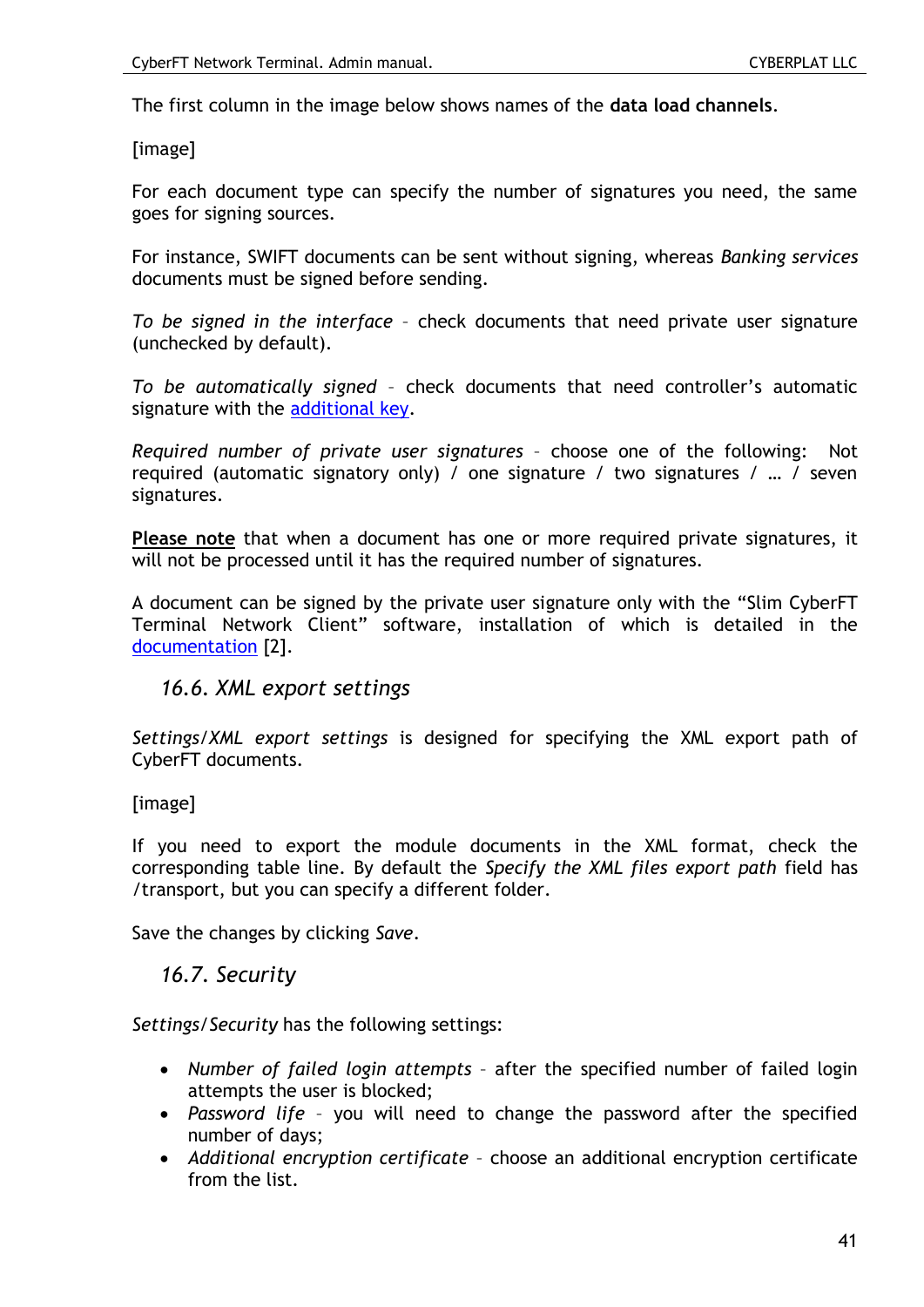# [image]

Check *Use SHA 256* if you need to additionally use the SHA 256 encryption algorithm.

Check *Mandatory strong password* if when logging into the web interface you want users first to enter a difficult password that meets the following requirements:

- Is at least 8 characters long;
- Contains both upper and lower case letters;
- Contains a digit and a service character;
- Does not match current terminal ID.

Upon initial interface login user has to change the standard password to a strong one.

# *16.8. Verifying incoming documents*

In *Settings/Verification of incoming documents* you can set up verification of incoming documents depending on the sender, currency and amount range.

In the following window you will need to:

- Choose sender's terminal:
- Specify currency;
- Click *Next*.

#### [image]

You will see the window below.

[image]

There you will need to fill in:

- Range of amount values for the chosen currency;
- Signatures necessary for verifying messages. Signatures are added on the "AND" or "OR" basis;
- Click *Save*;
- If you need to add a range, click *Add amount range* and repeat.

If in incoming messages from the TESTRUMM@A001 terminal there are no specified signatures for the indicated amount ranges, documents of that sender with indicated amount ranges will be received with an error.

You can **remove amount range** by clicking the *Remove* icon in the amount range line. You will see a message saying "Condition removed". You can then enter new amount range values.

# *16.9. CryptoPro keys*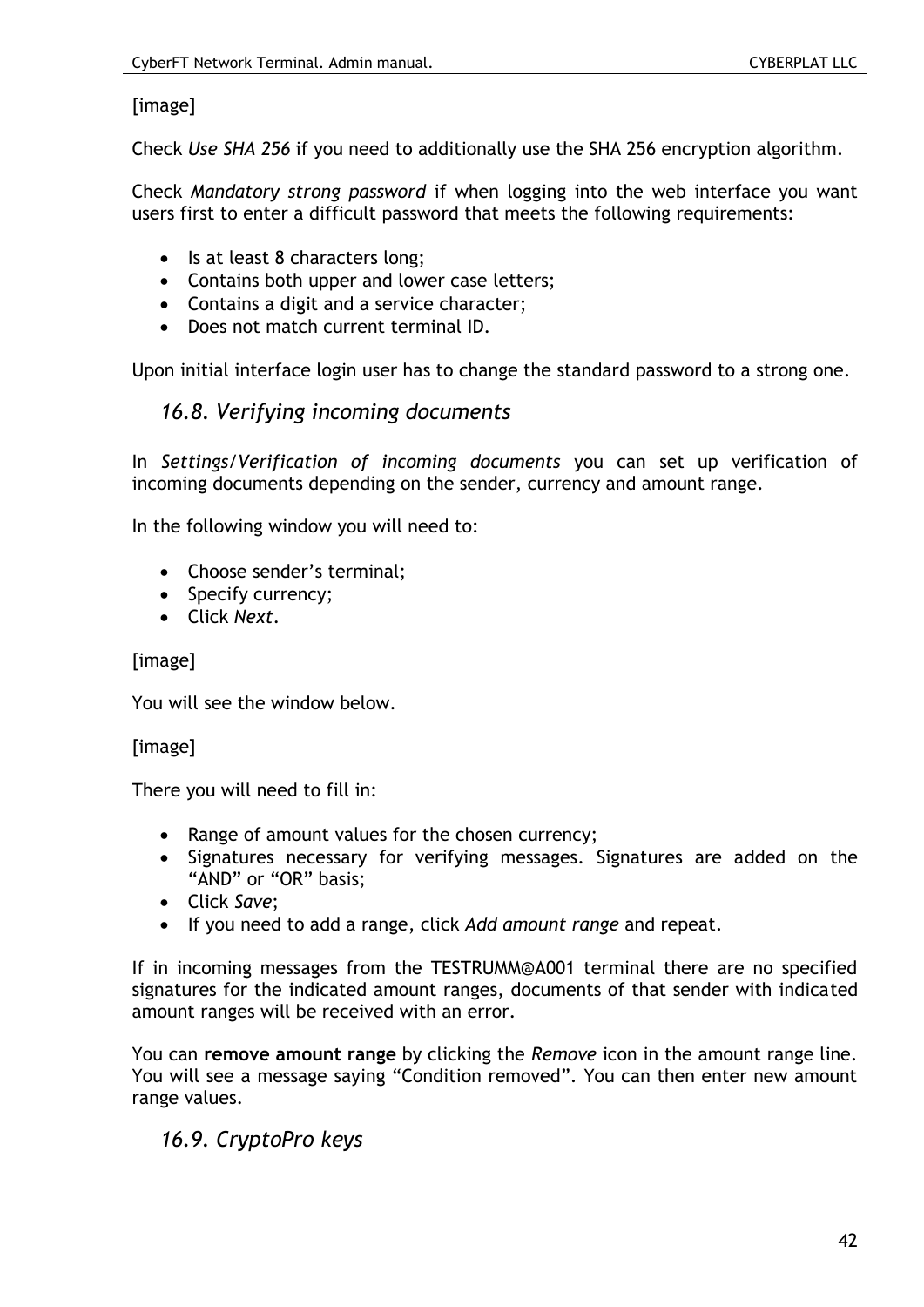In *Settings/CryptoPro Keys* you can set up signing documents with CryptoPro keys in the web interface.

**Please note** that to work with CryptoPro the terminal server should have CryptoPro CSP 3.9 installed.

You will also need the following libraries: *libc6-i386, lib32z1, libnss3-1d, libnspr4-0d, lsb-security, lsb-core.*

On the *CryptoPro Keys* page you will see CryptoPro keys available at the terminal. In the first column you will see a key certificate fingerprint, in the second column you will see key owner's name.

[image]

Clicking the *View* icon will bring you to the next page where you can view the key details.

[image]

After clicking *Save* the following window will pop up:

[image]

You can download the key certificate as a file.

Clicking *Delete* will delete the key certificate. **Please note** that you can only delete inactive keys.

Clicking *Change* (or clicking the *Change* icon form the list of keys) will bring you to the next page for **key editing**.

On this page you can change the following details:

- If a participant owns several terminals, you can add/remove terminals associated with that key;
- In the *User* field you can change the key user; the new user will need to [activate the key.](#page-30-0)

Click *Save* to save the changes.

Key certificate details are displayed automatically and cannot be changed.

[image]

In the example above you can see PLATRUMMAXXX terminal added to the selected key, you can delete it by clicking *Delete*.

In this case on the list of available terminals there is only one PLATRUMMBXXX terminal; you can add it to the list of terminals associated with the key by clicking *Add*.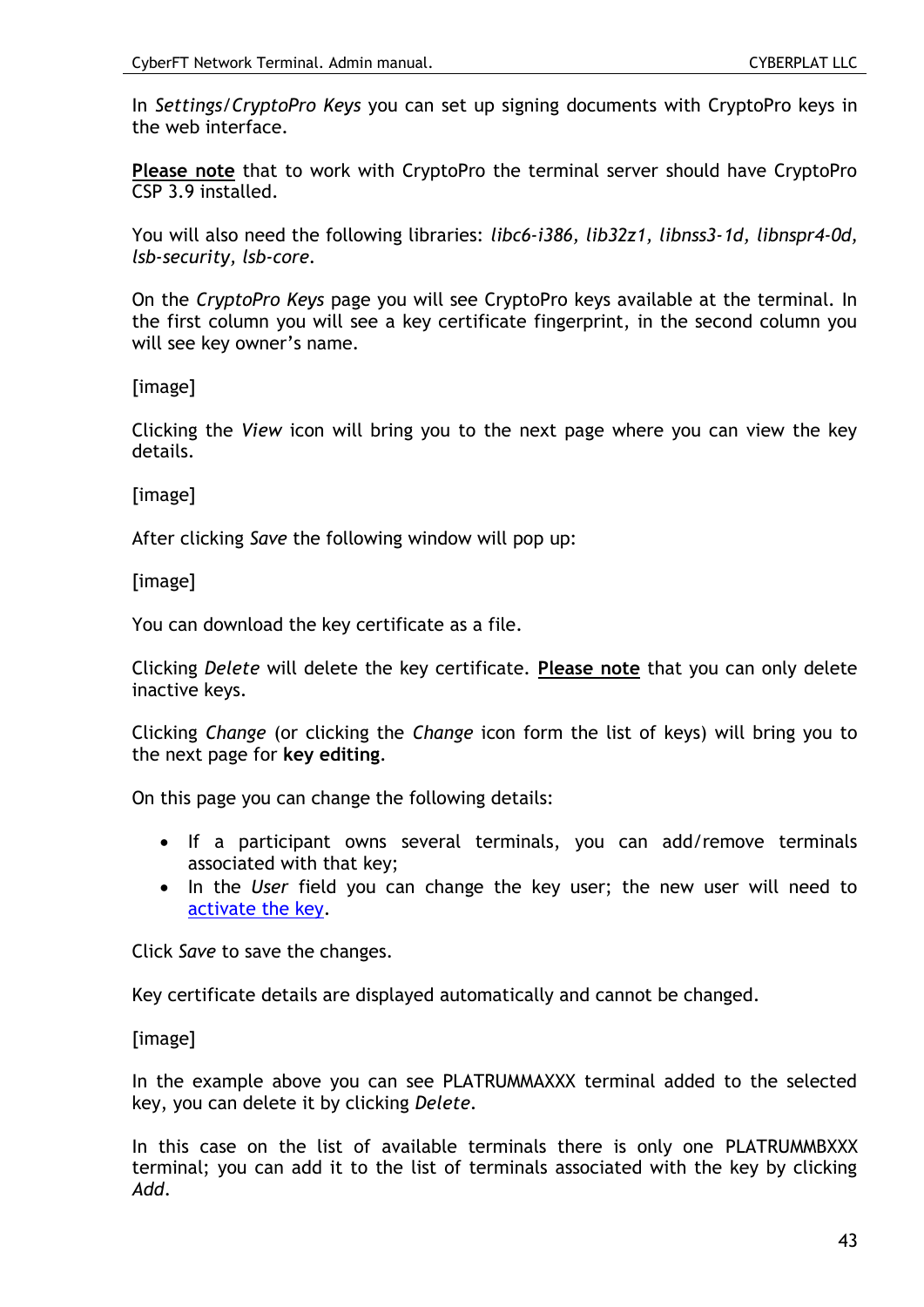# *16.10. Setting up mail notifications*

In *Settings/Mail notification settings* you can tweak settings of the mail server used for sending mail messages to the users.

[image]

On this page you can specify the following **mail server parameters**:

*STMP host* – mail server address; *STMP port* – port number; *Login* – login of the user on whose behalf the messages are going to be sent; *Password* - password of the user on whose behalf the messages are going to be sent; *Encryption* – choose from the list: (None / TLS / SSL); *Test address* – user's test address. Upon entering the test address you can send a test letter by clicking *Test*.

# <span id="page-43-0"></span>*16.11. Notification mailing list*

Settings/Notification mailing list allows you to specify mail addresses of users who are going to receive notifications.

[image]

To add a new user to the mailing list, choose their name from the list. Click *Add*. User's email can be edited.

To remove a user from the list, click the *Remove* icon in the user line.

# *16.12. Event notification preferences*

In *Settings/Event notification preferences* you can set up preferences for events that users from the [mailing list](#page-43-0) are notified about.

### [image]

The first column contains notification *event type*s. Check event types that you want to notify users about.

"*Delivery time threshold* = 15 minutes" means that notifications are sent if a particular document was not delivered to the user within 15 minutes.

When checking *Expiration of the certificates* you will see reminder about the certificate's validity time coming to an end. In the *Remind \_ days in advance* enter the N number of days and the reminder will start popping up N days in advance to the expiration of the certificate.

# *16.13. Terminals*

In *Settings/Terminals* you can manage the list of terminals operating in the CyberFT.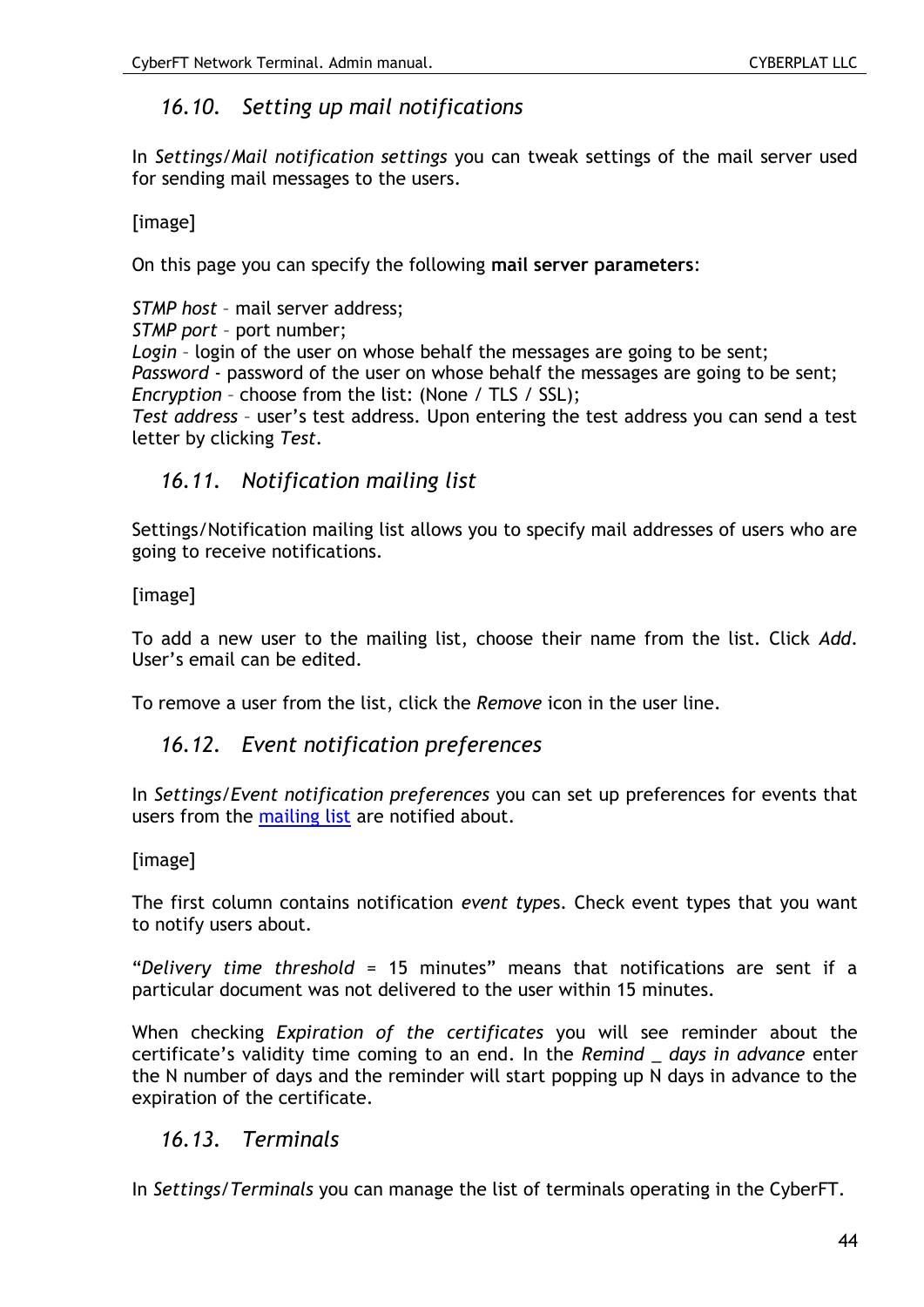[image]

By clicking the *View* icon you can view the terminal info as illustrated below.

[image]

Clicking the *Edit* icon on the list of terminals or clicking the *Edit* button in the viewing window will allow you to edit the terminal parameters.

Clicking *Remove* will remove the entry from the list of terminals.

Clicking *Create a terminal* on the list of terminals will bring you to the next page.

There you will need to enter *Terminal address* and *Company name*.

*Terminal status* is selected from the list: Active / Inactive.

Click *Create* to complete the process of creating a terminal.

[image]

# 17. Register of CyberFT participants

In *Register of CyberFT participants* you can manage the *CyberFT Network Participants* catalogue.

[image]

Clicking *Request update* will update the *Catalogue of network participants*.

View full column description by hovering the mouse cursor over the column name.

By clicking the *View* icon you will see the following page of the catalogue viewing.

[image]

By clicking the *Edit* icon on the next page you can edit a participant's parameters and save the changes by clicking *Save*.

[image]

# 18. Event log

In the *Event log* menu you can view system events. In the example below the log is sorted in the *Event ID* descending order.